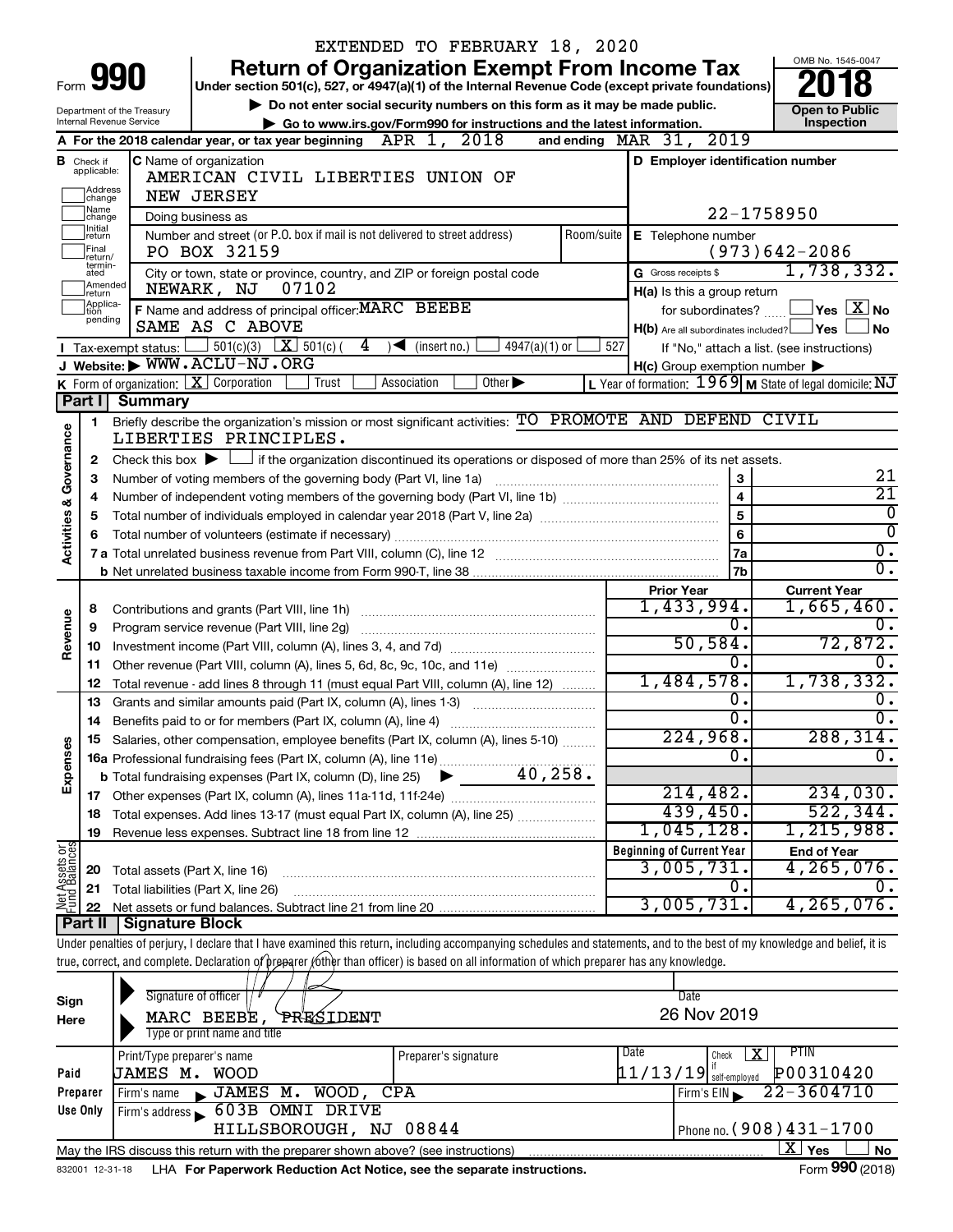|              | AMERICAN CIVIL LIBERTIES UNION OF<br>22-1758950<br>NEW JERSEY                                                                                                                                                                                                                                                                           |
|--------------|-----------------------------------------------------------------------------------------------------------------------------------------------------------------------------------------------------------------------------------------------------------------------------------------------------------------------------------------|
|              | Form 990 (2018)<br>Page 2<br>Part III   Statement of Program Service Accomplishments                                                                                                                                                                                                                                                    |
|              |                                                                                                                                                                                                                                                                                                                                         |
| 1.           | Briefly describe the organization's mission:<br>TO PROMOTE AND DEFEND CIVIL LIBERTIES PRINCIPLES.                                                                                                                                                                                                                                       |
|              |                                                                                                                                                                                                                                                                                                                                         |
| $\mathbf{2}$ | Did the organization undertake any significant program services during the year which were not listed on the<br>$\sqrt{\mathsf{Yes}\ \mathbf{X}}$ No<br>prior Form 990 or 990-EZ?                                                                                                                                                       |
| 3            | If "Yes," describe these new services on Schedule O.<br>$ {\mathsf Y}{\mathsf e}{\mathsf s} \ \overline{{\mathsf X}}$ No<br>Did the organization cease conducting, or make significant changes in how it conducts, any program services?                                                                                                |
| 4            | If "Yes," describe these changes on Schedule O.<br>Describe the organization's program service accomplishments for each of its three largest program services, as measured by expenses.<br>Section 501(c)(3) and 501(c)(4) organizations are required to report the amount of grants and allocations to others, the total expenses, and |
|              | revenue, if any, for each program service reported.                                                                                                                                                                                                                                                                                     |
| 4a           | 404, 389. including grants of \$<br>(Code:<br>(Expenses \$<br>) (Revenue \$<br>1. EDUCATE OUR MEMBERS AND THE GENERAL PUBLIC ABOUT THEIR CIVIL<br>LIBERTIES AND CONSTITUTIONAL RIGHTS THROUGH PUBLICATIONS, SPEAKING<br>ENGAGEMENTS, WEBSITE, AND MEDIA.<br>2. CONDUCT OUTREACH TO COMMUNITIES NEEDING HELP AND GUIDANCE ON CIVIL       |
|              | LIBERTIES ISSUES.<br>3. DEVELOP PUBLICATIONS AND STUDIES OF CURRENT CIVIL LIBERTIES PROBLEMS<br>AND ISSUES SUCH AS A DATA BRIEF ANALYZING MARIJUANA ARREST DATA AS<br>PERTAINS TO GEOGRAPHIC DISTRIBUTION AND RACIAL DISPARITIES.<br>4. LEAD GRASSROOTS LOBBYING EFFORTS TO SUPPORT PRO-CIVIL LIBERTIES<br>LEGISLATION AND GOVERNANCE.  |
|              | including grants of \$<br>(Expenses \$<br>Revenue \$                                                                                                                                                                                                                                                                                    |
|              |                                                                                                                                                                                                                                                                                                                                         |
|              |                                                                                                                                                                                                                                                                                                                                         |
|              |                                                                                                                                                                                                                                                                                                                                         |
| 4c           | including grants of \$<br>) (Revenue \$<br>(Code:<br>) (Expenses \$                                                                                                                                                                                                                                                                     |
|              |                                                                                                                                                                                                                                                                                                                                         |
|              |                                                                                                                                                                                                                                                                                                                                         |
|              |                                                                                                                                                                                                                                                                                                                                         |
|              |                                                                                                                                                                                                                                                                                                                                         |
| 4d           | Other program services (Describe in Schedule O.)                                                                                                                                                                                                                                                                                        |
| 4е           | (Expenses \$<br>including grants of \$<br>(Revenue \$<br>404,389.<br>Total program service expenses                                                                                                                                                                                                                                     |
|              | Form 990 (2018)<br>832002 12-31-18<br>2                                                                                                                                                                                                                                                                                                 |

08401113 795413 ACLU-U 2018.04030 AMERICAN CIVIL LIBERTIES UN ACLU-U\_1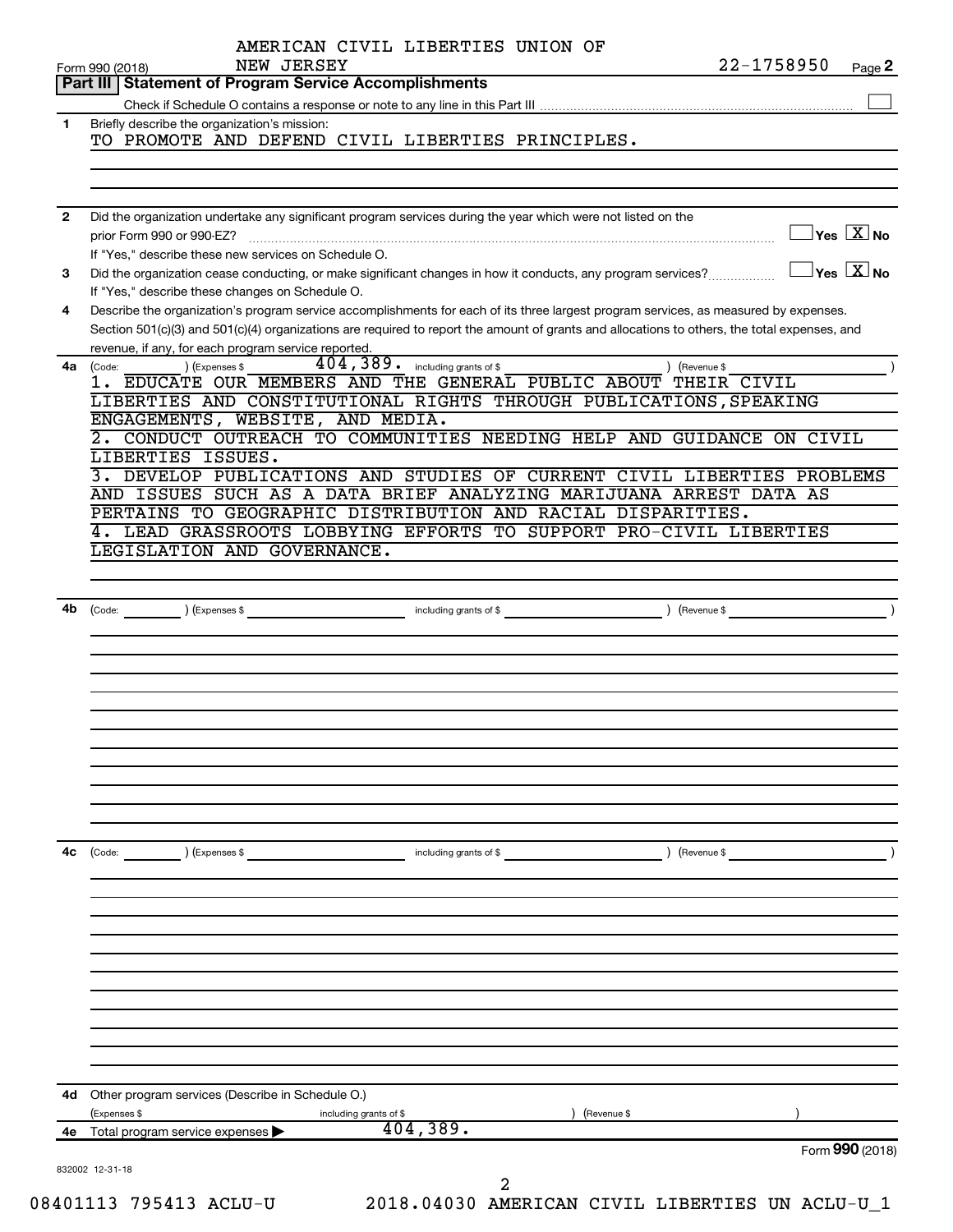**Part IV Checklist of Required Schedules**

|     |                                                                                                                                                                                                                                           |                 | Yes | No                           |
|-----|-------------------------------------------------------------------------------------------------------------------------------------------------------------------------------------------------------------------------------------------|-----------------|-----|------------------------------|
| 1.  | Is the organization described in section 501(c)(3) or 4947(a)(1) (other than a private foundation)?                                                                                                                                       |                 |     |                              |
|     |                                                                                                                                                                                                                                           | 1               |     | x                            |
| 2   |                                                                                                                                                                                                                                           | $\overline{2}$  | х   |                              |
| 3   | Did the organization engage in direct or indirect political campaign activities on behalf of or in opposition to candidates for                                                                                                           |                 |     | x                            |
|     | public office? If "Yes," complete Schedule C, Part I                                                                                                                                                                                      | 3               |     |                              |
| 4   | Section 501(c)(3) organizations. Did the organization engage in lobbying activities, or have a section 501(h) election in effect                                                                                                          |                 |     |                              |
|     |                                                                                                                                                                                                                                           | 4               |     |                              |
| 5   | Is the organization a section 501(c)(4), 501(c)(5), or 501(c)(6) organization that receives membership dues, assessments, or                                                                                                              | 5               | х   |                              |
|     |                                                                                                                                                                                                                                           |                 |     |                              |
| 6   | Did the organization maintain any donor advised funds or any similar funds or accounts for which donors have the right to                                                                                                                 | 6               |     | x.                           |
| 7   | provide advice on the distribution or investment of amounts in such funds or accounts? If "Yes," complete Schedule D, Part I<br>Did the organization receive or hold a conservation easement, including easements to preserve open space, |                 |     |                              |
|     |                                                                                                                                                                                                                                           | $\overline{7}$  |     | х                            |
| 8   | Did the organization maintain collections of works of art, historical treasures, or other similar assets? If "Yes," complete                                                                                                              |                 |     |                              |
|     |                                                                                                                                                                                                                                           | 8               |     | х                            |
| 9   | Did the organization report an amount in Part X, line 21, for escrow or custodial account liability, serve as a custodian for                                                                                                             |                 |     |                              |
|     | amounts not listed in Part X; or provide credit counseling, debt management, credit repair, or debt negotiation services?                                                                                                                 |                 |     |                              |
|     | If "Yes," complete Schedule D, Part IV                                                                                                                                                                                                    | 9               |     | x                            |
| 10  | Did the organization, directly or through a related organization, hold assets in temporarily restricted endowments, permanent                                                                                                             |                 |     |                              |
|     |                                                                                                                                                                                                                                           | 10              |     | x                            |
| 11  | If the organization's answer to any of the following questions is "Yes," then complete Schedule D, Parts VI, VII, VIII, IX, or X                                                                                                          |                 |     |                              |
|     | as applicable.                                                                                                                                                                                                                            |                 |     |                              |
|     | a Did the organization report an amount for land, buildings, and equipment in Part X, line 10? If "Yes," complete Schedule D,                                                                                                             |                 |     |                              |
|     |                                                                                                                                                                                                                                           | 11a             | х   |                              |
|     | <b>b</b> Did the organization report an amount for investments - other securities in Part X, line 12 that is 5% or more of its total                                                                                                      |                 |     |                              |
|     |                                                                                                                                                                                                                                           | 11b             | х   |                              |
|     | c Did the organization report an amount for investments - program related in Part X, line 13 that is 5% or more of its total                                                                                                              |                 |     |                              |
|     |                                                                                                                                                                                                                                           | 11c             |     | x                            |
|     | d Did the organization report an amount for other assets in Part X, line 15 that is 5% or more of its total assets reported in                                                                                                            |                 |     |                              |
|     |                                                                                                                                                                                                                                           | 11d             |     | х                            |
|     |                                                                                                                                                                                                                                           | 11e             |     | $\overline{\mathbf{X}}$      |
| f.  | Did the organization's separate or consolidated financial statements for the tax year include a footnote that addresses                                                                                                                   |                 |     |                              |
|     | the organization's liability for uncertain tax positions under FIN 48 (ASC 740)? If "Yes," complete Schedule D, Part X                                                                                                                    | 11f             |     | x                            |
|     | 12a Did the organization obtain separate, independent audited financial statements for the tax year? If "Yes," complete                                                                                                                   |                 |     |                              |
|     | Schedule D, Parts XI and XII                                                                                                                                                                                                              | 12a             | x   |                              |
|     | <b>b</b> Was the organization included in consolidated, independent audited financial statements for the tax year?                                                                                                                        |                 |     |                              |
|     | If "Yes," and if the organization answered "No" to line 12a, then completing Schedule D, Parts XI and XII is optional                                                                                                                     | 12 <sub>b</sub> |     | Χ                            |
| 13  |                                                                                                                                                                                                                                           | 13              |     | $\overline{\mathbf{X}}$      |
| 14a |                                                                                                                                                                                                                                           | 14a             |     | X.                           |
|     | <b>b</b> Did the organization have aggregate revenues or expenses of more than \$10,000 from grantmaking, fundraising, business,                                                                                                          |                 |     |                              |
|     | investment, and program service activities outside the United States, or aggregate foreign investments valued at \$100,000                                                                                                                |                 |     |                              |
|     |                                                                                                                                                                                                                                           | 14b             |     | x                            |
| 15  | Did the organization report on Part IX, column (A), line 3, more than \$5,000 of grants or other assistance to or for any                                                                                                                 |                 |     |                              |
|     |                                                                                                                                                                                                                                           | 15              |     | x                            |
| 16  | Did the organization report on Part IX, column (A), line 3, more than \$5,000 of aggregate grants or other assistance to                                                                                                                  |                 |     |                              |
|     |                                                                                                                                                                                                                                           | 16              |     | х                            |
| 17  | Did the organization report a total of more than \$15,000 of expenses for professional fundraising services on Part IX,                                                                                                                   |                 |     |                              |
|     |                                                                                                                                                                                                                                           | 17              |     | х                            |
| 18  | Did the organization report more than \$15,000 total of fundraising event gross income and contributions on Part VIII, lines                                                                                                              |                 |     |                              |
|     |                                                                                                                                                                                                                                           | 18              |     | х                            |
| 19  | Did the organization report more than \$15,000 of gross income from gaming activities on Part VIII, line 9a? If "Yes,"                                                                                                                    |                 |     |                              |
|     |                                                                                                                                                                                                                                           | 19              |     | х<br>$\overline{\mathtt{x}}$ |
|     | 20a Did the organization operate one or more hospital facilities? If "Yes," complete Schedule H                                                                                                                                           | 20a             |     |                              |
| b   |                                                                                                                                                                                                                                           | 20 <sub>b</sub> |     |                              |
| 21  | Did the organization report more than \$5,000 of grants or other assistance to any domestic organization or                                                                                                                               | 21              |     | x.                           |
|     | 832003 12-31-18                                                                                                                                                                                                                           |                 |     | Form 990 (2018)              |
|     |                                                                                                                                                                                                                                           |                 |     |                              |

08401113 795413 ACLU-U 2018.04030 AMERICAN CIVIL LIBERTIES UN ACLU-U\_1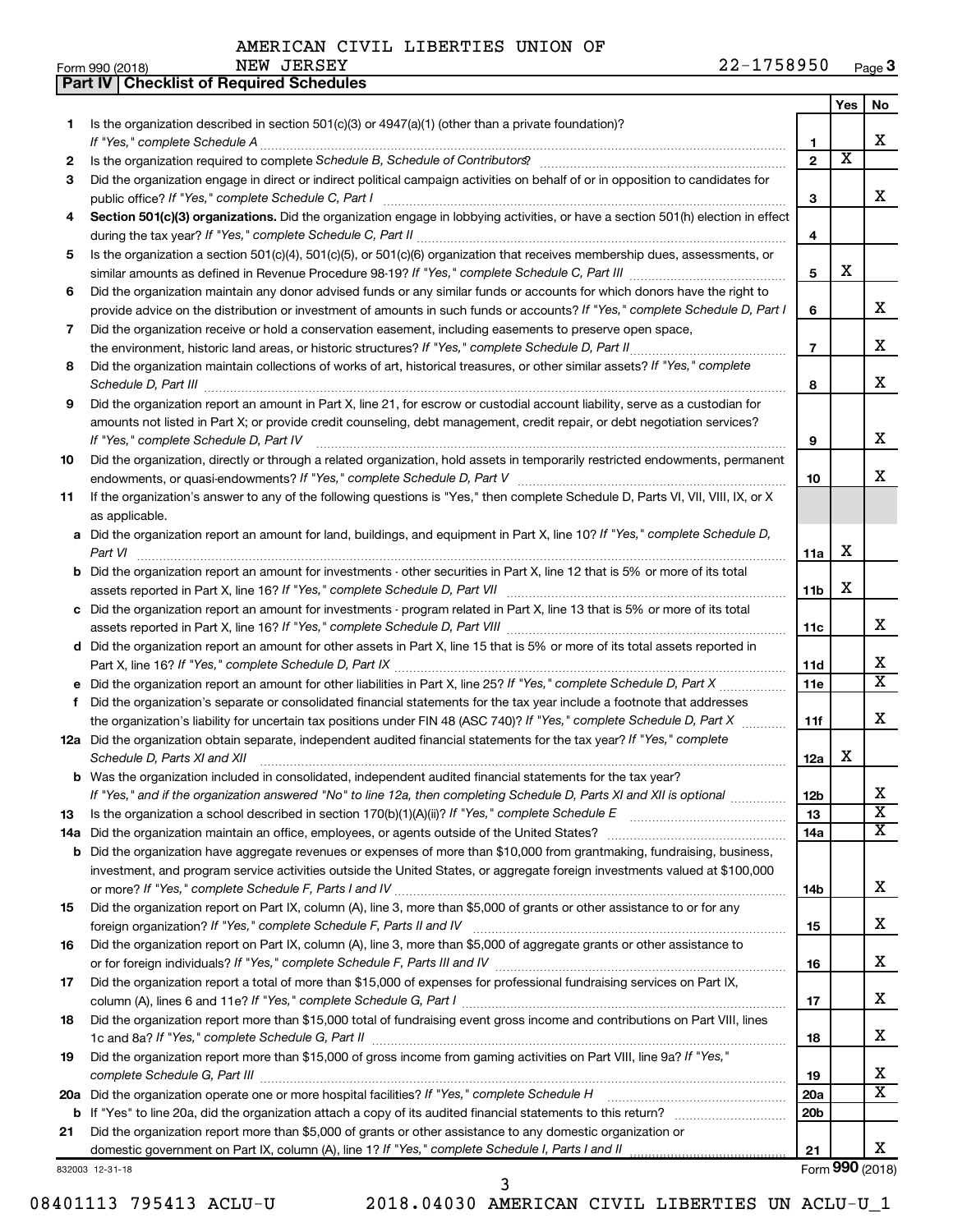*(continued)*

**Part IV Checklist of Required Schedules**

| Form 990 (2018) | NEW | <b>JERSEY</b> | 1 7 5 0 0 5 0<br>ົ<br>,950<br>. O. | ∩המ<br>aue' |
|-----------------|-----|---------------|------------------------------------|-------------|
|-----------------|-----|---------------|------------------------------------|-------------|

|               |                                                                                                                                                                                             |                        | Yes | <b>No</b>               |
|---------------|---------------------------------------------------------------------------------------------------------------------------------------------------------------------------------------------|------------------------|-----|-------------------------|
| 22            | Did the organization report more than \$5,000 of grants or other assistance to or for domestic individuals on                                                                               |                        |     |                         |
|               |                                                                                                                                                                                             | 22                     |     | x                       |
| 23            | Did the organization answer "Yes" to Part VII, Section A, line 3, 4, or 5 about compensation of the organization's current                                                                  |                        |     |                         |
|               | and former officers, directors, trustees, key employees, and highest compensated employees? If "Yes," complete                                                                              |                        |     | x                       |
|               | Schedule J                                                                                                                                                                                  | 23                     |     |                         |
|               | 24a Did the organization have a tax-exempt bond issue with an outstanding principal amount of more than \$100,000 as of the                                                                 |                        |     |                         |
|               | last day of the year, that was issued after December 31, 2002? If "Yes," answer lines 24b through 24d and complete                                                                          |                        |     | x                       |
|               |                                                                                                                                                                                             | 24a<br>24 <sub>b</sub> |     |                         |
|               | c Did the organization maintain an escrow account other than a refunding escrow at any time during the year to defease                                                                      |                        |     |                         |
|               |                                                                                                                                                                                             | 24c                    |     |                         |
|               |                                                                                                                                                                                             | 24d                    |     |                         |
|               | 25a Section 501(c)(3), 501(c)(4), and 501(c)(29) organizations. Did the organization engage in an excess benefit                                                                            |                        |     |                         |
|               | transaction with a disqualified person during the year? If "Yes," complete Schedule L, Part I manufaction with a disqualified person during the year? If "Yes," complete Schedule L, Part I | 25a                    |     | х                       |
|               | b Is the organization aware that it engaged in an excess benefit transaction with a disqualified person in a prior year, and                                                                |                        |     |                         |
|               | that the transaction has not been reported on any of the organization's prior Forms 990 or 990-EZ? If "Yes," complete                                                                       |                        |     |                         |
|               | Schedule L, Part I                                                                                                                                                                          | 25b                    |     | х                       |
| 26            | Did the organization report any amount on Part X, line 5, 6, or 22 for receivables from or payables to any current or                                                                       |                        |     |                         |
|               | former officers, directors, trustees, key employees, highest compensated employees, or disqualified persons? If "Yes,"                                                                      |                        |     |                         |
|               | complete Schedule L, Part II                                                                                                                                                                | 26                     |     | х                       |
| 27            | Did the organization provide a grant or other assistance to an officer, director, trustee, key employee, substantial                                                                        |                        |     |                         |
|               | contributor or employee thereof, a grant selection committee member, or to a 35% controlled entity or family member                                                                         |                        |     |                         |
|               |                                                                                                                                                                                             | 27                     |     | x                       |
| 28            | Was the organization a party to a business transaction with one of the following parties (see Schedule L, Part IV                                                                           |                        |     |                         |
|               | instructions for applicable filing thresholds, conditions, and exceptions):                                                                                                                 |                        |     |                         |
|               | a A current or former officer, director, trustee, or key employee? If "Yes," complete Schedule L, Part IV                                                                                   | 28a                    |     | х                       |
|               | b A family member of a current or former officer, director, trustee, or key employee? If "Yes," complete Schedule L, Part IV                                                                | 28 <sub>b</sub>        |     | $\overline{\texttt{x}}$ |
|               | c An entity of which a current or former officer, director, trustee, or key employee (or a family member thereof) was an officer,                                                           |                        |     |                         |
|               |                                                                                                                                                                                             | 28c                    |     | х                       |
| 29            |                                                                                                                                                                                             | 29                     |     | $\overline{\mathtt{x}}$ |
| 30            | Did the organization receive contributions of art, historical treasures, or other similar assets, or qualified conservation                                                                 |                        |     |                         |
|               |                                                                                                                                                                                             | 30                     |     | X                       |
| 31            | Did the organization liquidate, terminate, or dissolve and cease operations?                                                                                                                |                        |     |                         |
|               |                                                                                                                                                                                             | 31                     |     | x                       |
| 32            | Did the organization sell, exchange, dispose of, or transfer more than 25% of its net assets? If "Yes," complete                                                                            |                        |     |                         |
|               |                                                                                                                                                                                             | 32                     |     | X                       |
| 33            | Did the organization own 100% of an entity disregarded as separate from the organization under Regulations                                                                                  |                        |     |                         |
|               |                                                                                                                                                                                             | 33                     |     | x                       |
| 34            | Was the organization related to any tax-exempt or taxable entity? If "Yes," complete Schedule R, Part II, III, or IV, and                                                                   |                        |     |                         |
|               | Part V, line 1                                                                                                                                                                              | 34                     | Х   | X                       |
|               |                                                                                                                                                                                             | 35a                    |     |                         |
|               | b If "Yes" to line 35a, did the organization receive any payment from or engage in any transaction with a controlled entity                                                                 |                        |     |                         |
|               |                                                                                                                                                                                             | 35 <sub>b</sub>        |     |                         |
| 36            | Section 501(c)(3) organizations. Did the organization make any transfers to an exempt non-charitable related organization?                                                                  |                        |     |                         |
|               |                                                                                                                                                                                             | 36                     |     |                         |
| 37            | Did the organization conduct more than 5% of its activities through an entity that is not a related organization                                                                            | 37                     |     | x                       |
|               | Did the organization complete Schedule O and provide explanations in Schedule O for Part VI, lines 11b and 19?                                                                              |                        |     |                         |
| 38            |                                                                                                                                                                                             | 38                     | X   |                         |
| <b>Part V</b> | <b>Statements Regarding Other IRS Filings and Tax Compliance</b>                                                                                                                            |                        |     |                         |
|               | Check if Schedule O contains a response or note to any line in this Part V                                                                                                                  |                        |     |                         |
|               |                                                                                                                                                                                             |                        | Yes | No                      |
|               | 1a                                                                                                                                                                                          |                        |     |                         |
|               |                                                                                                                                                                                             |                        |     |                         |
|               | 0<br>1b                                                                                                                                                                                     |                        |     |                         |
|               |                                                                                                                                                                                             |                        |     |                         |
|               | c Did the organization comply with backup withholding rules for reportable payments to vendors and reportable gaming                                                                        | 1c                     | X   |                         |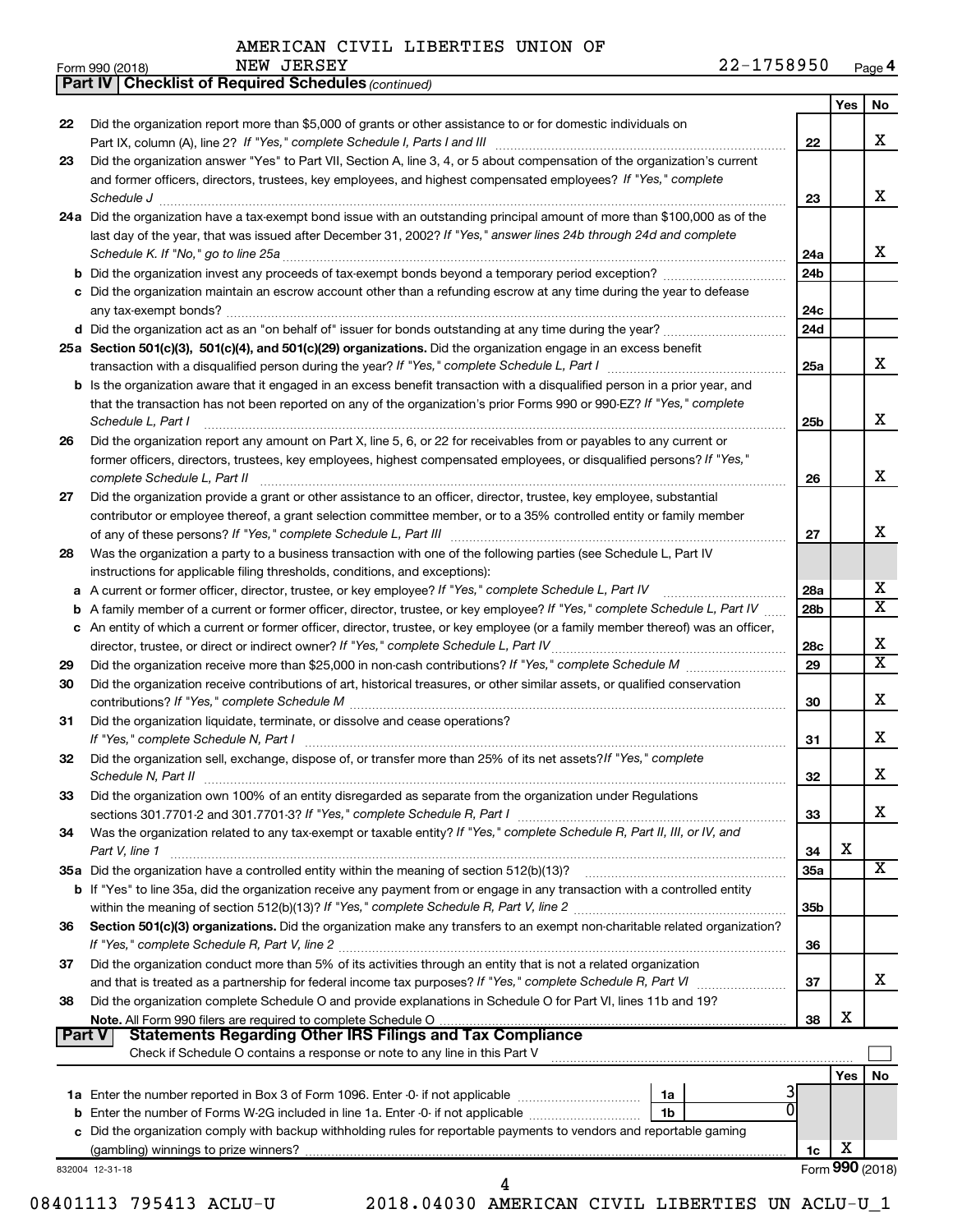|    | Statements Regarding Other IRS Filings and Tax Compliance (continued)<br><b>Part V</b>                                                                             |                 |     |     |
|----|--------------------------------------------------------------------------------------------------------------------------------------------------------------------|-----------------|-----|-----|
|    |                                                                                                                                                                    |                 | Yes | No. |
|    | 2a Enter the number of employees reported on Form W-3, Transmittal of Wage and Tax Statements,                                                                     |                 |     |     |
|    | 0<br>filed for the calendar year ending with or within the year covered by this return<br>2a                                                                       |                 |     |     |
|    | b If at least one is reported on line 2a, did the organization file all required federal employment tax returns?                                                   | 2 <sub>b</sub>  |     |     |
|    |                                                                                                                                                                    |                 |     |     |
|    | 3a Did the organization have unrelated business gross income of \$1,000 or more during the year?                                                                   | За              |     | х   |
|    | <b>b</b> If "Yes," has it filed a Form 990-T for this year? If "No" to line 3b, provide an explanation in Schedule O manumum                                       | 3 <sub>b</sub>  |     |     |
|    | 4a At any time during the calendar year, did the organization have an interest in, or a signature or other authority over, a                                       |                 |     |     |
|    | financial account in a foreign country (such as a bank account, securities account, or other financial account)?                                                   | 4a              |     | х   |
|    | <b>b</b> If "Yes," enter the name of the foreign country: ▶                                                                                                        |                 |     |     |
|    | See instructions for filing requirements for FinCEN Form 114, Report of Foreign Bank and Financial Accounts (FBAR).                                                |                 |     |     |
|    |                                                                                                                                                                    | 5a              |     | х   |
| b  |                                                                                                                                                                    | 5b              |     | х   |
|    |                                                                                                                                                                    | 5с              |     |     |
|    | 6a Does the organization have annual gross receipts that are normally greater than \$100,000, and did the organization solicit                                     |                 |     |     |
|    |                                                                                                                                                                    | 6a              |     | х   |
|    | <b>b</b> If "Yes," did the organization include with every solicitation an express statement that such contributions or gifts                                      |                 |     |     |
|    |                                                                                                                                                                    | 6b              |     |     |
| 7  | Organizations that may receive deductible contributions under section 170(c).                                                                                      |                 |     |     |
| a  | Did the organization receive a payment in excess of \$75 made partly as a contribution and partly for goods and services provided to the payor?                    | 7a              |     | х   |
|    |                                                                                                                                                                    | 7b              |     |     |
|    | c Did the organization sell, exchange, or otherwise dispose of tangible personal property for which it was required                                                |                 |     |     |
|    |                                                                                                                                                                    | 7c              |     | x   |
|    | 7d                                                                                                                                                                 |                 |     |     |
| е  |                                                                                                                                                                    | 7e              |     |     |
| Ť. |                                                                                                                                                                    | 7f              |     |     |
| g  | If the organization received a contribution of qualified intellectual property, did the organization file Form 8899 as required?                                   | 7g              |     |     |
| h  | If the organization received a contribution of cars, boats, airplanes, or other vehicles, did the organization file a Form 1098-C?                                 | 7h              |     |     |
| 8  | Sponsoring organizations maintaining donor advised funds. Did a donor advised fund maintained by the                                                               |                 |     |     |
|    |                                                                                                                                                                    | 8               |     |     |
| 9  | Sponsoring organizations maintaining donor advised funds.                                                                                                          |                 |     |     |
| а  | Did the sponsoring organization make any taxable distributions under section 4966?                                                                                 | 9а              |     |     |
| b  | Did the sponsoring organization make a distribution to a donor, donor advisor, or related person?                                                                  | 9b              |     |     |
| 10 | Section 501(c)(7) organizations. Enter:                                                                                                                            |                 |     |     |
| a  | 10a                                                                                                                                                                |                 |     |     |
|    | 10 <sub>b</sub><br>b Gross receipts, included on Form 990, Part VIII, line 12, for public use of club facilities                                                   |                 |     |     |
| 11 | Section 501(c)(12) organizations. Enter:                                                                                                                           |                 |     |     |
|    | 11a                                                                                                                                                                |                 |     |     |
|    | b Gross income from other sources (Do not net amounts due or paid to other sources against                                                                         |                 |     |     |
|    | 11b<br>12a Section 4947(a)(1) non-exempt charitable trusts. Is the organization filing Form 990 in lieu of Form 1041?                                              |                 |     |     |
|    | 12b                                                                                                                                                                | 12a             |     |     |
| 13 | <b>b</b> If "Yes," enter the amount of tax-exempt interest received or accrued during the year<br>Section 501(c)(29) qualified nonprofit health insurance issuers. |                 |     |     |
|    |                                                                                                                                                                    | 1За             |     |     |
|    | Note. See the instructions for additional information the organization must report on Schedule O.                                                                  |                 |     |     |
|    | <b>b</b> Enter the amount of reserves the organization is required to maintain by the states in which the                                                          |                 |     |     |
|    | 13b                                                                                                                                                                |                 |     |     |
|    | 13с                                                                                                                                                                |                 |     |     |
|    | 14a Did the organization receive any payments for indoor tanning services during the tax year?                                                                     | 14a             |     | x   |
|    |                                                                                                                                                                    | 14 <sub>b</sub> |     |     |
| 15 | Is the organization subject to the section 4960 tax on payment(s) of more than \$1,000,000 in remuneration or                                                      |                 |     |     |
|    |                                                                                                                                                                    | 15              |     | х   |
|    | If "Yes," see instructions and file Form 4720, Schedule N.                                                                                                         |                 |     |     |
| 16 | Is the organization an educational institution subject to the section 4968 excise tax on net investment income?                                                    | 16              |     | x   |
|    | If "Yes," complete Form 4720, Schedule O.                                                                                                                          |                 |     |     |

Form (2018) **990**

832005 12-31-18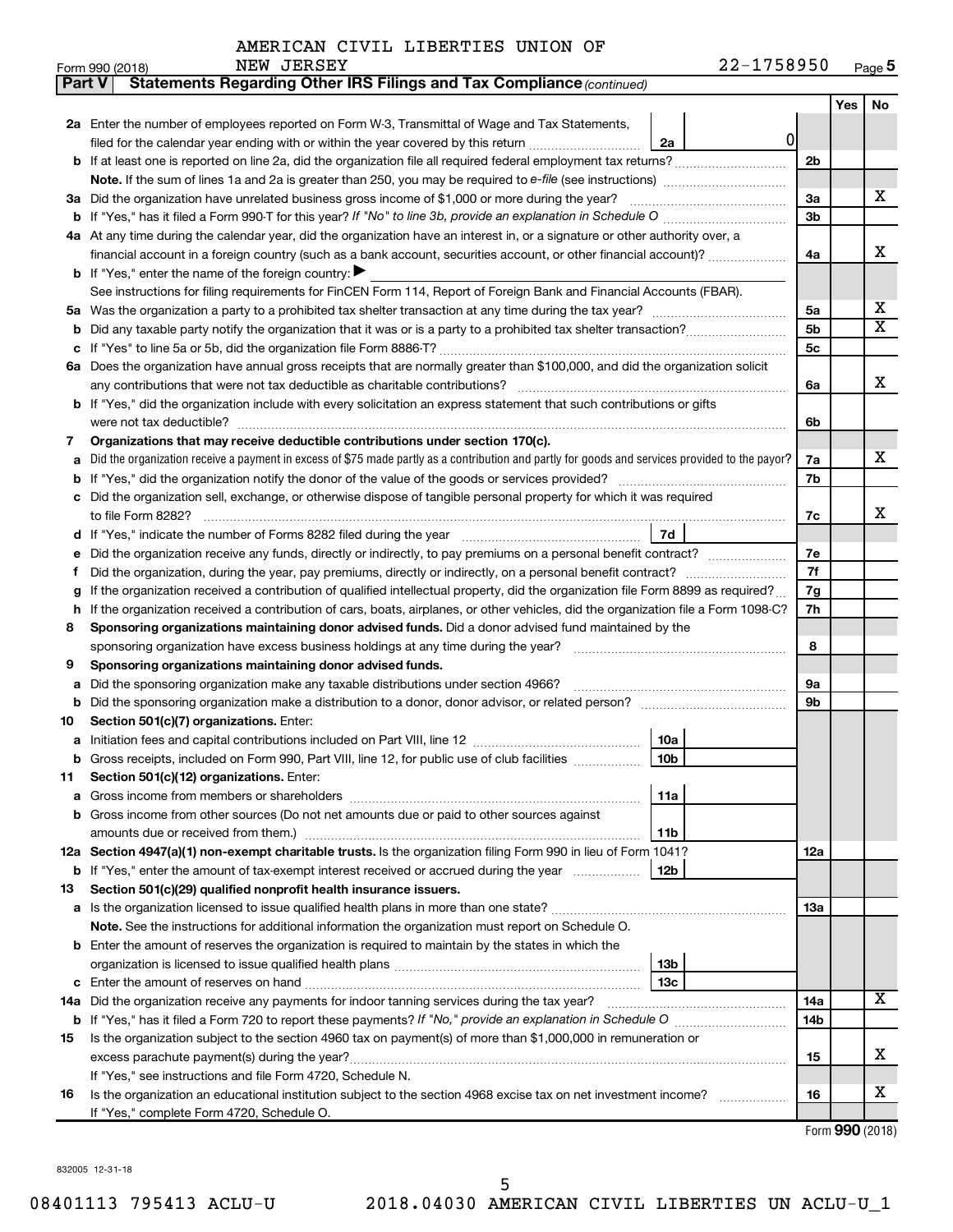Check if Schedule O contains a response or note to any line in this Part VI

**Section A. Governing Body and Management**

*to line 8a, 8b, or 10b below, describe the circumstances, processes, or changes in Schedule O. See instructions.*

**Part VI** Governance, Management, and Disclosure For each "Yes" response to lines 2 through 7b below, and for a "No" response Form 990 (2018) Page NEW JERSEY 22-1758950

832006 12-31-18 **Yes No 1a 1b 1a** Enter the number of voting members of the governing body at the end of the tax year *www.fronoming* **2 3 4 5 6 7 a** Did the organization have members, stockholders, or other persons who had the power to elect or appoint one or **8 9 b** Enter the number of voting members included in line 1a, above, who are independent  $\ldots$ **2 3 4 5 6 7a 7b 8a 8b 9 b** Are any governance decisions of the organization reserved to (or subject to approval by) members, stockholders, or **a** The governing body? ~~~~~~~~~~~~~~~~~~~~~~~~~~~~~~~~~~~~~~~~~~~~~~~~~~~ **b** Each committee with authority to act on behalf of the governing body? ~~~~~~~~~~~~~~~~~~~~~~~~~~ **Yes No 10 a** Did the organization have local chapters, branches, or affiliates? ~~~~~~~~~~~~~~~~~~~~~~~~~~~~~~ **11 a** Has the organization provided a complete copy of this Form 990 to all members of its governing body before filing the form? **b** If "Yes," did the organization have written policies and procedures governing the activities of such chapters, affiliates, **10a 10b 11a 12a 12b 12c 13 14 15a 15b 16a 16b b** Describe in Schedule O the process, if any, used by the organization to review this Form 990. **12a** Did the organization have a written conflict of interest policy? If "No," go to line 13 *marrourcessessessessessessessessessessess* **b** Were officers, directors, or trustees, and key employees required to disclose annually interests that could give rise to conflicts? **c** Did the organization regularly and consistently monitor and enforce compliance with the policy? If "Yes," describe **13 14 15** Did the process for determining compensation of the following persons include a review and approval by independent **a** The organization's CEO, Executive Director, or top management official www.community.community.community.com **b** Other officers or key employees of the organization ~~~~~~~~~~~~~~~~~~~~~~~~~~~~~~~~~~~~ **16a** Did the organization invest in, contribute assets to, or participate in a joint venture or similar arrangement with a **b** If "Yes," did the organization follow a written policy or procedure requiring the organization to evaluate its participation **17 18 19 20** organization's mailing address? If "Yes," provide the names and addresses in Schedule O manument content content **Section B. Policies** (This Section B requests information about policies not required by the Internal Revenue Code.) *in Schedule O how this was done* ~~~~~~~~~~~~~~~~~~~~~~~~~~~~~~~~~~~~~~~~~~~~~  *(explain in Schedule O)* If there are material differences in voting rights among members of the governing body, or if the governing body delegated broad authority to an executive committee or similar committee, explain in Schedule O. Did the organization contemporaneously document the meetings held or written actions undertaken during the year by the following: Form (2018) **990** Did any officer, director, trustee, or key employee have a family relationship or a business relationship with any other officer, director, trustee, or key employee? ~~~~~~~~~~~~~~~~~~~~~~~~~~~~~~~~~~~~~~~~ Did the organization delegate control over management duties customarily performed by or under the direct supervision of officers, directors, or trustees, or key employees to a management company or other person?~~~~~~~~~~~~~~ Did the organization make any significant changes to its governing documents since the prior Form 990 was filed? ............... Did the organization become aware during the year of a significant diversion of the organization's assets? ~~~~~~~~~ Did the organization have members or stockholders? ~~~~~~~~~~~~~~~~~~~~~~~~~~~~~~~~~~~ more members of the governing body? ~~~~~~~~~~~~~~~~~~~~~~~~~~~~~~~~~~~~~~~~~~ persons other than the governing body? Is there any officer, director, trustee, or key employee listed in Part VII, Section A, who cannot be reached at the and branches to ensure their operations are consistent with the organization's exempt purposes? ~~~~~~~~~~~~~ ………………… Did the organization have a written whistleblower policy? ~~~~~~~~~~~~~~~~~~~~~~~~~~~~~~~~~ Did the organization have a written document retention and destruction policy? www.community.community.communi persons, comparability data, and contemporaneous substantiation of the deliberation and decision? If "Yes" to line 15a or 15b, describe the process in Schedule O (see instructions). taxable entity during the year? ~~~~~~~~~~~~~~~~~~~~~~~~~~~~~~~~~~~~~~~~~~~~~~ in joint venture arrangements under applicable federal tax law, and take steps to safeguard the organization's exempt status with respect to such arrangements? List the states with which a copy of this Form 990 is required to be filed  $\blacktriangleright\mathrm{NJ}$ Section 6104 requires an organization to make its Forms 1023 (1024 or 1024-A if applicable), 990, and 990-T (Section 501(c)(3)s only) available for public inspection. Indicate how you made these available. Check all that apply.  $\boxed{\textbf{X}}$  Own website  $\boxed{\textbf{X}}$  Another's website  $\boxed{\textbf{X}}$  Upon request  $\boxed{\textbf{X}}$  Other Describe in Schedule O whether (and if so, how) the organization made its governing documents, conflict of interest policy, and financial statements available to the public during the tax year. State the name, address, and telephone number of the person who possesses the organization's books and records  $\blacktriangleright$ **Section C. Disclosure** 21 21 X X  $\overline{\text{x}}$ X X X X X X X X X X X X X  $\overline{\textbf{x}}$ X X X X THE ORGANIZATION - (973)642-2086 PO BOX 32159, NEWARK, NJ 07102 08401113 795413 ACLU-U 2018.04030 AMERICAN CIVIL LIBERTIES UN ACLU-U\_1 6

**6**

 $\boxed{\text{X}}$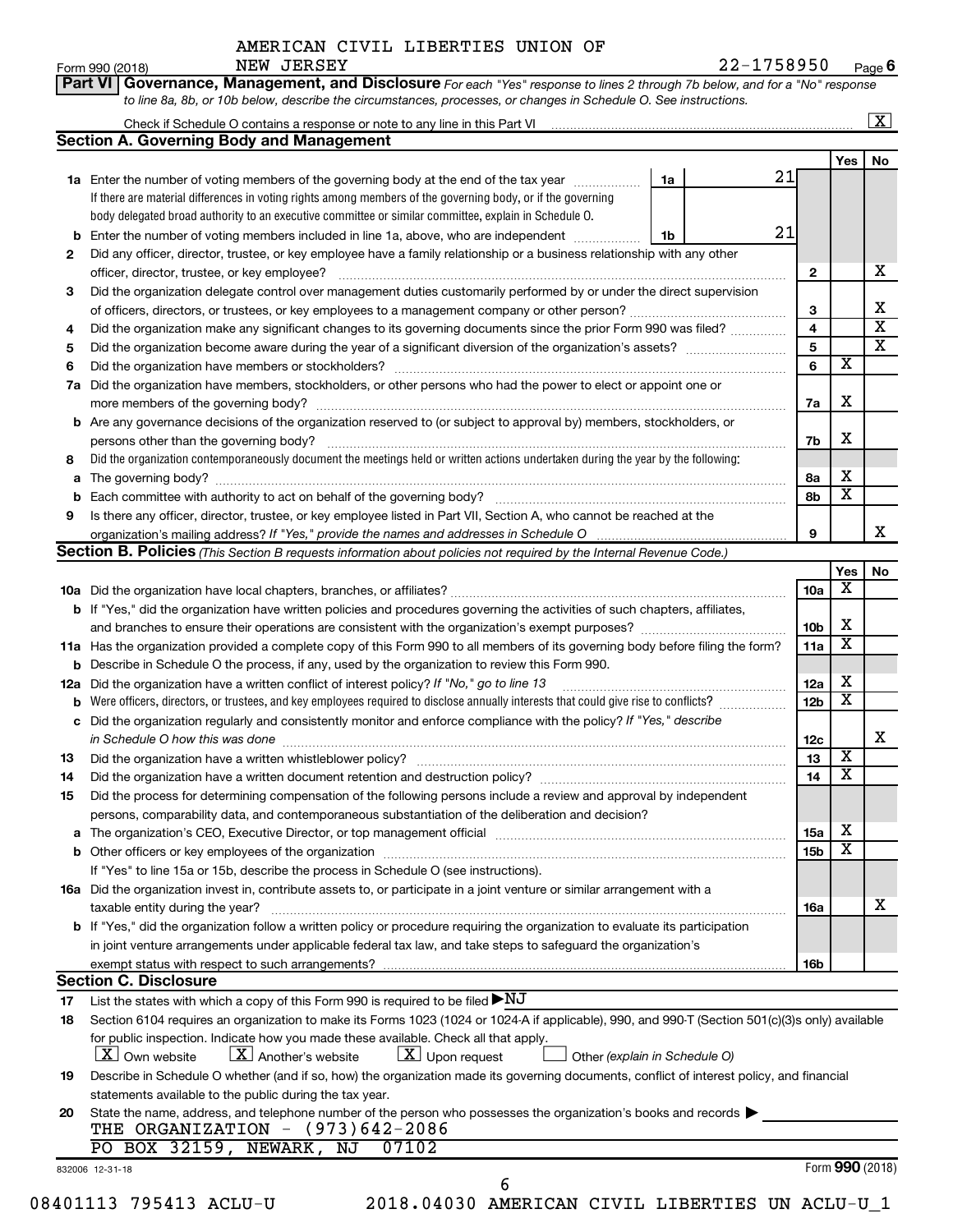$\Box$ 

| Form 990 (2018) |  | NEW JEKSEY |  |  |                                                                                            | 77-1758950 | Page |
|-----------------|--|------------|--|--|--------------------------------------------------------------------------------------------|------------|------|
|                 |  |            |  |  | Part VII Compensation of Officers, Directors, Trustees, Key Employees, Highest Compensated |            |      |
|                 |  |            |  |  |                                                                                            |            |      |

#### **Employees, and Independent Contractors**

Check if Schedule O contains a response or note to any line in this Part VII

**Section A. Officers, Directors, Trustees, Key Employees, and Highest Compensated Employees**

**1a**  Complete this table for all persons required to be listed. Report compensation for the calendar year ending with or within the organization's tax year.

**•** List all of the organization's current officers, directors, trustees (whether individuals or organizations), regardless of amount of compensation. Enter -0- in columns  $(D)$ ,  $(E)$ , and  $(F)$  if no compensation was paid.

**•** List all of the organization's **current** key employees, if any. See instructions for definition of "key employee."

**•** List the organization's five current highest compensated employees (other than an officer, director, trustee, or key employee) who received reportable compensation (Box 5 of Form W-2 and/or Box 7 of Form 1099-MISC) of more than \$100,000 from the organization and any related organizations.

**•** List all of the organization's former officers, key employees, and highest compensated employees who received more than \$100,000 of reportable compensation from the organization and any related organizations.

**•** List all of the organization's former directors or trustees that received, in the capacity as a former director or trustee of the organization, more than \$10,000 of reportable compensation from the organization and any related organizations.

List persons in the following order: individual trustees or directors; institutional trustees; officers; key employees; highest compensated employees; and former such persons.

|  |  |  | $\boxed{\mathbf{X}}$ Check this box if neither the organization nor any related organization compensated any current officer, director, or trustee. |  |  |  |  |  |
|--|--|--|-----------------------------------------------------------------------------------------------------------------------------------------------------|--|--|--|--|--|
|--|--|--|-----------------------------------------------------------------------------------------------------------------------------------------------------|--|--|--|--|--|

| (A)                           | (B)                  |                                |                      |             | (C)          |                                                                  |        | (D)                             | (E)             | (F)                      |
|-------------------------------|----------------------|--------------------------------|----------------------|-------------|--------------|------------------------------------------------------------------|--------|---------------------------------|-----------------|--------------------------|
| Name and Title                | Average              |                                |                      | Position    |              | (do not check more than one                                      |        | Reportable                      | Reportable      | Estimated                |
|                               | hours per            |                                |                      |             |              | box, unless person is both an<br>officer and a director/trustee) |        | compensation                    | compensation    | amount of                |
|                               | week                 |                                |                      |             |              |                                                                  |        | from                            | from related    | other                    |
|                               | (list any            |                                |                      |             |              |                                                                  |        | the                             | organizations   | compensation             |
|                               | hours for<br>related |                                |                      |             |              |                                                                  |        | organization<br>(W-2/1099-MISC) | (W-2/1099-MISC) | from the<br>organization |
|                               | organizations        |                                |                      |             |              |                                                                  |        |                                 |                 | and related              |
|                               | below                |                                |                      |             |              |                                                                  |        |                                 |                 | organizations            |
|                               | line)                | Individual trustee or director | nstitutional trustee | Officer     | Key employee | Highest compensated<br>employee                                  | Former |                                 |                 |                          |
| MARC BEEBE<br>(1)             | 2.00                 |                                |                      |             |              |                                                                  |        |                                 |                 |                          |
| PRESIDENT                     |                      | $\mathbf X$                    |                      | X           |              |                                                                  |        | 0                               | $\mathbf 0$ .   | 0.                       |
| CJ GRIFFIN<br>(2)             | 2.00                 |                                |                      |             |              |                                                                  |        |                                 |                 |                          |
| VICE PRESIDENT                |                      | $\mathbf X$                    |                      | $\mathbf X$ |              |                                                                  |        | 0                               | $\mathbf 0$ .   | $\mathbf 0$ .            |
| JAY D. GARTMAN<br>(3)         | 2.00                 |                                |                      |             |              |                                                                  |        |                                 |                 |                          |
| TREASURER                     |                      | $\mathbf X$                    |                      | $\mathbf X$ |              |                                                                  |        | 0                               | $\mathbf 0$     | $\mathbf 0$ .            |
| <b>HEATHER TAYLOR</b><br>(4)  | 2.00                 |                                |                      |             |              |                                                                  |        |                                 |                 |                          |
| SECRETARY                     |                      | X                              |                      | $\mathbf X$ |              |                                                                  |        | 0                               | $\mathbf 0$     | $\mathbf 0$ .            |
| (5)<br>SHARIQ AHMAD           | 1.00                 |                                |                      |             |              |                                                                  |        |                                 |                 |                          |
| <b>BOARD MEMBER</b>           |                      | X                              |                      |             |              |                                                                  |        | 0                               | $\mathbf 0$     | $\mathbf 0$ .            |
| PEGGY BROOKS<br>(6)           | 1.00                 |                                |                      |             |              |                                                                  |        |                                 |                 |                          |
| <b>BOARD MEMBER</b>           |                      | X                              |                      |             |              |                                                                  |        | 0                               | $\mathbf 0$     | $\mathbf 0$ .            |
| RONALD K. CHEN<br>(7)         | 1.00                 |                                |                      |             |              |                                                                  |        |                                 |                 |                          |
| <b>BOARD MEMBER</b>           |                      | X                              |                      |             |              |                                                                  |        | 0                               | $\mathbf 0$     | $\mathbf 0$ .            |
| FRANK CORRADO<br>(8)          | 1.00                 |                                |                      |             |              |                                                                  |        |                                 |                 |                          |
| <b>BOARD MEMBER</b>           |                      | X                              |                      |             |              |                                                                  |        | 0                               | $\mathbf 0$     | $\mathbf 0$ .            |
| DEBRA E. GUSTON<br>(9)        | 1.00                 |                                |                      |             |              |                                                                  |        |                                 |                 |                          |
| PAST PRESIDENT                |                      | X                              |                      |             |              |                                                                  |        | 0                               | $\mathbf 0$     | $\mathbf 0$ .            |
| (10) S. NADIA HUSSAIN         | 1.00                 |                                |                      |             |              |                                                                  |        |                                 |                 |                          |
| NATIONAL BOARD REPRESENTATIVE |                      | $\mathbf X$                    |                      |             |              |                                                                  |        | 0                               | $\mathbf 0$ .   | 0.                       |
| (11) GARY NISSENBAUM          | 1.00                 |                                |                      |             |              |                                                                  |        |                                 |                 |                          |
| AT-LARGE                      |                      | $\mathbf X$                    |                      |             |              |                                                                  |        | $\mathbf 0$                     | $\mathbf 0$     | $\mathbf 0$ .            |
| (12) JOEY NOVICK              | 1.00                 |                                |                      |             |              |                                                                  |        |                                 |                 |                          |
| <b>BOARD MEMBER</b>           |                      | $\mathbf X$                    |                      |             |              |                                                                  |        | 0                               | $\mathbf 0$ .   | $\mathbf 0$ .            |
| (13) JOHN M. O'CONNOR         | 1.00                 |                                |                      |             |              |                                                                  |        |                                 |                 |                          |
| AT-LARGE                      |                      | X                              |                      |             |              |                                                                  |        | 0                               | $\mathbf 0$     | $\mathbf 0$ .            |
| (14) JOSEPH B. PARSONS        | 1.00                 |                                |                      |             |              |                                                                  |        |                                 |                 |                          |
| <b>BOARD MEMBER</b>           |                      | $\mathbf X$                    |                      |             |              |                                                                  |        | 0                               | $\mathbf 0$ .   | $\mathbf 0$ .            |
| (15) JACOB S. PERSKIE         | 1.00                 |                                |                      |             |              |                                                                  |        |                                 |                 |                          |
| <b>BOARD MEMBER</b>           |                      | X                              |                      |             |              |                                                                  |        | 0                               | $\mathbf 0$     | $\mathbf 0$ .            |
| (16) MARNITA ROBERTSON        | 1.00                 |                                |                      |             |              |                                                                  |        |                                 |                 |                          |
| <b>BOARD MEMBER</b>           |                      | X                              |                      |             |              |                                                                  |        | 0                               | $\mathbf 0$     | 0.                       |
| (17) AFSHEEN SHAMSI           | 1.00                 |                                |                      |             |              |                                                                  |        |                                 |                 |                          |
| <b>BOARD MEMBER</b>           |                      | $\mathbf X$                    |                      |             |              |                                                                  |        | $\mathbf 0$                     | $\mathbf 0$     | 0.                       |
| 832007 12-31-18               |                      |                                |                      |             |              |                                                                  |        |                                 |                 | Form 990 (2018)          |

7

832007 12-31-18

08401113 795413 ACLU-U 2018.04030 AMERICAN CIVIL LIBERTIES UN ACLU-U\_1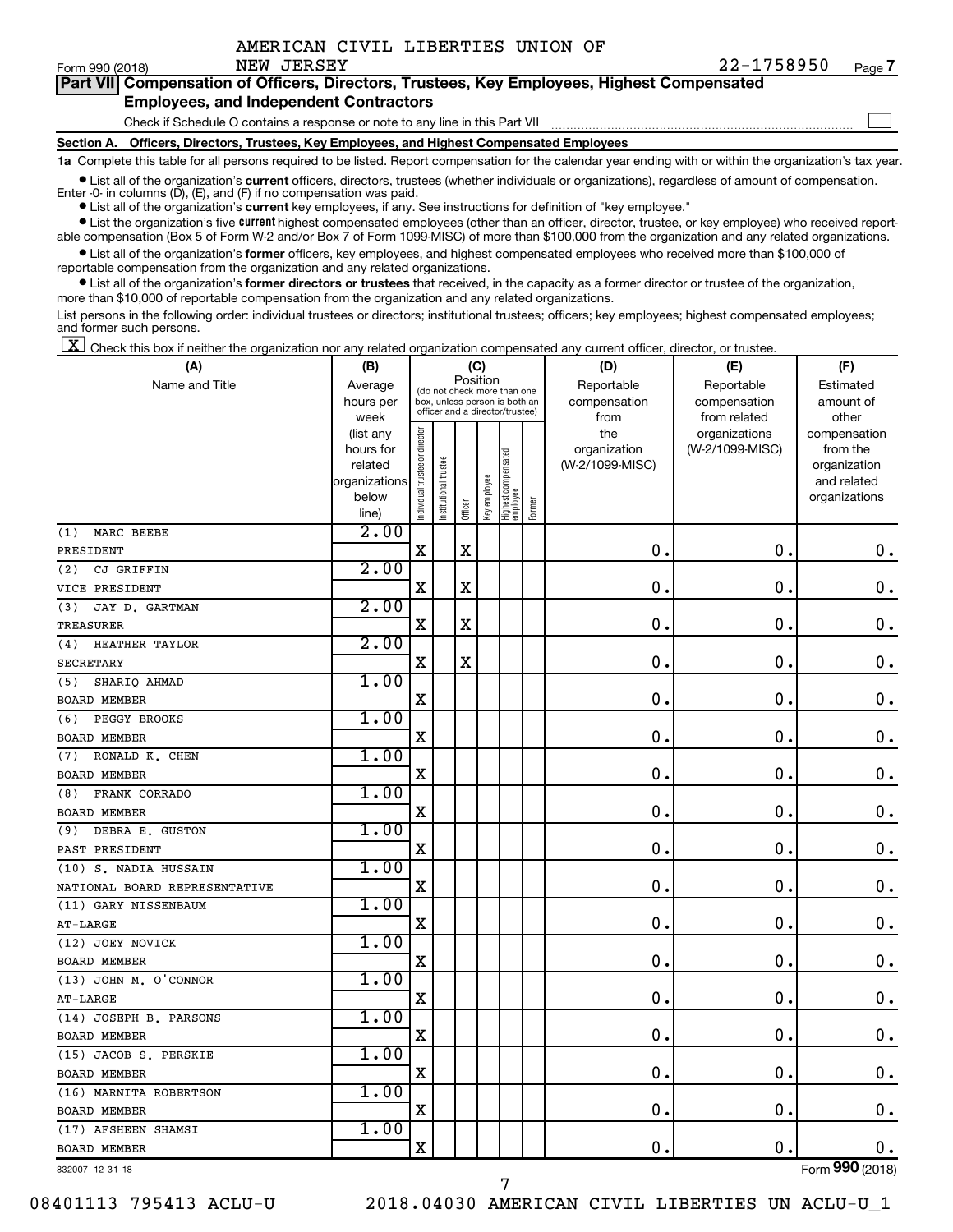| AMERICAN CIVIL LIBERTIES UNION OF                                                                                                                                                                        |                                                                       |                                |                       |                                                                                                             |              |                                  |        |                                           |                                                   |                  |     |                                                                          |
|----------------------------------------------------------------------------------------------------------------------------------------------------------------------------------------------------------|-----------------------------------------------------------------------|--------------------------------|-----------------------|-------------------------------------------------------------------------------------------------------------|--------------|----------------------------------|--------|-------------------------------------------|---------------------------------------------------|------------------|-----|--------------------------------------------------------------------------|
| NEW JERSEY<br>Form 990 (2018)                                                                                                                                                                            |                                                                       |                                |                       |                                                                                                             |              |                                  |        |                                           | 22-1758950                                        |                  |     | Page 8                                                                   |
| <b>Part VII</b><br>Section A. Officers, Directors, Trustees, Key Employees, and Highest Compensated Employees (continued)                                                                                |                                                                       |                                |                       |                                                                                                             |              |                                  |        |                                           |                                                   |                  |     |                                                                          |
| (A)<br>Name and title                                                                                                                                                                                    | (B)<br>Average<br>hours per<br>week                                   |                                |                       | Position<br>(do not check more than one<br>box, unless person is both an<br>officer and a director/trustee) | (C)          |                                  |        | (D)<br>Reportable<br>compensation<br>from | (E)<br>Reportable<br>compensation<br>from related |                  |     | (F)<br>Estimated<br>amount of<br>other                                   |
|                                                                                                                                                                                                          | (list any<br>hours for<br>related<br>organizations <br>below<br>line) | Individual trustee or director | Institutional trustee | Officer                                                                                                     | Key employee | Highest compensated<br> employee | Former | the<br>organization<br>(W-2/1099-MISC)    | organizations<br>(W-2/1099-MISC)                  |                  |     | compensation<br>from the<br>organization<br>and related<br>organizations |
| (18) AMARDEEP SINGH                                                                                                                                                                                      | 1.00                                                                  |                                |                       |                                                                                                             |              |                                  |        |                                           |                                                   | 0.               |     |                                                                          |
| <b>BOARD MEMBER</b><br>(19) GARY STEIN                                                                                                                                                                   | 1.00                                                                  | $\mathbf X$                    |                       |                                                                                                             |              |                                  |        | $\mathbf 0$ .                             |                                                   |                  |     | 0.                                                                       |
| <b>BOARD MEMBER</b>                                                                                                                                                                                      |                                                                       | X                              |                       |                                                                                                             |              |                                  |        | $\mathbf 0$ .                             |                                                   | $\mathbf 0$ .    |     | $\mathbf 0$ .                                                            |
| (20) BARBARA VILKOMERSON                                                                                                                                                                                 | 1.00                                                                  |                                |                       |                                                                                                             |              |                                  |        |                                           |                                                   |                  |     |                                                                          |
| <b>BOARD MEMBER</b>                                                                                                                                                                                      |                                                                       | X                              |                       |                                                                                                             |              |                                  |        | $\mathbf 0$ .                             |                                                   | $\mathbf 0$ .    |     | $\mathbf 0$ .                                                            |
| (21) JEFF WILD                                                                                                                                                                                           | 1.00                                                                  |                                |                       |                                                                                                             |              |                                  |        |                                           |                                                   |                  |     |                                                                          |
| <b>BOARD MEMBER</b>                                                                                                                                                                                      |                                                                       | X                              |                       |                                                                                                             |              |                                  |        | $\mathbf 0$ .                             |                                                   | 0.               |     | $\mathbf 0$ .                                                            |
|                                                                                                                                                                                                          |                                                                       |                                |                       |                                                                                                             |              |                                  |        |                                           |                                                   |                  |     |                                                                          |
|                                                                                                                                                                                                          |                                                                       |                                |                       |                                                                                                             |              |                                  |        |                                           |                                                   |                  |     |                                                                          |
|                                                                                                                                                                                                          |                                                                       |                                |                       |                                                                                                             |              |                                  |        |                                           |                                                   |                  |     |                                                                          |
|                                                                                                                                                                                                          |                                                                       |                                |                       |                                                                                                             |              |                                  |        |                                           |                                                   |                  |     |                                                                          |
|                                                                                                                                                                                                          |                                                                       |                                |                       |                                                                                                             |              |                                  |        |                                           |                                                   |                  |     |                                                                          |
|                                                                                                                                                                                                          |                                                                       |                                |                       |                                                                                                             |              |                                  |        |                                           |                                                   |                  |     |                                                                          |
|                                                                                                                                                                                                          |                                                                       |                                |                       |                                                                                                             |              |                                  |        |                                           |                                                   |                  |     |                                                                          |
|                                                                                                                                                                                                          |                                                                       |                                |                       |                                                                                                             |              |                                  |        |                                           |                                                   |                  |     |                                                                          |
|                                                                                                                                                                                                          |                                                                       |                                |                       |                                                                                                             |              |                                  |        |                                           |                                                   |                  |     |                                                                          |
| 1b Sub-total                                                                                                                                                                                             |                                                                       |                                |                       |                                                                                                             |              |                                  |        | 0.                                        |                                                   | 0.               |     | 0.                                                                       |
| c Total from continuation sheets to Part VII, Section A manuscreen continuum                                                                                                                             |                                                                       |                                |                       |                                                                                                             |              |                                  |        | σ.                                        |                                                   | $\overline{0}$ . |     | $\overline{0}$ .                                                         |
|                                                                                                                                                                                                          |                                                                       |                                |                       |                                                                                                             |              |                                  |        | $\overline{0}$                            |                                                   | $\overline{0}$ . |     | $\overline{0}$ .                                                         |
| Total number of individuals (including but not limited to those listed above) who received more than \$100,000 of reportable<br>$\mathbf{2}$<br>compensation from the organization $\blacktriangleright$ |                                                                       |                                |                       |                                                                                                             |              |                                  |        |                                           |                                                   |                  |     | 0                                                                        |
|                                                                                                                                                                                                          |                                                                       |                                |                       |                                                                                                             |              |                                  |        |                                           |                                                   |                  |     | Yes<br>No                                                                |
| Did the organization list any former officer, director, or trustee, key employee, or highest compensated employee on<br>з                                                                                |                                                                       |                                |                       |                                                                                                             |              |                                  |        |                                           |                                                   |                  |     |                                                                          |
| line 1a? If "Yes," complete Schedule J for such individual [11] manuman manuman manuman manuman manuman manum                                                                                            |                                                                       |                                |                       |                                                                                                             |              |                                  |        |                                           |                                                   |                  | з   | X                                                                        |
| For any individual listed on line 1a, is the sum of reportable compensation and other compensation from the organization<br>4                                                                            |                                                                       |                                |                       |                                                                                                             |              |                                  |        |                                           |                                                   |                  |     |                                                                          |
|                                                                                                                                                                                                          |                                                                       |                                |                       |                                                                                                             |              |                                  |        |                                           |                                                   |                  | 4   | x                                                                        |
| Did any person listed on line 1a receive or accrue compensation from any unrelated organization or individual for services<br>5                                                                          |                                                                       |                                |                       |                                                                                                             |              |                                  |        |                                           |                                                   |                  | 5   | x                                                                        |
| <b>Section B. Independent Contractors</b>                                                                                                                                                                |                                                                       |                                |                       |                                                                                                             |              |                                  |        |                                           |                                                   |                  |     |                                                                          |
| Complete this table for your five highest compensated independent contractors that received more than \$100,000 of compensation from<br>1                                                                |                                                                       |                                |                       |                                                                                                             |              |                                  |        |                                           |                                                   |                  |     |                                                                          |
| the organization. Report compensation for the calendar year ending with or within the organization's tax year.                                                                                           |                                                                       |                                |                       |                                                                                                             |              |                                  |        |                                           |                                                   |                  |     |                                                                          |
| (A)                                                                                                                                                                                                      |                                                                       |                                |                       |                                                                                                             |              |                                  |        | (B)                                       |                                                   |                  | (C) |                                                                          |
| Name and business address<br>Description of services<br><b>NONE</b>                                                                                                                                      |                                                                       |                                |                       |                                                                                                             |              |                                  |        |                                           |                                                   | Compensation     |     |                                                                          |
|                                                                                                                                                                                                          |                                                                       |                                |                       |                                                                                                             |              |                                  |        |                                           |                                                   |                  |     |                                                                          |
|                                                                                                                                                                                                          |                                                                       |                                |                       |                                                                                                             |              |                                  |        |                                           |                                                   |                  |     |                                                                          |
|                                                                                                                                                                                                          |                                                                       |                                |                       |                                                                                                             |              |                                  |        |                                           |                                                   |                  |     |                                                                          |
|                                                                                                                                                                                                          |                                                                       |                                |                       |                                                                                                             |              |                                  |        |                                           |                                                   |                  |     |                                                                          |
|                                                                                                                                                                                                          |                                                                       |                                |                       |                                                                                                             |              |                                  |        |                                           |                                                   |                  |     |                                                                          |
|                                                                                                                                                                                                          |                                                                       |                                |                       |                                                                                                             |              |                                  |        |                                           |                                                   |                  |     |                                                                          |
|                                                                                                                                                                                                          |                                                                       |                                |                       |                                                                                                             |              |                                  |        |                                           |                                                   |                  |     |                                                                          |
|                                                                                                                                                                                                          |                                                                       |                                |                       |                                                                                                             |              |                                  |        |                                           |                                                   |                  |     |                                                                          |
| Total number of independent contractors (including but not limited to those listed above) who received more than<br>2                                                                                    |                                                                       |                                |                       |                                                                                                             |              |                                  |        |                                           |                                                   |                  |     |                                                                          |
| \$100,000 of compensation from the organization                                                                                                                                                          |                                                                       |                                |                       |                                                                                                             |              | 0                                |        |                                           |                                                   |                  |     |                                                                          |

\$100,000 of compensation from the organization  $\blacktriangleright$ 

Form (2018) **990**

832008 12-31-18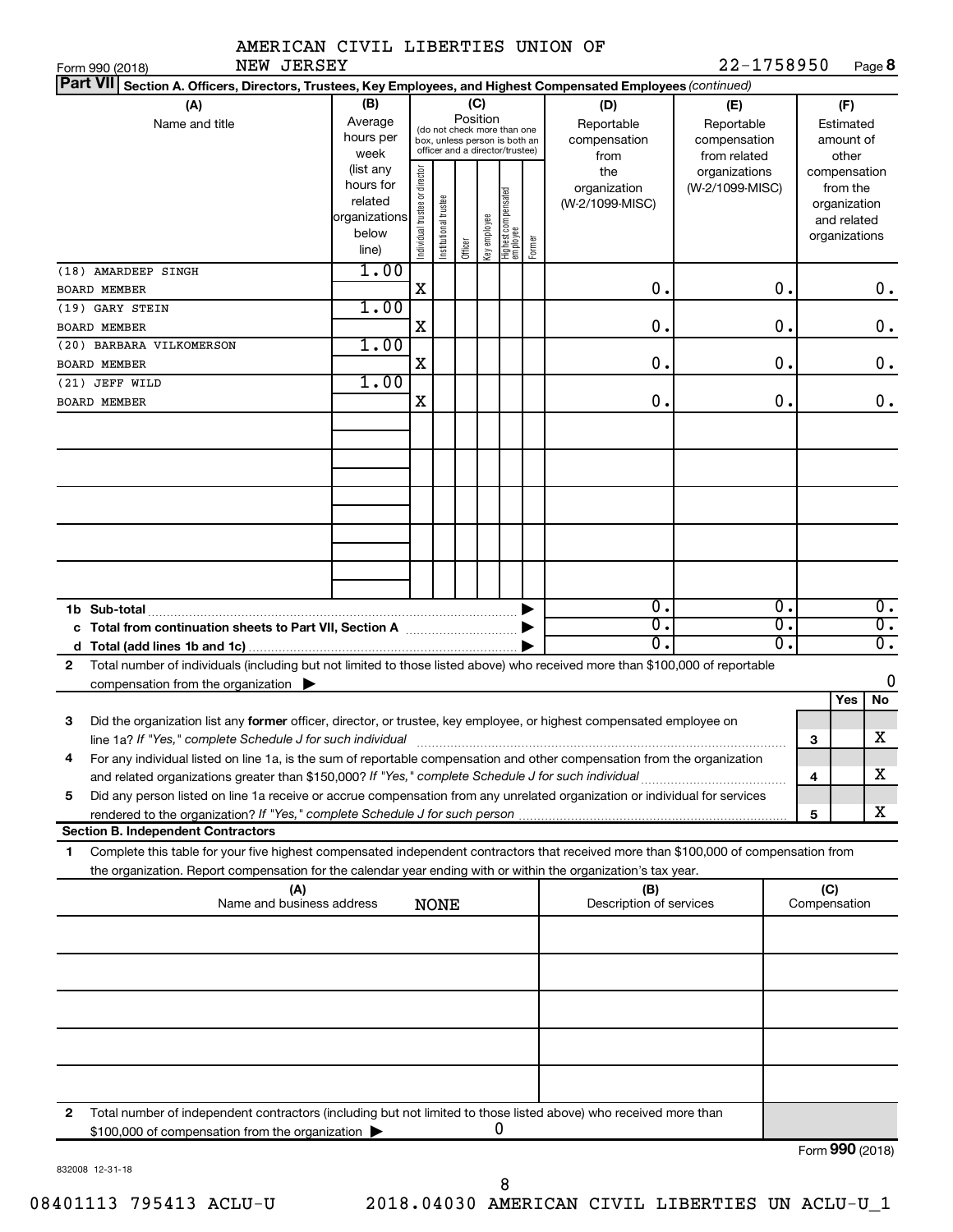|            | AMERICAN CIVIL LIBERTIES UNION OF |  |
|------------|-----------------------------------|--|
| NEW JERSEY |                                   |  |

|                                                           |                  | Form 990 (2018)                                                                                            | NEW JERSEY     |                      |                                  |                                                 | 22-1758950                              | Page 9                                                             |
|-----------------------------------------------------------|------------------|------------------------------------------------------------------------------------------------------------|----------------|----------------------|----------------------------------|-------------------------------------------------|-----------------------------------------|--------------------------------------------------------------------|
|                                                           | <b>Part VIII</b> | <b>Statement of Revenue</b>                                                                                |                |                      |                                  |                                                 |                                         |                                                                    |
|                                                           |                  |                                                                                                            |                |                      |                                  |                                                 |                                         |                                                                    |
|                                                           |                  |                                                                                                            |                |                      | (A)<br>Total revenue             | (B)<br>Related or<br>exempt function<br>revenue | (C)<br>Unrelated<br>business<br>revenue | (D)<br>Revenue excluded<br>from tax under<br>sections<br>512 - 514 |
|                                                           |                  | 1 a Federated campaigns                                                                                    | 1a             |                      |                                  |                                                 |                                         |                                                                    |
| Contributions, Gifts, Grants<br>and Other Similar Amounts |                  | <b>b</b> Membership dues                                                                                   |                | $11$ , 425, 720.     |                                  |                                                 |                                         |                                                                    |
|                                                           |                  | c Fundraising events                                                                                       | 1 <sub>c</sub> |                      |                                  |                                                 |                                         |                                                                    |
|                                                           |                  | d Related organizations                                                                                    | 1 <sub>d</sub> |                      |                                  |                                                 |                                         |                                                                    |
|                                                           |                  | e Government grants (contributions)                                                                        | 1e             |                      |                                  |                                                 |                                         |                                                                    |
|                                                           |                  | f All other contributions, gifts, grants, and                                                              |                |                      |                                  |                                                 |                                         |                                                                    |
|                                                           |                  | similar amounts not included above                                                                         | 1f             | 239,740.             |                                  |                                                 |                                         |                                                                    |
|                                                           |                  | g Noncash contributions included in lines 1a-1f: \$                                                        |                |                      | $\bar{1}$ , 665, 460.            |                                                 |                                         |                                                                    |
|                                                           |                  |                                                                                                            |                | <b>Business Code</b> |                                  |                                                 |                                         |                                                                    |
|                                                           | 2a               |                                                                                                            |                |                      |                                  |                                                 |                                         |                                                                    |
| Program Service                                           | b                | <u> 1989 - Johann John Stone, market fransk konge</u><br><u> 1989 - Johann Barbara, martxa alemaniar a</u> |                |                      |                                  |                                                 |                                         |                                                                    |
|                                                           | с                |                                                                                                            |                |                      |                                  |                                                 |                                         |                                                                    |
|                                                           | d                | the control of the control of the control of the control of the control of                                 |                |                      |                                  |                                                 |                                         |                                                                    |
|                                                           | е                |                                                                                                            |                |                      |                                  |                                                 |                                         |                                                                    |
|                                                           |                  | f All other program service revenue                                                                        |                |                      |                                  |                                                 |                                         |                                                                    |
|                                                           |                  |                                                                                                            |                |                      |                                  |                                                 |                                         |                                                                    |
|                                                           | 3                | Investment income (including dividends, interest, and                                                      |                |                      | 72,872.                          |                                                 |                                         |                                                                    |
|                                                           |                  | Income from investment of tax-exempt bond proceeds                                                         |                |                      |                                  |                                                 |                                         | 72,872.                                                            |
|                                                           | 4<br>5           |                                                                                                            |                |                      |                                  |                                                 |                                         |                                                                    |
|                                                           |                  |                                                                                                            | (i) Real       | (ii) Personal        |                                  |                                                 |                                         |                                                                    |
|                                                           |                  | 6 a Gross rents                                                                                            |                |                      |                                  |                                                 |                                         |                                                                    |
|                                                           |                  | b Less: rental expenses                                                                                    |                |                      |                                  |                                                 |                                         |                                                                    |
|                                                           |                  |                                                                                                            |                |                      |                                  |                                                 |                                         |                                                                    |
|                                                           |                  |                                                                                                            |                |                      |                                  |                                                 |                                         |                                                                    |
|                                                           |                  | 7 a Gross amount from sales of                                                                             | (i) Securities | (ii) Other           |                                  |                                                 |                                         |                                                                    |
|                                                           |                  | assets other than inventory                                                                                |                |                      |                                  |                                                 |                                         |                                                                    |
|                                                           |                  | <b>b</b> Less: cost or other basis                                                                         |                |                      |                                  |                                                 |                                         |                                                                    |
|                                                           |                  | and sales expenses                                                                                         |                |                      |                                  |                                                 |                                         |                                                                    |
|                                                           |                  |                                                                                                            |                |                      |                                  |                                                 |                                         |                                                                    |
|                                                           |                  | 8 a Gross income from fundraising events (not                                                              |                |                      |                                  |                                                 |                                         |                                                                    |
| <b>Other Revenue</b>                                      |                  | including \$<br>$\overline{\phantom{a}}$ of                                                                |                |                      |                                  |                                                 |                                         |                                                                    |
|                                                           |                  | contributions reported on line 1c). See                                                                    |                |                      |                                  |                                                 |                                         |                                                                    |
|                                                           |                  |                                                                                                            |                |                      |                                  |                                                 |                                         |                                                                    |
|                                                           |                  |                                                                                                            |                |                      |                                  |                                                 |                                         |                                                                    |
|                                                           |                  | c Net income or (loss) from fundraising events                                                             |                |                      |                                  |                                                 |                                         |                                                                    |
|                                                           |                  | 9 a Gross income from gaming activities. See                                                               |                |                      |                                  |                                                 |                                         |                                                                    |
|                                                           |                  |                                                                                                            |                |                      |                                  |                                                 |                                         |                                                                    |
|                                                           |                  |                                                                                                            |                |                      |                                  |                                                 |                                         |                                                                    |
|                                                           |                  | 10 a Gross sales of inventory, less returns                                                                |                |                      |                                  |                                                 |                                         |                                                                    |
|                                                           |                  |                                                                                                            |                |                      |                                  |                                                 |                                         |                                                                    |
|                                                           |                  |                                                                                                            |                |                      |                                  |                                                 |                                         |                                                                    |
|                                                           |                  | c Net income or (loss) from sales of inventory                                                             |                |                      |                                  |                                                 |                                         |                                                                    |
|                                                           |                  | Miscellaneous Revenue                                                                                      |                | <b>Business Code</b> |                                  |                                                 |                                         |                                                                    |
|                                                           | 11 a             |                                                                                                            |                |                      |                                  |                                                 |                                         |                                                                    |
|                                                           | b                |                                                                                                            |                |                      |                                  |                                                 |                                         |                                                                    |
|                                                           | с                |                                                                                                            |                |                      |                                  |                                                 |                                         |                                                                    |
|                                                           |                  |                                                                                                            |                |                      |                                  |                                                 |                                         |                                                                    |
|                                                           | 12               |                                                                                                            |                |                      | $\blacktriangleright$ 1,738,332. | $\overline{0}$ .                                | $0$ .                                   | 72,872.                                                            |
| 832009 12-31-18                                           |                  |                                                                                                            |                |                      |                                  |                                                 |                                         | Form 990 (2018)                                                    |

08401113 795413 ACLU-U 2018.04030 AMERICAN CIVIL LIBERTIES UN ACLU-U\_1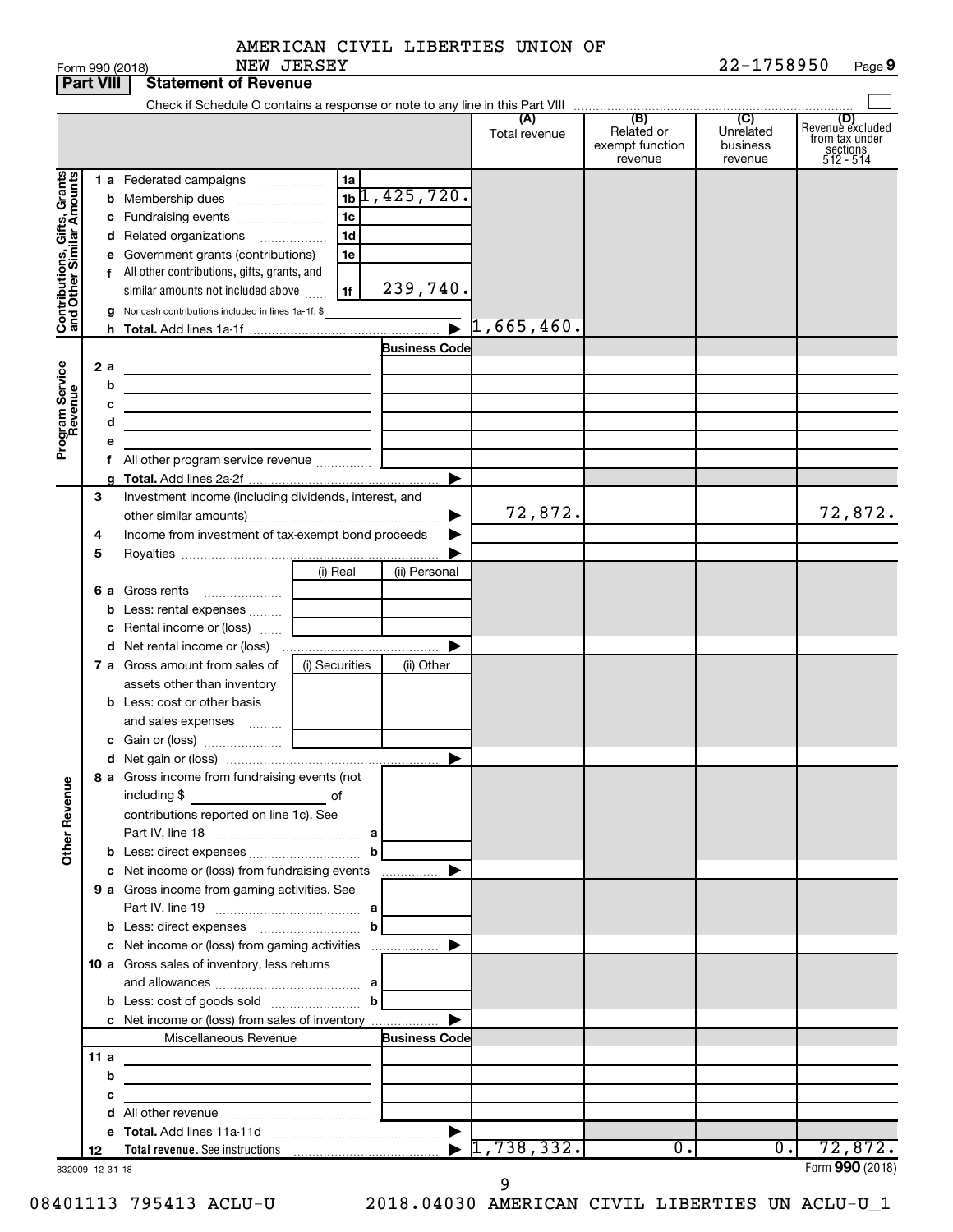**10**

|    | NEW JERSEY<br>Form 990 (2018)                                                                                                                                            |                |                             |                                    | 22-1758950<br>Page 10   |
|----|--------------------------------------------------------------------------------------------------------------------------------------------------------------------------|----------------|-----------------------------|------------------------------------|-------------------------|
|    | Part IX   Statement of Functional Expenses<br>Section 501(c)(3) and 501(c)(4) organizations must complete all columns. All other organizations must complete column (A). |                |                             |                                    |                         |
|    |                                                                                                                                                                          |                |                             |                                    |                         |
|    | Do not include amounts reported on lines 6b,                                                                                                                             | (A)            | (B)                         | $\overline{C}$                     | (D)                     |
|    | 7b, 8b, 9b, and 10b of Part VIII.                                                                                                                                        | Total expenses | Program service<br>expenses | Management and<br>general expenses | Fundraising<br>expenses |
| 1  | Grants and other assistance to domestic organizations                                                                                                                    |                |                             |                                    |                         |
|    | and domestic governments. See Part IV, line 21                                                                                                                           |                |                             |                                    |                         |
| 2  | Grants and other assistance to domestic                                                                                                                                  |                |                             |                                    |                         |
|    | individuals. See Part IV, line 22                                                                                                                                        |                |                             |                                    |                         |
| 3  | Grants and other assistance to foreign                                                                                                                                   |                |                             |                                    |                         |
|    | organizations, foreign governments, and foreign                                                                                                                          |                |                             |                                    |                         |
|    | individuals. See Part IV, lines 15 and 16                                                                                                                                |                |                             |                                    |                         |
| 4  | Benefits paid to or for members                                                                                                                                          |                |                             |                                    |                         |
| 5  | Compensation of current officers, directors,                                                                                                                             |                |                             |                                    |                         |
|    | trustees, and key employees                                                                                                                                              |                |                             |                                    |                         |
| 6  | Compensation not included above, to disqualified                                                                                                                         |                |                             |                                    |                         |
|    | persons (as defined under section 4958(f)(1)) and                                                                                                                        |                |                             |                                    |                         |
|    | persons described in section 4958(c)(3)(B)                                                                                                                               |                |                             |                                    |                         |
| 7  |                                                                                                                                                                          | 217,537.       | 146,990.                    | 47, 118.                           | 23,429.                 |
| 8  | Pension plan accruals and contributions (include                                                                                                                         |                |                             |                                    |                         |
|    | section 401(k) and 403(b) employer contributions)                                                                                                                        | 16,682.        | 11,272.                     | 3,613.                             | 1,797.                  |
| 9  |                                                                                                                                                                          | 37,453.        | 25,307.                     | 8,113.                             | 4,033.                  |
| 10 |                                                                                                                                                                          | 16,642.        | 11,245.                     | 3,605.                             | 1,792.                  |
| 11 | Fees for services (non-employees):                                                                                                                                       |                |                             |                                    |                         |
| a  |                                                                                                                                                                          |                |                             |                                    |                         |
| b  |                                                                                                                                                                          |                |                             |                                    |                         |
| c  |                                                                                                                                                                          |                |                             |                                    |                         |
| d  |                                                                                                                                                                          |                |                             |                                    |                         |
| e  | Professional fundraising services. See Part IV, line 17                                                                                                                  |                |                             |                                    |                         |
| f  | Investment management fees                                                                                                                                               |                |                             |                                    |                         |
| g  | Other. (If line 11g amount exceeds 10% of line 25,                                                                                                                       |                |                             |                                    |                         |
|    | column (A) amount, list line 11g expenses on Sch O.)                                                                                                                     |                |                             |                                    |                         |
| 12 |                                                                                                                                                                          |                |                             |                                    |                         |
| 13 |                                                                                                                                                                          |                |                             |                                    |                         |
| 14 |                                                                                                                                                                          |                |                             |                                    |                         |
| 15 |                                                                                                                                                                          | 20,336.        | 13,741.                     | 4,405.                             | 2,190.                  |
| 16 |                                                                                                                                                                          | 7,097.         | 4,796.                      | 1,537.                             | 764.                    |
| 17 | Travel<br>Payments of travel or entertainment expenses                                                                                                                   |                |                             |                                    |                         |
| 18 |                                                                                                                                                                          |                |                             |                                    |                         |
| 19 | for any federal, state, or local public officials<br>Conferences, conventions, and meetings                                                                              |                |                             |                                    |                         |
| 20 | Interest                                                                                                                                                                 |                |                             |                                    |                         |
| 21 |                                                                                                                                                                          |                |                             |                                    |                         |
| 22 | Depreciation, depletion, and amortization                                                                                                                                | 7,045.         | 4,760.                      | 1,526.                             | 759.                    |
| 23 | Insurance                                                                                                                                                                |                |                             |                                    |                         |
| 24 | Other expenses. Itemize expenses not covered                                                                                                                             |                |                             |                                    |                         |
|    | above. (List miscellaneous expenses in line 24e. If line                                                                                                                 |                |                             |                                    |                         |
|    | 24e amount exceeds 10% of line 25, column (A)<br>amount, list line 24e expenses on Schedule O.)                                                                          |                |                             |                                    |                         |
|    | a PUBLIC EDUCATION                                                                                                                                                       | 139, 233.      | 139, 233.                   | 0.                                 | 0.                      |
| b  | PROFESSIONAL FEES                                                                                                                                                        | 18,593.        | 12,563.                     | 4,027.                             | 2,003.                  |
| C  | <b>NEWSLETTER</b>                                                                                                                                                        | 7,830.         | 7,830.                      | $\overline{0}$ .                   | $\overline{0}$ .        |
| d  | MEETINGS & CONFERENCES                                                                                                                                                   | 6,493.         | 6,493.                      | σ.                                 | $\overline{0}$ .        |
|    | e All other expenses                                                                                                                                                     | 27,403.        | 20, 159.                    | 3,753.                             | 3,491.                  |
| 25 | Total functional expenses. Add lines 1 through 24e                                                                                                                       | 522, 344.      | 404, 389.                   | 77,697.                            | 40, 258.                |
| 26 | Joint costs. Complete this line only if the organization                                                                                                                 |                |                             |                                    |                         |

Check here if following SOP 98-2 (ASC 958-720) reported in column (B) joint costs from a combined educational campaign and fundraising solicitation.

Form (2018) **990**

832010 12-31-18

08401113 795413 ACLU-U 2018.04030 AMERICAN CIVIL LIBERTIES UN ACLU-U\_1 10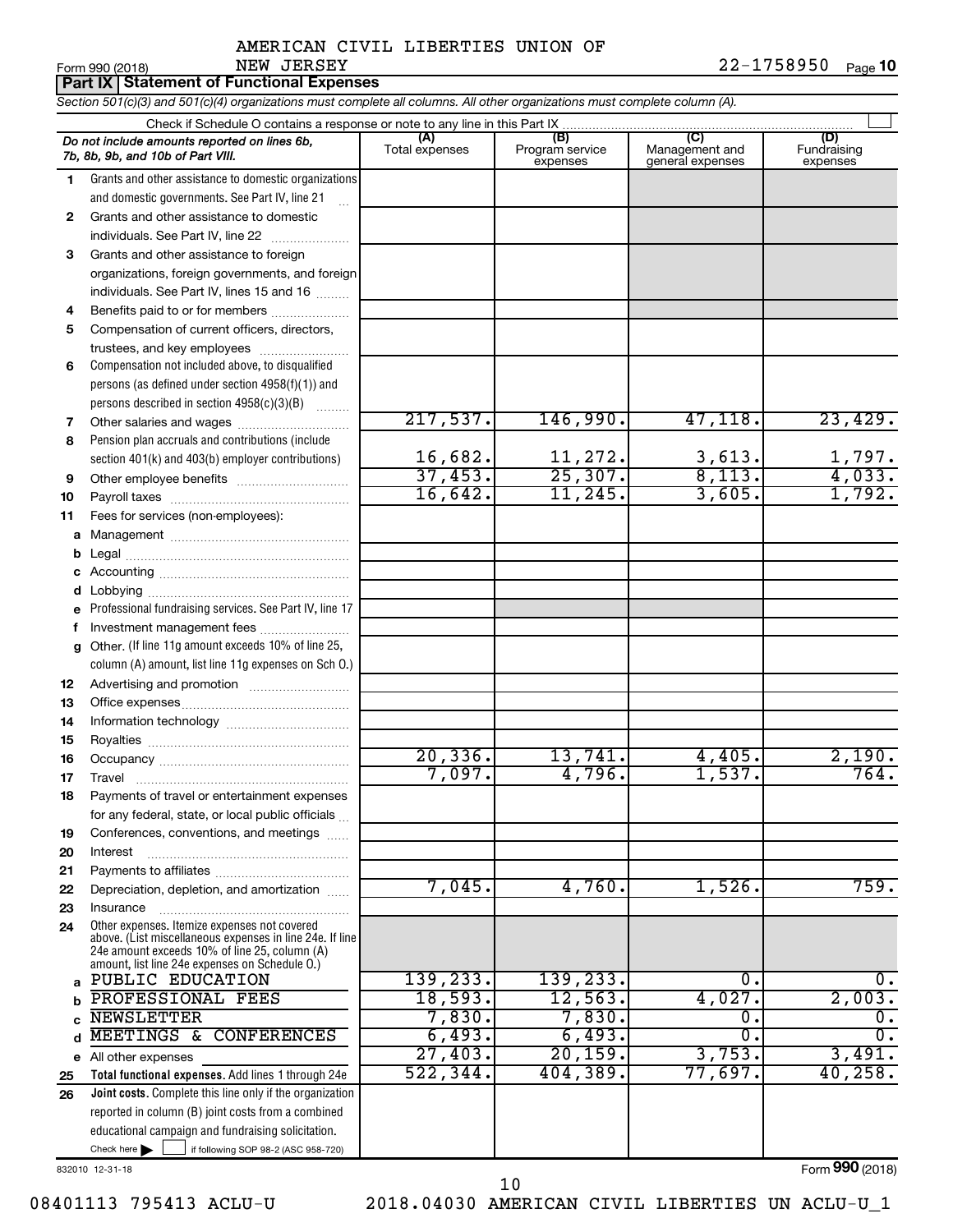Form 990 (2018) Page **11** NEW JERSEY 22-1758950

|                             |    | <b>Part X   Balance Sheet</b>                                                                                           |        |                         |                          |                         |                                |
|-----------------------------|----|-------------------------------------------------------------------------------------------------------------------------|--------|-------------------------|--------------------------|-------------------------|--------------------------------|
|                             |    |                                                                                                                         |        |                         |                          |                         |                                |
|                             |    |                                                                                                                         |        |                         | (A)<br>Beginning of year |                         | (B)<br>End of year             |
|                             | 1  |                                                                                                                         |        | 380,811.                | 1                        | 597,830.                |                                |
|                             | 2  |                                                                                                                         |        |                         | 196, 166.                | $\overline{\mathbf{2}}$ | 248, 146.                      |
|                             | 3  |                                                                                                                         |        |                         | 49,168.                  | $\mathbf{3}$            |                                |
|                             | 4  |                                                                                                                         | 6,678. | $\overline{\mathbf{4}}$ | 192,990.                 |                         |                                |
|                             | 5  | Loans and other receivables from current and former officers, directors,                                                |        |                         |                          |                         |                                |
|                             |    | trustees, key employees, and highest compensated employees. Complete                                                    |        |                         |                          |                         |                                |
|                             |    | Part II of Schedule L                                                                                                   |        |                         |                          | 5                       |                                |
|                             | 6  | Loans and other receivables from other disqualified persons (as defined under                                           |        |                         |                          |                         |                                |
|                             |    | section 4958(f)(1)), persons described in section 4958(c)(3)(B), and contributing                                       |        |                         |                          |                         |                                |
|                             |    | employers and sponsoring organizations of section 501(c)(9) voluntary                                                   |        |                         |                          |                         |                                |
|                             |    | employees' beneficiary organizations (see instr). Complete Part II of Sch L                                             |        |                         |                          | 6                       |                                |
| Assets                      | 7  |                                                                                                                         |        |                         |                          | $\overline{7}$          |                                |
|                             | 8  |                                                                                                                         |        |                         |                          | 8                       |                                |
|                             | 9  |                                                                                                                         |        |                         | 14, 163.                 | 9                       | 14,681.                        |
|                             |    | <b>10a</b> Land, buildings, and equipment: cost or other                                                                |        |                         |                          |                         |                                |
|                             |    | basis. Complete Part VI of Schedule D  10a                                                                              |        | 89,922.                 |                          |                         |                                |
|                             |    |                                                                                                                         |        | 64,814.                 | 20,606.                  | 10 <sub>c</sub>         | 25,108.                        |
|                             | 11 |                                                                                                                         |        |                         |                          | 11                      |                                |
|                             | 12 |                                                                                                                         |        |                         | 2,376,665.               | 12                      | 3,168,061.                     |
|                             | 13 |                                                                                                                         |        |                         |                          | 13                      |                                |
|                             | 14 |                                                                                                                         |        |                         |                          | 14                      |                                |
|                             | 15 |                                                                                                                         |        |                         | $-38,526.$               | 15                      | 18,260.                        |
|                             | 16 |                                                                                                                         |        |                         | 3,005,731.               | 16                      | 4, 265, 076.                   |
|                             | 17 |                                                                                                                         |        |                         |                          | 17                      |                                |
|                             | 18 |                                                                                                                         |        |                         |                          | 18                      |                                |
|                             | 19 |                                                                                                                         |        |                         |                          | 19                      |                                |
|                             | 20 |                                                                                                                         |        |                         |                          | 20                      |                                |
|                             | 21 | Escrow or custodial account liability. Complete Part IV of Schedule D                                                   |        |                         |                          | 21                      |                                |
|                             | 22 | Loans and other payables to current and former officers, directors, trustees,                                           |        |                         |                          |                         |                                |
| Liabilities                 |    | key employees, highest compensated employees, and disqualified persons.                                                 |        |                         |                          |                         |                                |
|                             |    |                                                                                                                         |        |                         |                          | 22                      |                                |
|                             | 23 | Secured mortgages and notes payable to unrelated third parties                                                          |        |                         |                          | 23                      |                                |
|                             | 24 | Unsecured notes and loans payable to unrelated third parties                                                            |        |                         |                          | 24                      |                                |
|                             | 25 | Other liabilities (including federal income tax, payables to related third                                              |        |                         |                          |                         |                                |
|                             |    | parties, and other liabilities not included on lines 17-24). Complete Part X of                                         |        |                         |                          |                         |                                |
|                             |    | Schedule D                                                                                                              |        |                         |                          | 25                      |                                |
|                             | 26 | Total liabilities. Add lines 17 through 25                                                                              |        |                         | $\overline{0}$ .         | 26                      | $\overline{0}$ .               |
|                             |    | Organizations that follow SFAS 117 (ASC 958), check here $\blacktriangleright \begin{array}{c} \perp X \end{array}$ and |        |                         |                          |                         |                                |
|                             |    | complete lines 27 through 29, and lines 33 and 34.                                                                      |        |                         |                          |                         |                                |
|                             | 27 |                                                                                                                         |        |                         | 2,956,563.               | 27                      | 4,265,076.<br>$\overline{0}$ . |
|                             | 28 |                                                                                                                         |        |                         | 49, 168.                 | 28                      |                                |
|                             | 29 | Permanently restricted net assets                                                                                       |        |                         |                          | 29                      |                                |
|                             |    | Organizations that do not follow SFAS 117 (ASC 958), check here ▶                                                       |        |                         |                          |                         |                                |
|                             |    | and complete lines 30 through 34.                                                                                       |        |                         |                          |                         |                                |
| Net Assets or Fund Balances | 30 |                                                                                                                         |        |                         |                          | 30                      |                                |
|                             | 31 | Paid-in or capital surplus, or land, building, or equipment fund                                                        |        |                         |                          | 31                      |                                |
|                             | 32 | Retained earnings, endowment, accumulated income, or other funds                                                        |        |                         | 3,005,731.               | 32                      | 4, 265, 076.                   |
|                             | 33 |                                                                                                                         |        |                         | 3,005,731.               | 33                      | 4, 265, 076.                   |
|                             | 34 |                                                                                                                         |        |                         |                          | 34                      | Form 990 (2018)                |

832011 12-31-18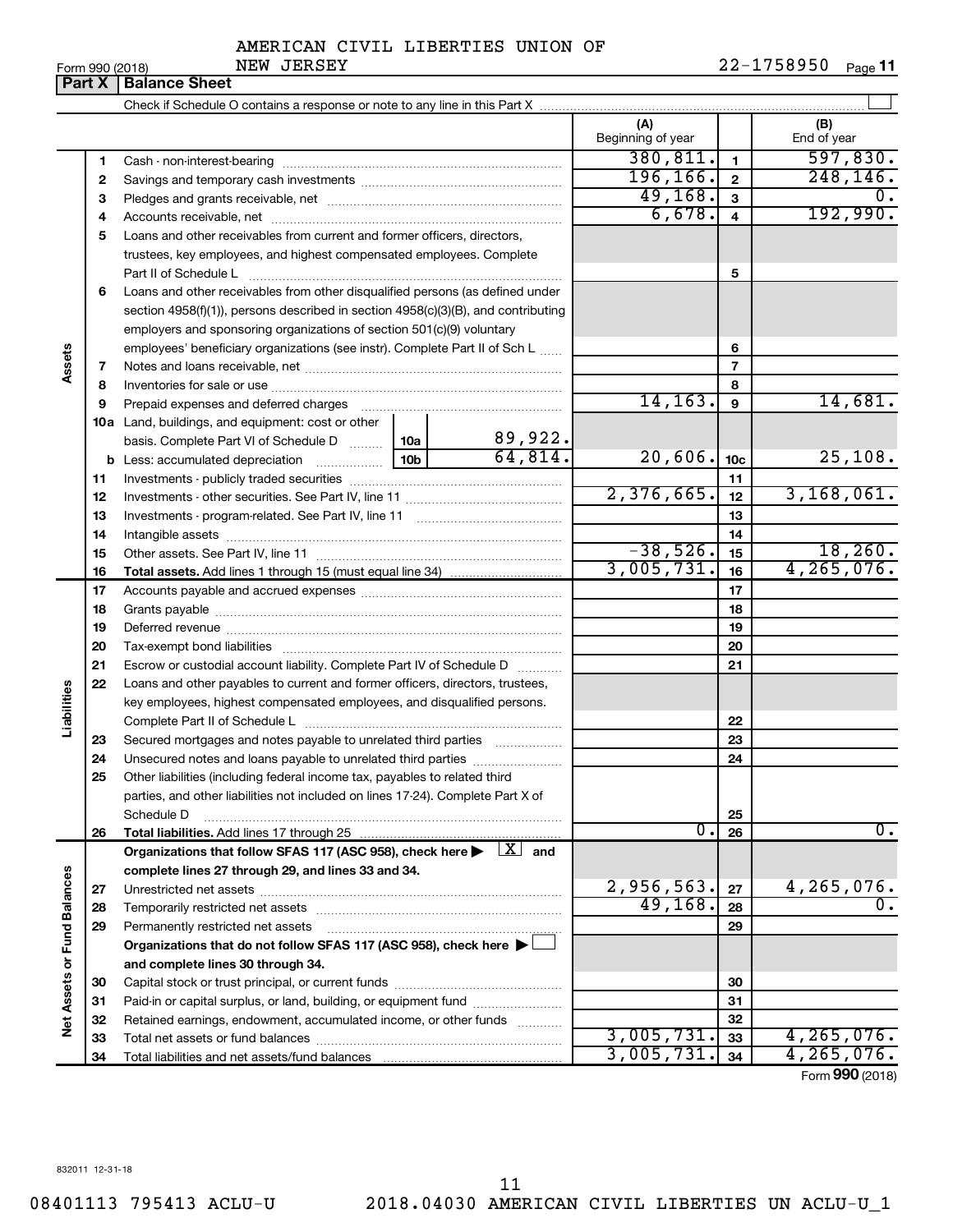|  | AMERICAN CIVIL LIBERTIES UNION OF |  |
|--|-----------------------------------|--|
|  |                                   |  |

|    | NEW JERSEY<br>Form 990 (2018)                                                                                                   |                         | 22-1758950     |            | Page 12          |
|----|---------------------------------------------------------------------------------------------------------------------------------|-------------------------|----------------|------------|------------------|
|    | Part XI<br>Reconciliation of Net Assets                                                                                         |                         |                |            |                  |
|    |                                                                                                                                 |                         |                |            |                  |
|    |                                                                                                                                 |                         |                |            |                  |
| 1  |                                                                                                                                 | $\mathbf{1}$            |                |            | 1,738,332.       |
| 2  |                                                                                                                                 | $\overline{2}$          |                |            | 522, 344.        |
| З  | Revenue less expenses. Subtract line 2 from line 1                                                                              | $\mathbf{3}$            |                |            | 1,215,988.       |
| 4  |                                                                                                                                 | $\overline{\mathbf{4}}$ |                |            | 3,005,731.       |
| 5  |                                                                                                                                 | 5                       |                |            | 43,357.          |
| 6  | Donated services and use of facilities                                                                                          | 6                       |                |            |                  |
| 7  | Investment expenses                                                                                                             | $\overline{7}$          |                |            |                  |
| 8  |                                                                                                                                 | 8                       |                |            |                  |
| 9  |                                                                                                                                 | 9                       |                |            | $\overline{0}$ . |
| 10 | Net assets or fund balances at end of year. Combine lines 3 through 9 (must equal Part X, line 33,                              |                         |                |            |                  |
|    | column (B))                                                                                                                     | 10                      |                |            | 4,265,076.       |
|    | Part XII Financial Statements and Reporting                                                                                     |                         |                |            |                  |
|    |                                                                                                                                 |                         |                |            | <u>  x</u>       |
|    |                                                                                                                                 |                         |                | <b>Yes</b> | <b>No</b>        |
| 1  | Accounting method used to prepare the Form 990: $\Box$ Cash $\Box$ Accrual $\Box$ Other                                         |                         |                |            |                  |
|    | If the organization changed its method of accounting from a prior year or checked "Other," explain in Schedule O.               |                         |                |            |                  |
|    | 2a Were the organization's financial statements compiled or reviewed by an independent accountant?                              |                         | 2a             |            | X                |
|    | If "Yes," check a box below to indicate whether the financial statements for the year were compiled or reviewed on a            |                         |                |            |                  |
|    | separate basis, consolidated basis, or both:                                                                                    |                         |                |            |                  |
|    | Separate basis<br><b>Consolidated basis</b><br>Both consolidated and separate basis                                             |                         |                |            |                  |
|    |                                                                                                                                 |                         | 2 <sub>b</sub> | x          |                  |
|    | If "Yes," check a box below to indicate whether the financial statements for the year were audited on a separate basis,         |                         |                |            |                  |
|    | consolidated basis, or both:                                                                                                    |                         |                |            |                  |
|    | $\boxed{\textbf{X}}$ Consolidated basis<br>Separate basis<br>Both consolidated and separate basis                               |                         |                |            |                  |
|    | c If "Yes" to line 2a or 2b, does the organization have a committee that assumes responsibility for oversight of the audit,     |                         |                |            |                  |
|    |                                                                                                                                 |                         | 2c             | х          |                  |
|    | If the organization changed either its oversight process or selection process during the tax year, explain in Schedule O.       |                         |                |            |                  |
|    | 3a As a result of a federal award, was the organization required to undergo an audit or audits as set forth in the Single Audit |                         |                |            |                  |
|    |                                                                                                                                 |                         | За             |            | х                |
|    | b If "Yes," did the organization undergo the required audit or audits? If the organization did not undergo the required audit   |                         |                |            |                  |
|    |                                                                                                                                 |                         | 3b             |            |                  |

Form (2018) **990**

832012 12-31-18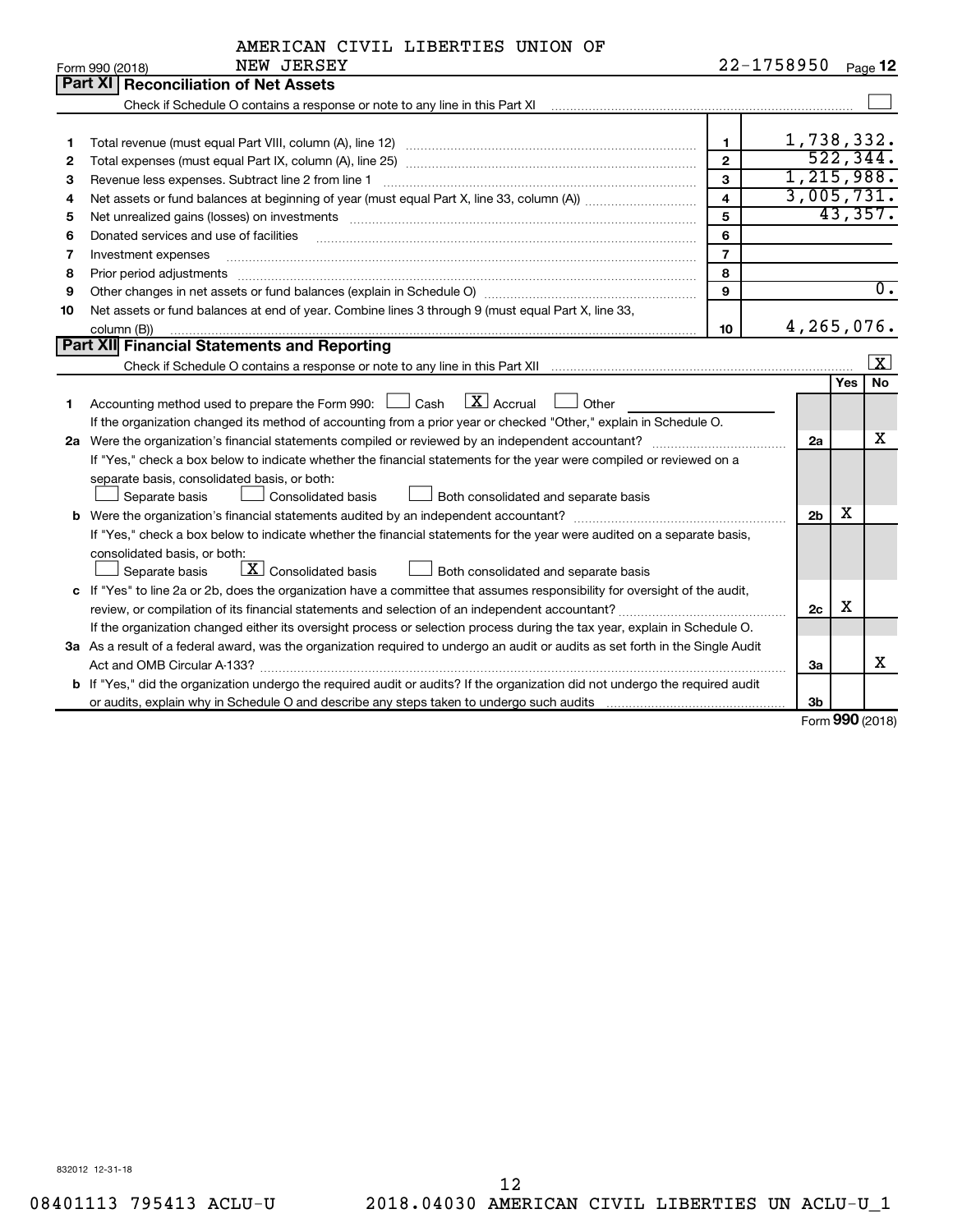|                             | <b>Schedule B</b> |
|-----------------------------|-------------------|
| $T_{\rm arm}$ 000 000 $E$ 7 |                   |

#### Department of the Treasury Internal Revenue Service **(Form 990, 990-EZ,**

# Name of the organization

# **Schedule of Contributors**

**or 990-PF) | Attach to Form 990, Form 990-EZ, or Form 990-PF. | Go to www.irs.gov/Form990 for the latest information.** OMB No. 1545-0047

**2018**

**Employer identification number**

| ווט טו נווט טו קמווובמנוטו ו |  |                                   |  |
|------------------------------|--|-----------------------------------|--|
|                              |  | AMERICAN CIVIL LIBERTIES UNION OF |  |

NEW JERSEY 22-1758950

|  | Organization type (check one): |
|--|--------------------------------|
|--|--------------------------------|

| Filers of:         | Section:                                                                    |
|--------------------|-----------------------------------------------------------------------------|
| Form 990 or 990-EZ | $ \mathbf{X} $ 501(c)( 4) (enter number) organization                       |
|                    | $4947(a)(1)$ nonexempt charitable trust not treated as a private foundation |
|                    | 527 political organization                                                  |
| Form 990-PF        | 501(c)(3) exempt private foundation                                         |
|                    | 4947(a)(1) nonexempt charitable trust treated as a private foundation       |
|                    | 501(c)(3) taxable private foundation                                        |

Check if your organization is covered by the General Rule or a Special Rule. **Note:**  Only a section 501(c)(7), (8), or (10) organization can check boxes for both the General Rule and a Special Rule. See instructions.

#### **General Rule**

**K** For an organization filing Form 990, 990-EZ, or 990-PF that received, during the year, contributions totaling \$5,000 or more (in money or property) from any one contributor. Complete Parts I and II. See instructions for determining a contributor's total contributions.

#### **Special Rules**

 $\Box$ 

any one contributor, during the year, total contributions of the greater of (1) \$5,000; or (2) 2% of the amount on (i) Form 990, Part VIII, line 1h; For an organization described in section 501(c)(3) filing Form 990 or 990-EZ that met the 33 1/3% support test of the regulations under sections 509(a)(1) and 170(b)(1)(A)(vi), that checked Schedule A (Form 990 or 990-EZ), Part II, line 13, 16a, or 16b, and that received from or (ii) Form 990-EZ, line 1. Complete Parts I and II.  $\Box$ 

year, total contributions of more than \$1,000 *exclusively* for religious, charitable, scientific, literary, or educational purposes, or for the For an organization described in section 501(c)(7), (8), or (10) filing Form 990 or 990-EZ that received from any one contributor, during the prevention of cruelty to children or animals. Complete Parts I (entering "N/A" in column (b) instead of the contributor name and address), II, and III.  $\Box$ 

purpose. Don't complete any of the parts unless the General Rule applies to this organization because it received nonexclusively year, contributions exclusively for religious, charitable, etc., purposes, but no such contributions totaled more than \$1,000. If this box is checked, enter here the total contributions that were received during the year for an exclusively religious, charitable, etc., For an organization described in section 501(c)(7), (8), or (10) filing Form 990 or 990-EZ that received from any one contributor, during the religious, charitable, etc., contributions totaling \$5,000 or more during the year  $~\ldots\ldots\ldots\ldots\ldots\ldots\ldots\ldots\blacktriangleright~$ \$

**Caution:**  An organization that isn't covered by the General Rule and/or the Special Rules doesn't file Schedule B (Form 990, 990-EZ, or 990-PF),  **must** but it answer "No" on Part IV, line 2, of its Form 990; or check the box on line H of its Form 990-EZ or on its Form 990-PF, Part I, line 2, to certify that it doesn't meet the filing requirements of Schedule B (Form 990, 990-EZ, or 990-PF).

**For Paperwork Reduction Act Notice, see the instructions for Form 990, 990-EZ, or 990-PF. Schedule B (Form 990, 990-EZ, or 990-PF) (2018)** LHA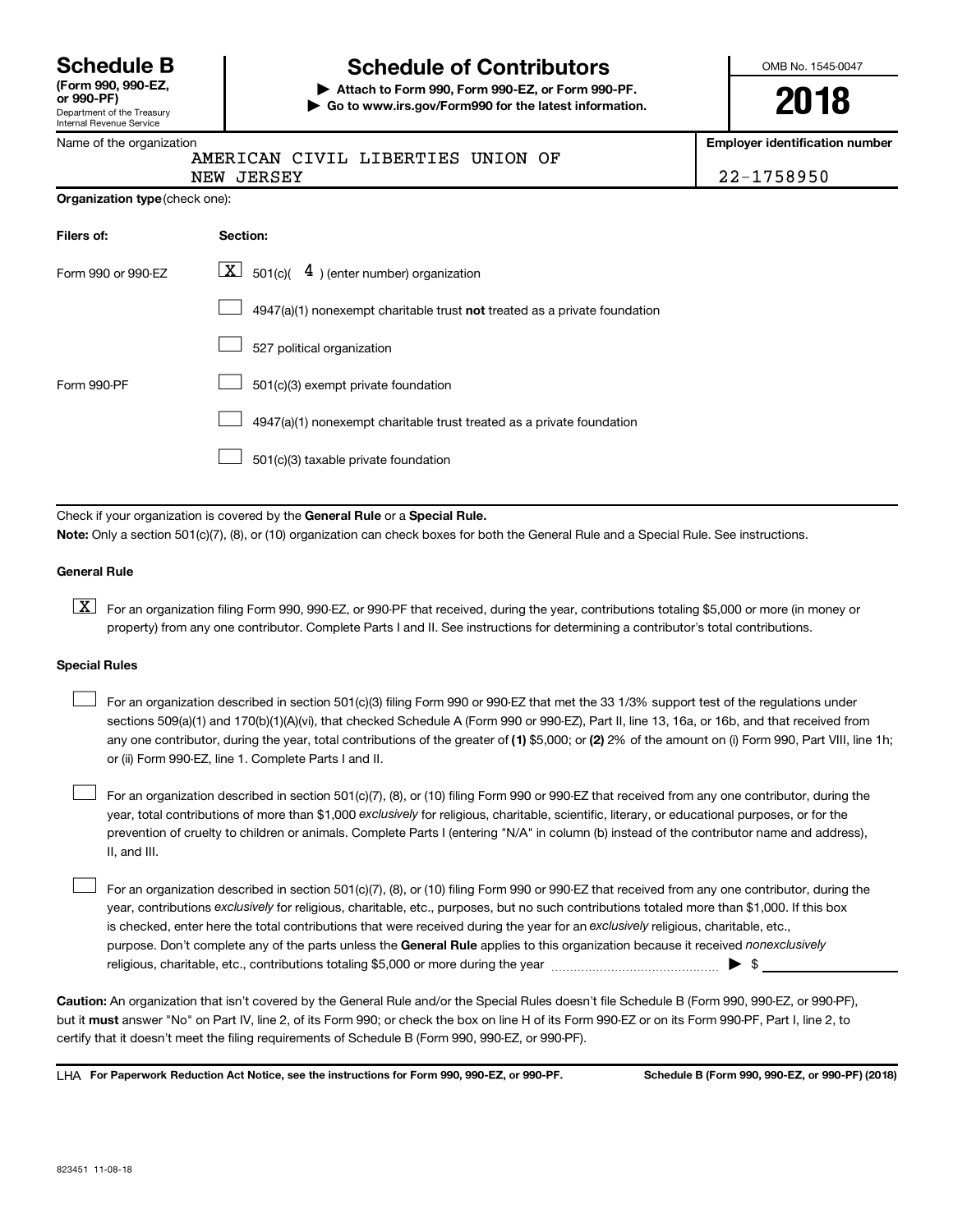#### Schedule B (Form 990, 990-EZ, or 990-PF) (2018)

Name of organization

AMERICAN CIVIL LIBERTIES UNION OF NEW JERSEY 22-1758950 **2**

| Part I           | Contributors (see instructions). Use duplicate copies of Part I if additional space is needed. |                                   |                                                                                                                                     |
|------------------|------------------------------------------------------------------------------------------------|-----------------------------------|-------------------------------------------------------------------------------------------------------------------------------------|
| (a)<br>No.       | (b)<br>Name, address, and ZIP + 4                                                              | (c)<br><b>Total contributions</b> | (d)<br>Type of contribution                                                                                                         |
| 1                | N/A                                                                                            | 140,000.<br>\$                    | $\boxed{\textbf{X}}$<br>Person<br>Payroll<br>Noncash<br>(Complete Part II for<br>noncash contributions.)                            |
| (a)<br>No.       | (b)<br>Name, address, and ZIP + 4                                                              | (c)<br><b>Total contributions</b> | (d)<br>Type of contribution                                                                                                         |
| $\boldsymbol{2}$ | N/A                                                                                            | 12,500.<br>\$                     | $\mathbf{X}$<br>Person<br>Payroll<br>Noncash<br>(Complete Part II for<br>noncash contributions.)                                    |
| (a)<br>No.       | (b)<br>Name, address, and ZIP + 4                                                              | (c)<br><b>Total contributions</b> | (d)<br>Type of contribution                                                                                                         |
| 3                | N/A                                                                                            | 7,150.<br>\$                      | $\mathbf{X}$<br>Person<br>Payroll<br>Noncash<br>(Complete Part II for<br>noncash contributions.)                                    |
| (a)<br>No.       | (b)<br>Name, address, and ZIP + 4                                                              | (c)<br><b>Total contributions</b> | (d)<br>Type of contribution                                                                                                         |
| 4                | N/A                                                                                            | 6,000.<br>\$                      | $\mathbf{X}$<br>Person<br>Payroll<br>Noncash<br>(Complete Part II for<br>noncash contributions.)                                    |
| (a)<br>No.       | (b)<br>Name, address, and ZIP + 4                                                              | (c)<br><b>Total contributions</b> | (d)<br>Type of contribution                                                                                                         |
|                  |                                                                                                | \$                                | Person<br>Payroll<br><b>Noncash</b><br>(Complete Part II for<br>noncash contributions.)                                             |
| (a)<br>No.       | (b)<br>Name, address, and ZIP + 4                                                              | (c)<br><b>Total contributions</b> | (d)<br>Type of contribution                                                                                                         |
| 823452 11-08-18  |                                                                                                | \$                                | Person<br>Payroll<br>Noncash<br>(Complete Part II for<br>noncash contributions.)<br>Schedule B (Form 990, 990-EZ, or 990-PF) (2018) |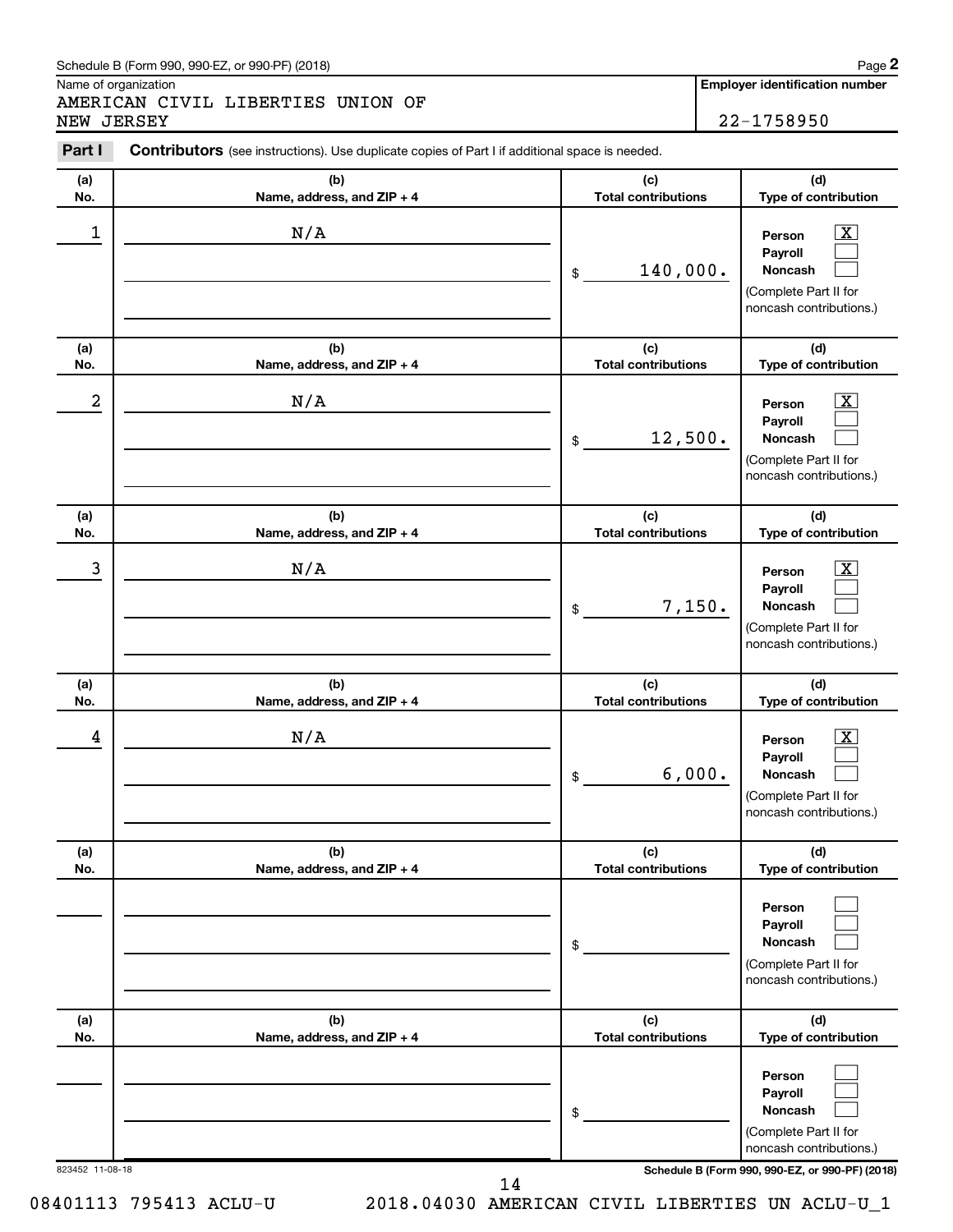| Part II<br>(a)               | Noncash Property (see instructions). Use duplicate copies of Part II if additional space is needed. | (c)                                             |                                                 |
|------------------------------|-----------------------------------------------------------------------------------------------------|-------------------------------------------------|-------------------------------------------------|
| No.<br>from<br>Part I        | (b)<br>Description of noncash property given                                                        | FMV (or estimate)<br>(See instructions.)        | (d)<br>Date received                            |
|                              |                                                                                                     | \$                                              |                                                 |
| (a)<br>No.<br>from<br>Part I | (b)<br>Description of noncash property given                                                        | (c)<br>FMV (or estimate)<br>(See instructions.) | (d)<br>Date received                            |
|                              |                                                                                                     | \$                                              |                                                 |
| (a)<br>No.<br>from<br>Part I | (b)<br>Description of noncash property given                                                        | (c)<br>FMV (or estimate)<br>(See instructions.) | (d)<br>Date received                            |
|                              |                                                                                                     | \$                                              |                                                 |
| (a)<br>No.<br>from<br>Part I | (b)<br>Description of noncash property given                                                        | (c)<br>FMV (or estimate)<br>(See instructions.) | (d)<br>Date received                            |
|                              |                                                                                                     | \$                                              |                                                 |
| (a)<br>No.<br>from<br>Part I | (b)<br>Description of noncash property given                                                        | (c)<br>FMV (or estimate)<br>(See instructions.) | (d)<br>Date received                            |
|                              |                                                                                                     | \$                                              |                                                 |
| (a)<br>No.<br>from<br>Part I | (b)<br>Description of noncash property given                                                        | (c)<br>FMV (or estimate)<br>(See instructions.) | (d)<br>Date received                            |
|                              |                                                                                                     |                                                 |                                                 |
| 823453 11-08-18              |                                                                                                     | \$                                              | Schedule B (Form 990, 990-EZ, or 990-PF) (2018) |

08401113 795413 ACLU-U 2018.04030 AMERICAN CIVIL LIBERTIES UN ACLU-U\_1

#### Schedule B (Form 990, 990-EZ, or 990-PF) (2018)

Name of organization

AMERICAN CIVIL LIBERTIES UNION OF NEW JERSEY 22-1758950

**Employer identification number**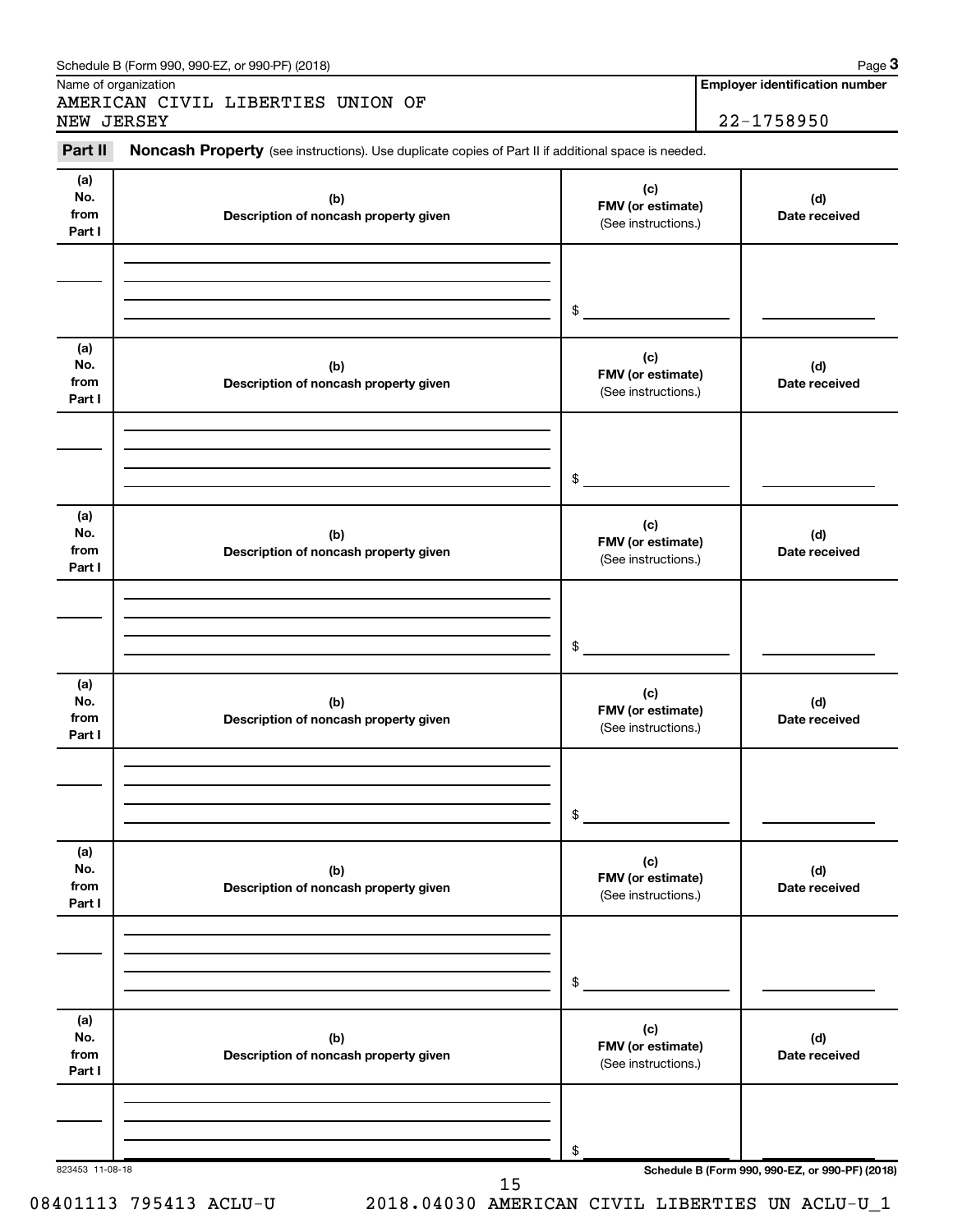|                        | Schedule B (Form 990, 990-EZ, or 990-PF) (2018)                                                                                                                                                                             |                      | Page 4                                                                                                                                                                       |  |  |  |  |  |
|------------------------|-----------------------------------------------------------------------------------------------------------------------------------------------------------------------------------------------------------------------------|----------------------|------------------------------------------------------------------------------------------------------------------------------------------------------------------------------|--|--|--|--|--|
|                        | Name of organization                                                                                                                                                                                                        |                      | <b>Employer identification number</b>                                                                                                                                        |  |  |  |  |  |
|                        | AMERICAN CIVIL LIBERTIES UNION OF                                                                                                                                                                                           |                      |                                                                                                                                                                              |  |  |  |  |  |
| NEW JERSEY<br>Part III |                                                                                                                                                                                                                             |                      | 22-1758950<br>Exclusively religious, charitable, etc., contributions to organizations described in section 501(c)(7), (8), or (10) that total more than \$1,000 for the year |  |  |  |  |  |
|                        | from any one contributor. Complete columns (a) through (e) and the following line entry. For organizations                                                                                                                  |                      |                                                                                                                                                                              |  |  |  |  |  |
|                        | completing Part III, enter the total of exclusively religious, charitable, etc., contributions of \$1,000 or less for the year. (Enter this info. once.)<br>Use duplicate copies of Part III if additional space is needed. |                      |                                                                                                                                                                              |  |  |  |  |  |
| (a) No.                |                                                                                                                                                                                                                             |                      |                                                                                                                                                                              |  |  |  |  |  |
| from<br>Part I         | (b) Purpose of gift                                                                                                                                                                                                         | (c) Use of gift      | (d) Description of how gift is held                                                                                                                                          |  |  |  |  |  |
|                        |                                                                                                                                                                                                                             |                      |                                                                                                                                                                              |  |  |  |  |  |
|                        |                                                                                                                                                                                                                             |                      |                                                                                                                                                                              |  |  |  |  |  |
|                        |                                                                                                                                                                                                                             |                      |                                                                                                                                                                              |  |  |  |  |  |
|                        |                                                                                                                                                                                                                             | (e) Transfer of gift |                                                                                                                                                                              |  |  |  |  |  |
|                        |                                                                                                                                                                                                                             |                      |                                                                                                                                                                              |  |  |  |  |  |
|                        | Transferee's name, address, and ZIP + 4                                                                                                                                                                                     |                      | Relationship of transferor to transferee                                                                                                                                     |  |  |  |  |  |
|                        |                                                                                                                                                                                                                             |                      |                                                                                                                                                                              |  |  |  |  |  |
|                        |                                                                                                                                                                                                                             |                      |                                                                                                                                                                              |  |  |  |  |  |
|                        |                                                                                                                                                                                                                             |                      |                                                                                                                                                                              |  |  |  |  |  |
| (a) No.                |                                                                                                                                                                                                                             |                      |                                                                                                                                                                              |  |  |  |  |  |
| from<br>Part I         | (b) Purpose of gift                                                                                                                                                                                                         | (c) Use of gift      | (d) Description of how gift is held                                                                                                                                          |  |  |  |  |  |
|                        |                                                                                                                                                                                                                             |                      |                                                                                                                                                                              |  |  |  |  |  |
|                        |                                                                                                                                                                                                                             |                      |                                                                                                                                                                              |  |  |  |  |  |
|                        |                                                                                                                                                                                                                             |                      |                                                                                                                                                                              |  |  |  |  |  |
|                        | (e) Transfer of gift                                                                                                                                                                                                        |                      |                                                                                                                                                                              |  |  |  |  |  |
|                        |                                                                                                                                                                                                                             |                      |                                                                                                                                                                              |  |  |  |  |  |
|                        | Transferee's name, address, and ZIP + 4                                                                                                                                                                                     |                      | Relationship of transferor to transferee                                                                                                                                     |  |  |  |  |  |
|                        |                                                                                                                                                                                                                             |                      |                                                                                                                                                                              |  |  |  |  |  |
|                        |                                                                                                                                                                                                                             |                      |                                                                                                                                                                              |  |  |  |  |  |
|                        |                                                                                                                                                                                                                             |                      |                                                                                                                                                                              |  |  |  |  |  |
| (a) No.<br>from        | (b) Purpose of gift                                                                                                                                                                                                         | (c) Use of gift      | (d) Description of how gift is held                                                                                                                                          |  |  |  |  |  |
| Part I                 |                                                                                                                                                                                                                             |                      |                                                                                                                                                                              |  |  |  |  |  |
|                        |                                                                                                                                                                                                                             |                      |                                                                                                                                                                              |  |  |  |  |  |
|                        |                                                                                                                                                                                                                             |                      |                                                                                                                                                                              |  |  |  |  |  |
|                        |                                                                                                                                                                                                                             |                      |                                                                                                                                                                              |  |  |  |  |  |
|                        | (e) Transfer of gift                                                                                                                                                                                                        |                      |                                                                                                                                                                              |  |  |  |  |  |
|                        |                                                                                                                                                                                                                             |                      |                                                                                                                                                                              |  |  |  |  |  |
|                        | Transferee's name, address, and ZIP + 4                                                                                                                                                                                     |                      | Relationship of transferor to transferee                                                                                                                                     |  |  |  |  |  |
|                        |                                                                                                                                                                                                                             |                      |                                                                                                                                                                              |  |  |  |  |  |
|                        |                                                                                                                                                                                                                             |                      |                                                                                                                                                                              |  |  |  |  |  |
|                        |                                                                                                                                                                                                                             |                      |                                                                                                                                                                              |  |  |  |  |  |
| (a) No.<br>from        | (b) Purpose of gift                                                                                                                                                                                                         | (c) Use of gift      | (d) Description of how gift is held                                                                                                                                          |  |  |  |  |  |
| Part I                 |                                                                                                                                                                                                                             |                      |                                                                                                                                                                              |  |  |  |  |  |
|                        |                                                                                                                                                                                                                             |                      |                                                                                                                                                                              |  |  |  |  |  |
|                        |                                                                                                                                                                                                                             |                      |                                                                                                                                                                              |  |  |  |  |  |
|                        |                                                                                                                                                                                                                             |                      |                                                                                                                                                                              |  |  |  |  |  |
|                        | (e) Transfer of gift                                                                                                                                                                                                        |                      |                                                                                                                                                                              |  |  |  |  |  |
|                        |                                                                                                                                                                                                                             |                      |                                                                                                                                                                              |  |  |  |  |  |
|                        | Transferee's name, address, and ZIP + 4                                                                                                                                                                                     |                      | Relationship of transferor to transferee                                                                                                                                     |  |  |  |  |  |
|                        |                                                                                                                                                                                                                             |                      |                                                                                                                                                                              |  |  |  |  |  |
|                        |                                                                                                                                                                                                                             |                      |                                                                                                                                                                              |  |  |  |  |  |
|                        |                                                                                                                                                                                                                             |                      |                                                                                                                                                                              |  |  |  |  |  |
| 823454 11-08-18        |                                                                                                                                                                                                                             |                      | Schedule B (Form 990, 990-EZ, or 990-PF) (2018)                                                                                                                              |  |  |  |  |  |
|                        |                                                                                                                                                                                                                             | 16                   |                                                                                                                                                                              |  |  |  |  |  |

08401113 795413 ACLU-U 2018.04030 AMERICAN CIVIL LIBERTIES UN ACLU-U\_1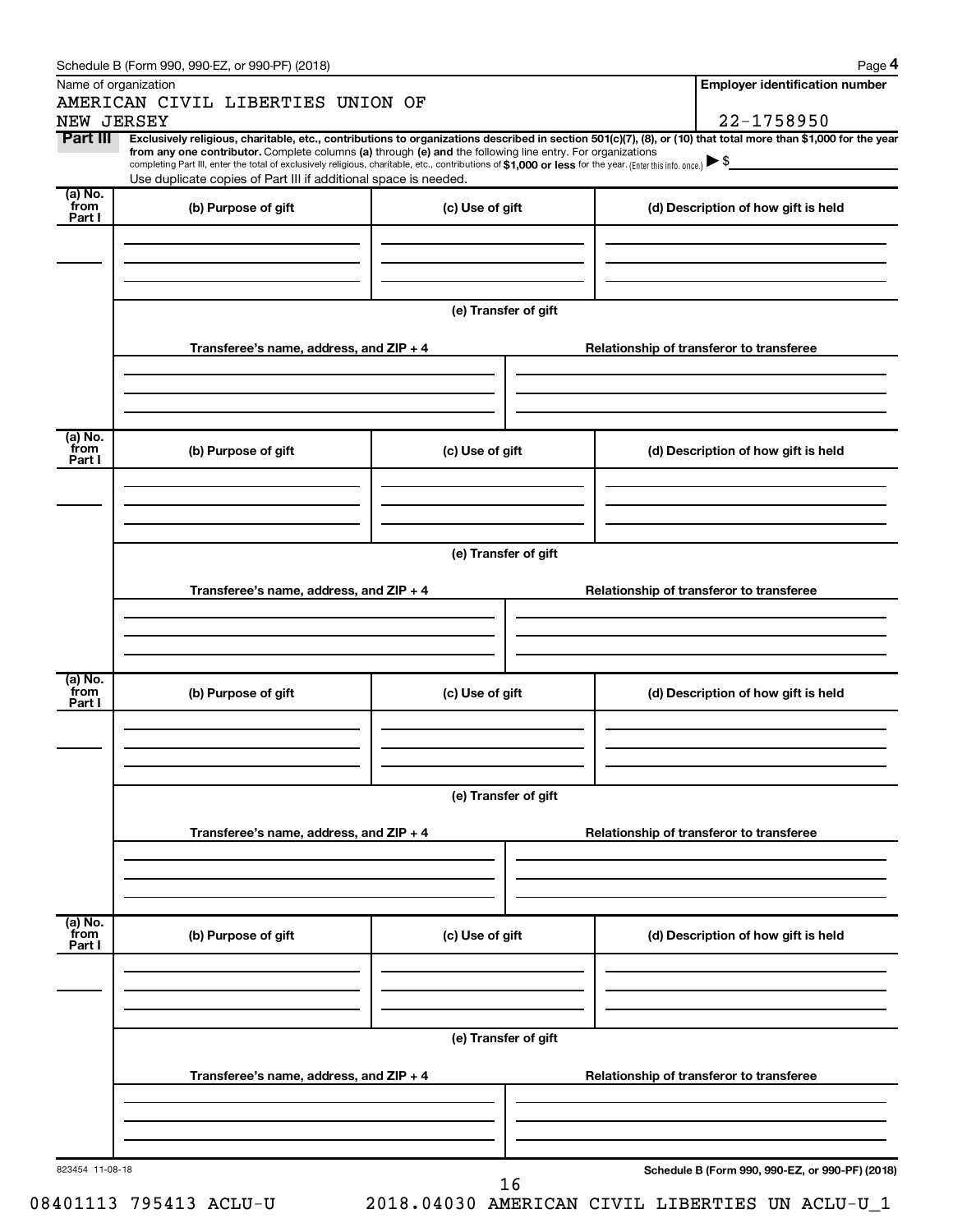| <b>SCHEDULE C</b>                                      | <b>Political Campaign and Lobbying Activities</b>                                                                                                                |                                                                                                                                                                                                                                                                               |         |                            |                          | OMB No. 1545-0047                                |
|--------------------------------------------------------|------------------------------------------------------------------------------------------------------------------------------------------------------------------|-------------------------------------------------------------------------------------------------------------------------------------------------------------------------------------------------------------------------------------------------------------------------------|---------|----------------------------|--------------------------|--------------------------------------------------|
| (Form 990 or 990-EZ)                                   |                                                                                                                                                                  |                                                                                                                                                                                                                                                                               |         |                            |                          | 2018                                             |
|                                                        | For Organizations Exempt From Income Tax Under section 501(c) and section 527                                                                                    |                                                                                                                                                                                                                                                                               |         |                            |                          |                                                  |
| Department of the Treasury<br>Internal Revenue Service | Complete if the organization is described below.<br>Attach to Form 990 or Form 990-EZ.<br>Go to www.irs.gov/Form990 for instructions and the latest information. |                                                                                                                                                                                                                                                                               |         |                            |                          | <b>Open to Public</b><br>Inspection              |
|                                                        |                                                                                                                                                                  |                                                                                                                                                                                                                                                                               |         |                            |                          |                                                  |
|                                                        |                                                                                                                                                                  | If the organization answered "Yes," on Form 990, Part IV, line 3, or Form 990-EZ, Part V, line 46 (Political Campaign Activities), then                                                                                                                                       |         |                            |                          |                                                  |
|                                                        |                                                                                                                                                                  | • Section 501(c)(3) organizations: Complete Parts I-A and B. Do not complete Part I-C.<br>• Section 501(c) (other than section 501(c)(3)) organizations: Complete Parts I-A and C below. Do not complete Part I-B.                                                            |         |                            |                          |                                                  |
| • Section 527 organizations: Complete Part I-A only.   |                                                                                                                                                                  |                                                                                                                                                                                                                                                                               |         |                            |                          |                                                  |
|                                                        |                                                                                                                                                                  |                                                                                                                                                                                                                                                                               |         |                            |                          |                                                  |
|                                                        |                                                                                                                                                                  | If the organization answered "Yes," on Form 990, Part IV, line 4, or Form 990-EZ, Part VI, line 47 (Lobbying Activities), then<br>● Section 501(c)(3) organizations that have filed Form 5768 (election under section 501(h)): Complete Part II-A. Do not complete Part II-B. |         |                            |                          |                                                  |
|                                                        |                                                                                                                                                                  | • Section 501(c)(3) organizations that have NOT filed Form 5768 (election under section 501(h)): Complete Part II-B. Do not complete Part II-A.                                                                                                                               |         |                            |                          |                                                  |
|                                                        |                                                                                                                                                                  |                                                                                                                                                                                                                                                                               |         |                            |                          |                                                  |
| Tax) (see separate instructions), then                 |                                                                                                                                                                  | If the organization answered "Yes," on Form 990, Part IV, line 5 (Proxy Tax) (see separate instructions) or Form 990-EZ, Part V, line 35c (Proxy                                                                                                                              |         |                            |                          |                                                  |
|                                                        |                                                                                                                                                                  | • Section 501(c)(4), (5), or (6) organizations: Complete Part III.                                                                                                                                                                                                            |         |                            |                          |                                                  |
| Name of organization                                   |                                                                                                                                                                  | AMERICAN CIVIL LIBERTIES UNION OF                                                                                                                                                                                                                                             |         |                            |                          | <b>Employer identification number</b>            |
|                                                        | NEW JERSEY                                                                                                                                                       |                                                                                                                                                                                                                                                                               |         |                            |                          | 22-1758950                                       |
| Part I-A                                               |                                                                                                                                                                  | Complete if the organization is exempt under section 501(c) or is a section 527 organization.                                                                                                                                                                                 |         |                            |                          |                                                  |
|                                                        |                                                                                                                                                                  |                                                                                                                                                                                                                                                                               |         |                            |                          |                                                  |
| Part I-B                                               |                                                                                                                                                                  | Complete if the organization is exempt under section 501(c)(3).                                                                                                                                                                                                               |         |                            |                          |                                                  |
|                                                        |                                                                                                                                                                  |                                                                                                                                                                                                                                                                               |         |                            | $\blacktriangleright$ \$ |                                                  |
|                                                        |                                                                                                                                                                  |                                                                                                                                                                                                                                                                               |         |                            | $\blacktriangleright$ \$ |                                                  |
|                                                        |                                                                                                                                                                  |                                                                                                                                                                                                                                                                               |         |                            |                          | Yes<br>No                                        |
|                                                        |                                                                                                                                                                  |                                                                                                                                                                                                                                                                               |         |                            |                          | Yes<br>No                                        |
| <b>b</b> If "Yes," describe in Part IV.                |                                                                                                                                                                  |                                                                                                                                                                                                                                                                               |         |                            |                          |                                                  |
|                                                        |                                                                                                                                                                  | Part I-C   Complete if the organization is exempt under section 501(c), except section 501(c)(3).                                                                                                                                                                             |         |                            |                          |                                                  |
| 1.                                                     |                                                                                                                                                                  | Enter the amount directly expended by the filing organization for section 527 exempt function activities                                                                                                                                                                      |         |                            | $\blacktriangleright$ \$ |                                                  |
|                                                        |                                                                                                                                                                  | 2 Enter the amount of the filing organization's funds contributed to other organizations for section 527                                                                                                                                                                      |         |                            |                          |                                                  |
|                                                        |                                                                                                                                                                  | exempt function activities [1111] www.material.com/material.com/material.com/material.com/material.com/material.com/material.com/material.com/material.com/material.com/material.com/material.com/material.com/material.com/ma                                                |         |                            | $\blacktriangleright$ \$ |                                                  |
|                                                        |                                                                                                                                                                  | 3 Total exempt function expenditures. Add lines 1 and 2. Enter here and on Form 1120-POL,                                                                                                                                                                                     |         |                            |                          |                                                  |
| line 17b                                               |                                                                                                                                                                  |                                                                                                                                                                                                                                                                               |         |                            | $\blacktriangleright$ \$ |                                                  |
|                                                        |                                                                                                                                                                  |                                                                                                                                                                                                                                                                               |         |                            |                          | Yes<br><b>No</b>                                 |
|                                                        |                                                                                                                                                                  | Enter the names, addresses and employer identification number (EIN) of all section 527 political organizations to which the filing organization                                                                                                                               |         |                            |                          |                                                  |
|                                                        |                                                                                                                                                                  | made payments. For each organization listed, enter the amount paid from the filing organization's funds. Also enter the amount of political                                                                                                                                   |         |                            |                          |                                                  |
|                                                        |                                                                                                                                                                  | contributions received that were promptly and directly delivered to a separate political organization, such as a separate segregated fund or a                                                                                                                                |         |                            |                          |                                                  |
|                                                        |                                                                                                                                                                  | political action committee (PAC). If additional space is needed, provide information in Part IV.                                                                                                                                                                              |         |                            |                          |                                                  |
| (a) Name                                               |                                                                                                                                                                  | (b) Address                                                                                                                                                                                                                                                                   | (c) EIN | (d) Amount paid from       |                          | (e) Amount of political                          |
|                                                        |                                                                                                                                                                  |                                                                                                                                                                                                                                                                               |         | filing organization's      |                          | contributions received and                       |
|                                                        |                                                                                                                                                                  |                                                                                                                                                                                                                                                                               |         | funds. If none, enter -0-. |                          | promptly and directly<br>delivered to a separate |
|                                                        |                                                                                                                                                                  |                                                                                                                                                                                                                                                                               |         |                            |                          | political organization.                          |
|                                                        |                                                                                                                                                                  |                                                                                                                                                                                                                                                                               |         |                            |                          | If none, enter -0-.                              |

|  |  | political organization.<br>If none, enter -0-. |
|--|--|------------------------------------------------|
|  |  |                                                |
|  |  |                                                |
|  |  |                                                |
|  |  |                                                |
|  |  |                                                |
|  |  |                                                |

**For Paperwork Reduction Act Notice, see the Instructions for Form 990 or 990-EZ. Schedule C (Form 990 or 990-EZ) 2018** LHA

832041 11-08-18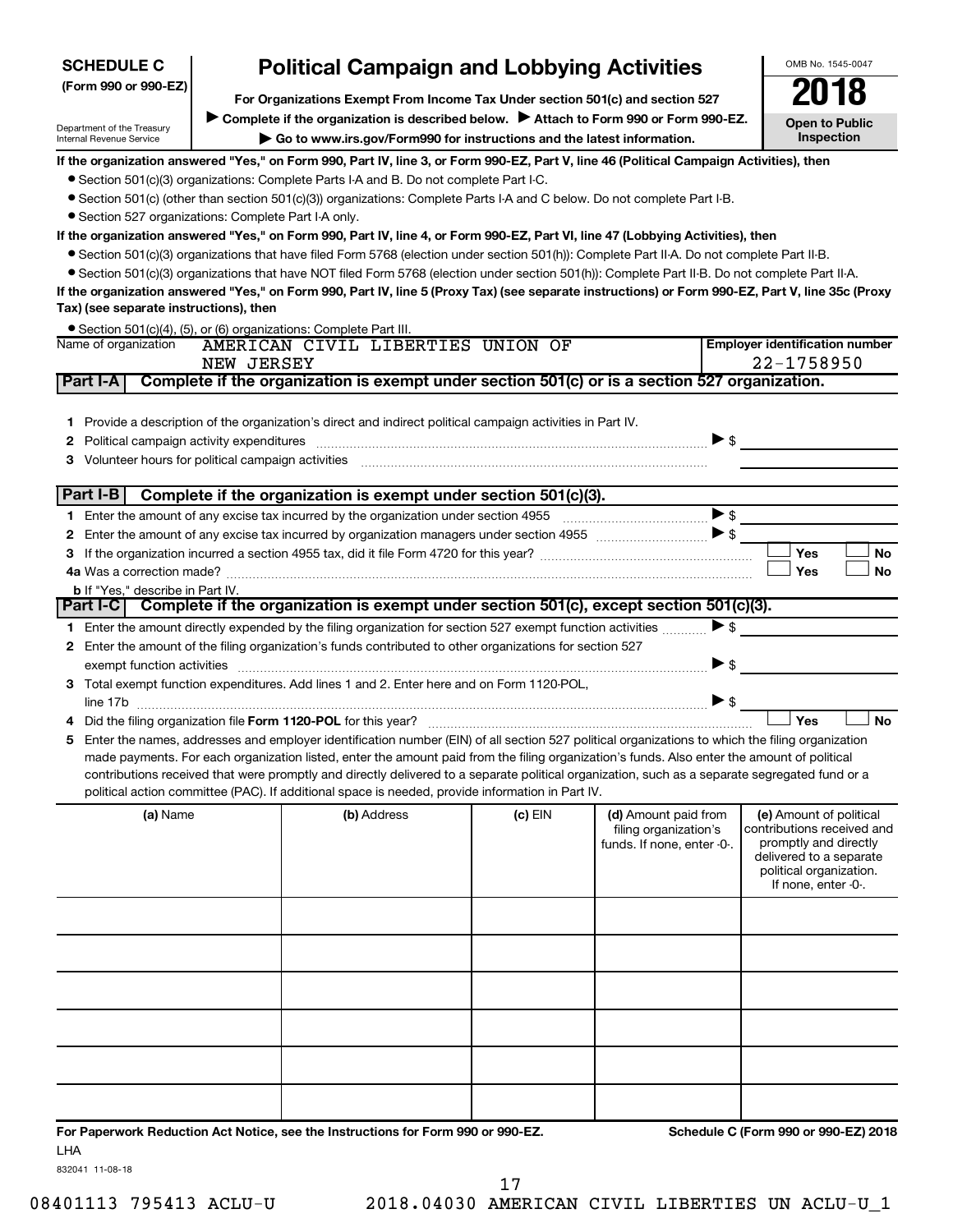| Schedule C (Form 990 or 990-EZ) 2018 NEW JERSEY                                                                                                                    |                                                                                   |                                                         |            |            | $22 - 1758950$ Page 2 |  |
|--------------------------------------------------------------------------------------------------------------------------------------------------------------------|-----------------------------------------------------------------------------------|---------------------------------------------------------|------------|------------|-----------------------|--|
| Complete if the organization is exempt under section 501(c)(3) and filed Form 5768 (election under<br><b>Part II-A</b>                                             |                                                                                   |                                                         |            |            |                       |  |
| section 501(h)).                                                                                                                                                   |                                                                                   |                                                         |            |            |                       |  |
| A Check $\blacktriangleright$<br>if the filing organization belongs to an affiliated group (and list in Part IV each affiliated group member's name, address, EIN, |                                                                                   |                                                         |            |            |                       |  |
| expenses, and share of excess lobbying expenditures).                                                                                                              |                                                                                   |                                                         |            |            |                       |  |
| <b>B</b> Check $\blacktriangleright$<br>if the filing organization checked box A and "limited control" provisions apply.<br><b>Limits on Lobbying Expenditures</b> | (a) Filing<br>organization's                                                      | (b) Affiliated group<br>totals                          |            |            |                       |  |
| (The term "expenditures" means amounts paid or incurred.)                                                                                                          | totals                                                                            |                                                         |            |            |                       |  |
|                                                                                                                                                                    | 1a Total lobbying expenditures to influence public opinion (grass roots lobbying) |                                                         |            |            |                       |  |
|                                                                                                                                                                    |                                                                                   |                                                         |            |            |                       |  |
|                                                                                                                                                                    |                                                                                   |                                                         |            |            |                       |  |
| d Other exempt purpose expenditures                                                                                                                                |                                                                                   |                                                         |            |            |                       |  |
|                                                                                                                                                                    |                                                                                   |                                                         |            |            |                       |  |
| f Lobbying nontaxable amount. Enter the amount from the following table in both columns.                                                                           |                                                                                   |                                                         |            |            |                       |  |
| If the amount on line $1e$ , column $(a)$ or $(b)$ is:                                                                                                             |                                                                                   | The lobbying nontaxable amount is:                      |            |            |                       |  |
| Not over \$500,000                                                                                                                                                 |                                                                                   | 20% of the amount on line 1e.                           |            |            |                       |  |
| Over \$500,000 but not over \$1,000,000                                                                                                                            |                                                                                   | \$100,000 plus 15% of the excess over \$500,000.        |            |            |                       |  |
| Over \$1,000,000 but not over \$1,500,000                                                                                                                          |                                                                                   | \$175,000 plus 10% of the excess over \$1,000,000       |            |            |                       |  |
| Over \$1,500,000 but not over \$17,000,000                                                                                                                         |                                                                                   | \$225,000 plus 5% of the excess over \$1,500,000.       |            |            |                       |  |
| Over \$17,000,000                                                                                                                                                  | \$1,000,000.                                                                      |                                                         |            |            |                       |  |
|                                                                                                                                                                    |                                                                                   |                                                         |            |            |                       |  |
| g Grassroots nontaxable amount (enter 25% of line 1f)                                                                                                              |                                                                                   |                                                         |            |            |                       |  |
| h Subtract line 1g from line 1a. If zero or less, enter -0-                                                                                                        |                                                                                   |                                                         |            |            |                       |  |
|                                                                                                                                                                    |                                                                                   |                                                         |            |            |                       |  |
| j If there is an amount other than zero on either line 1h or line 1i, did the organization file Form 4720                                                          |                                                                                   |                                                         |            |            |                       |  |
| reporting section 4911 tax for this year?                                                                                                                          |                                                                                   |                                                         |            |            | Yes<br>No             |  |
|                                                                                                                                                                    |                                                                                   | 4-Year Averaging Period Under Section 501(h)            |            |            |                       |  |
| (Some organizations that made a section 501(h) election do not have to complete all of the five columns below.                                                     |                                                                                   |                                                         |            |            |                       |  |
|                                                                                                                                                                    |                                                                                   | See the separate instructions for lines 2a through 2f.) |            |            |                       |  |
|                                                                                                                                                                    |                                                                                   | Lobbying Expenditures During 4-Year Averaging Period    |            |            |                       |  |
| Calendar year<br>(or fiscal year beginning in)                                                                                                                     | (a) 2015                                                                          | (b) 2016                                                | $(c)$ 2017 | $(d)$ 2018 | (e) Total             |  |
| 2a Lobbying nontaxable amount                                                                                                                                      |                                                                                   |                                                         |            |            |                       |  |
| <b>b</b> Lobbying ceiling amount                                                                                                                                   |                                                                                   |                                                         |            |            |                       |  |
| (150% of line 2a, column(e))                                                                                                                                       |                                                                                   |                                                         |            |            |                       |  |
| c Total lobbying expenditures                                                                                                                                      |                                                                                   |                                                         |            |            |                       |  |
| d Grassroots nontaxable amount                                                                                                                                     |                                                                                   |                                                         |            |            |                       |  |
| e Grassroots ceiling amount                                                                                                                                        |                                                                                   |                                                         |            |            |                       |  |
| (150% of line 2d, column (e))                                                                                                                                      |                                                                                   |                                                         |            |            |                       |  |
| f Grassroots lobbying expenditures                                                                                                                                 |                                                                                   |                                                         |            |            |                       |  |

**Schedule C (Form 990 or 990-EZ) 2018**

832042 11-08-18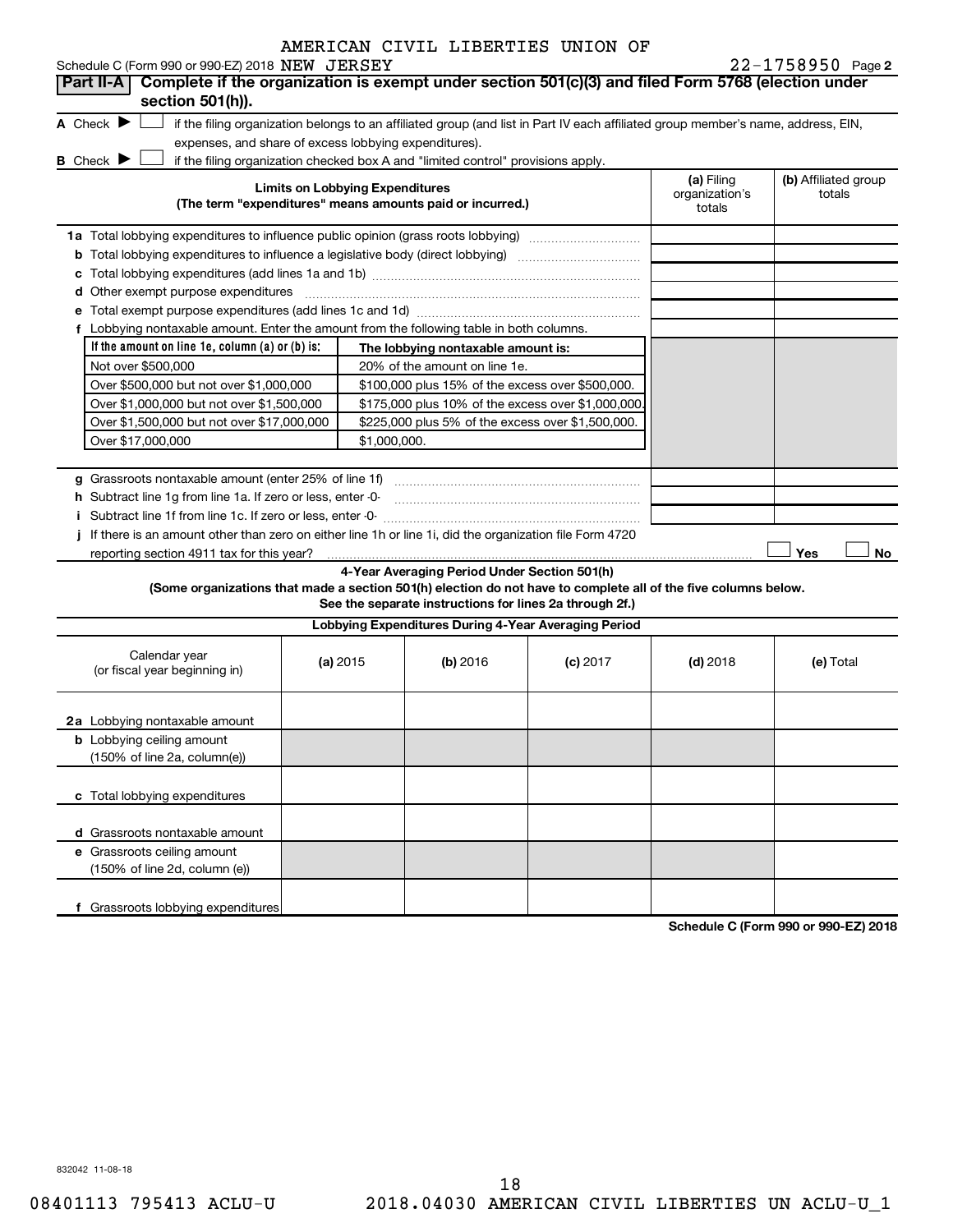#### Schedule C (Form 990 or 990-EZ) 2018  $NEW$   $JERSEY$   $22-1758950$  Page

#### 22-1758950 Page 3

#### **Part II-B Complete if the organization is exempt under section 501(c)(3) and has NOT filed Form 5768 (election under section 501(h)).**

|              | For each "Yes," response on lines 1a through 1i below, provide in Part IV a detailed description                                                                                                                                                  |     | (a)          |        | (b) |  |
|--------------|---------------------------------------------------------------------------------------------------------------------------------------------------------------------------------------------------------------------------------------------------|-----|--------------|--------|-----|--|
|              | of the lobbying activity.                                                                                                                                                                                                                         | Yes | No           | Amount |     |  |
| 1            | During the year, did the filing organization attempt to influence foreign, national, state, or<br>local legislation, including any attempt to influence public opinion on a legislative matter<br>or referendum, through the use of:              |     |              |        |     |  |
|              | <b>b</b> Paid staff or management (include compensation in expenses reported on lines 1c through 1i)?                                                                                                                                             |     |              |        |     |  |
|              |                                                                                                                                                                                                                                                   |     |              |        |     |  |
|              |                                                                                                                                                                                                                                                   |     |              |        |     |  |
|              |                                                                                                                                                                                                                                                   |     |              |        |     |  |
|              | g Direct contact with legislators, their staffs, government officials, or a legislative body?                                                                                                                                                     |     |              |        |     |  |
|              | h Rallies, demonstrations, seminars, conventions, speeches, lectures, or any similar means?                                                                                                                                                       |     |              |        |     |  |
|              |                                                                                                                                                                                                                                                   |     |              |        |     |  |
|              | 2a Did the activities in line 1 cause the organization to be not described in section 501(c)(3)?                                                                                                                                                  |     |              |        |     |  |
|              |                                                                                                                                                                                                                                                   |     |              |        |     |  |
|              | c If "Yes," enter the amount of any tax incurred by organization managers under section 4912                                                                                                                                                      |     |              |        |     |  |
|              | d If the filing organization incurred a section 4912 tax, did it file Form 4720 for this year?                                                                                                                                                    |     |              |        |     |  |
|              | Part III-A Complete if the organization is exempt under section 501(c)(4), section 501(c)(5), or section<br>$501(c)(6)$ .                                                                                                                         |     |              |        |     |  |
|              |                                                                                                                                                                                                                                                   |     |              | Yes    | No  |  |
| 1.           |                                                                                                                                                                                                                                                   |     | 1            | x      |     |  |
| 2            |                                                                                                                                                                                                                                                   |     | $\mathbf{2}$ |        | х   |  |
| 3            | Did the organization agree to carry over lobbying and political campaign activity expenditures from the prior year?                                                                                                                               |     | 3            |        | х   |  |
|              | Part III-B Complete if the organization is exempt under section $501(c)(4)$ , section $501(c)(5)$ , or section<br>501(c)(6) and if either (a) BOTH Part III-A, lines 1 and 2, are answered "No," OR (b) Part III-A, line 3, is<br>answered "Yes." |     |              |        |     |  |
| 1            | Dues, assessments and similar amounts from members [11] matter contracts and similar amounts from members [11] matter contracts and similar amounts from members [11] matter contracts and similar amounts from members [11] m                    |     | 1            |        |     |  |
| $\mathbf{2}$ | Section 162(e) nondeductible lobbying and political expenditures (do not include amounts of political                                                                                                                                             |     |              |        |     |  |
|              | expenses for which the section 527(f) tax was paid).                                                                                                                                                                                              |     |              |        |     |  |
|              |                                                                                                                                                                                                                                                   |     | 2a           |        |     |  |
|              | <b>b</b> Carryover from last year manufactured and content to content the content of the content of the content of the content of the content of the content of the content of the content of the content of the content of the con               |     | 2b           |        |     |  |
|              |                                                                                                                                                                                                                                                   |     | 2c           |        |     |  |
| 3            |                                                                                                                                                                                                                                                   |     | 3            |        |     |  |
| 4            | If notices were sent and the amount on line 2c exceeds the amount on line 3, what portion of the excess                                                                                                                                           |     |              |        |     |  |
|              | does the organization agree to carryover to the reasonable estimate of nondeductible lobbying and political                                                                                                                                       |     |              |        |     |  |
|              |                                                                                                                                                                                                                                                   |     | 4            |        |     |  |
| 5            |                                                                                                                                                                                                                                                   |     | 5            |        |     |  |
|              | Part IV <br><b>Supplemental Information</b>                                                                                                                                                                                                       |     |              |        |     |  |
|              | Provide the descriptions required for Part I-A, line 1; Part I-B, line 4; Part I-C, line 5; Part II-A (affiliated group list); Part II-A, lines 1 and 2 (see                                                                                      |     |              |        |     |  |
|              | instructions); and Part II-B, line 1. Also, complete this part for any additional information.                                                                                                                                                    |     |              |        |     |  |

SCHEDULE C LINE 5

#### TO LOBBY STATE LEGISLATORS TO PASS PRO-CIVIL LIBERTIES BILLS.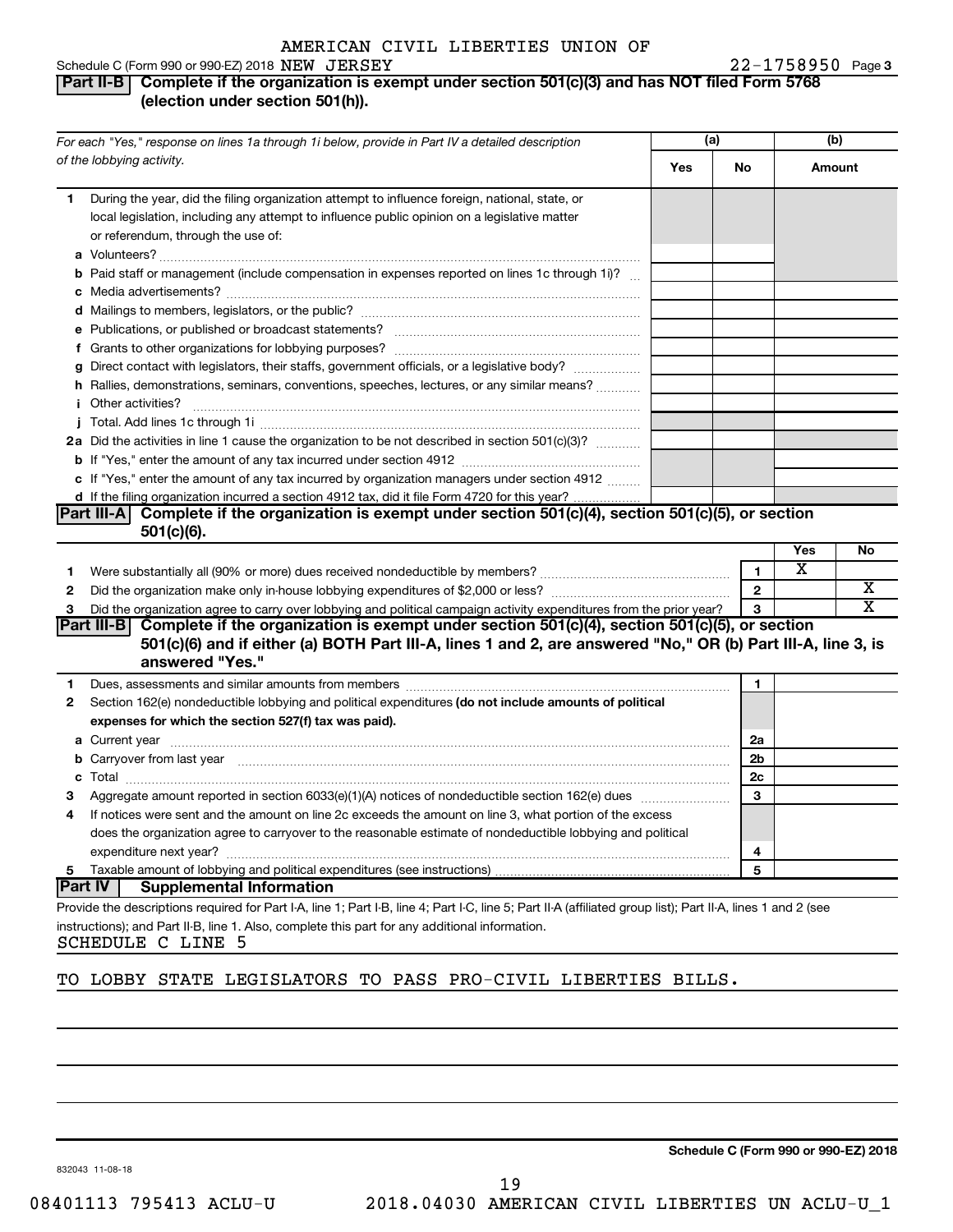# **SCHEDULE D Supplemental Financial Statements**<br> **Form 990 2018**<br> **Part IV** line 6.7.8.9.10, 11a, 11b, 11d, 11d, 11d, 11d, 11d, 12a, 0r, 12b

**(Form 990) | Complete if the organization answered "Yes" on Form 990, Part IV, line 6, 7, 8, 9, 10, 11a, 11b, 11c, 11d, 11e, 11f, 12a, or 12b.**

OMB No. 1545-0047 **Open to Public Inspection**

Department of the Treasury Internal Revenue Service

|  |  | Attach to Form 990.                                                    |  |  |  |
|--|--|------------------------------------------------------------------------|--|--|--|
|  |  | Go to www.irs.gov/Form990 for instructions and the latest information. |  |  |  |
|  |  |                                                                        |  |  |  |

Name of the organization AMERICAN CIVIL LIBERTIES UNION OF **And American** alentification number

|         | NEW JERSEY                                                                                                                                                |                                                                                                      | 22-1758950                      |
|---------|-----------------------------------------------------------------------------------------------------------------------------------------------------------|------------------------------------------------------------------------------------------------------|---------------------------------|
| Part I  | Organizations Maintaining Donor Advised Funds or Other Similar Funds or Accounts. Complete if the                                                         |                                                                                                      |                                 |
|         | organization answered "Yes" on Form 990, Part IV, line 6.                                                                                                 |                                                                                                      |                                 |
|         |                                                                                                                                                           | (a) Donor advised funds                                                                              | (b) Funds and other accounts    |
| 1.      |                                                                                                                                                           |                                                                                                      |                                 |
| 2       | Aggregate value of contributions to (during year)                                                                                                         |                                                                                                      |                                 |
| З       | Aggregate value of grants from (during year)                                                                                                              |                                                                                                      |                                 |
| 4       |                                                                                                                                                           |                                                                                                      |                                 |
| 5       | Did the organization inform all donors and donor advisors in writing that the assets held in donor advised funds                                          |                                                                                                      |                                 |
|         |                                                                                                                                                           |                                                                                                      | Yes<br>No                       |
| 6       | Did the organization inform all grantees, donors, and donor advisors in writing that grant funds can be used only                                         |                                                                                                      |                                 |
|         | for charitable purposes and not for the benefit of the donor or donor advisor, or for any other purpose conferring                                        |                                                                                                      |                                 |
|         | impermissible private benefit?                                                                                                                            |                                                                                                      | Yes<br>No                       |
| Part II | Conservation Easements. Complete if the organization answered "Yes" on Form 990, Part IV, line 7.                                                         |                                                                                                      |                                 |
| 1.      | Purpose(s) of conservation easements held by the organization (check all that apply).                                                                     |                                                                                                      |                                 |
|         | Preservation of land for public use (e.g., recreation or education)                                                                                       |                                                                                                      |                                 |
|         | Protection of natural habitat                                                                                                                             | Preservation of a historically important land area<br>Preservation of a certified historic structure |                                 |
|         | Preservation of open space                                                                                                                                |                                                                                                      |                                 |
|         |                                                                                                                                                           |                                                                                                      |                                 |
| 2       | Complete lines 2a through 2d if the organization held a qualified conservation contribution in the form of a conservation easement on the last            |                                                                                                      |                                 |
|         | day of the tax year.                                                                                                                                      |                                                                                                      | Held at the End of the Tax Year |
|         |                                                                                                                                                           |                                                                                                      | 2a                              |
|         | <b>b</b> Total acreage restricted by conservation easements <i>manual conservation conservation</i> conservation conservation                             |                                                                                                      | 2b                              |
|         | Number of conservation easements on a certified historic structure included in (a) manufacture included in (a)                                            |                                                                                                      | 2c                              |
|         | d Number of conservation easements included in (c) acquired after 7/25/06, and not on a historic structure                                                |                                                                                                      |                                 |
|         | listed in the National Register [11, 1200] [12] The National Register [11, 1200] [12] The National Register [1                                            |                                                                                                      | 2d                              |
| 3       | Number of conservation easements modified, transferred, released, extinguished, or terminated by the organization during the tax                          |                                                                                                      |                                 |
|         | $year \triangleright$                                                                                                                                     |                                                                                                      |                                 |
| 4       | Number of states where property subject to conservation easement is located >                                                                             |                                                                                                      |                                 |
| 5       | Does the organization have a written policy regarding the periodic monitoring, inspection, handling of                                                    |                                                                                                      |                                 |
|         | violations, and enforcement of the conservation easements it holds?                                                                                       |                                                                                                      | Yes<br>No                       |
| 6       | Staff and volunteer hours devoted to monitoring, inspecting, handling of violations, and enforcing conservation easements during the year                 |                                                                                                      |                                 |
|         |                                                                                                                                                           |                                                                                                      |                                 |
| 7       | Amount of expenses incurred in monitoring, inspecting, handling of violations, and enforcing conservation easements during the year                       |                                                                                                      |                                 |
|         | $\blacktriangleright$ \$                                                                                                                                  |                                                                                                      |                                 |
| 8       | Does each conservation easement reported on line 2(d) above satisfy the requirements of section 170(h)(4)(B)(i)                                           |                                                                                                      |                                 |
|         |                                                                                                                                                           |                                                                                                      | Yes<br>No                       |
| 9       | In Part XIII, describe how the organization reports conservation easements in its revenue and expense statement, and balance sheet, and                   |                                                                                                      |                                 |
|         | include, if applicable, the text of the footnote to the organization's financial statements that describes the organization's accounting for              |                                                                                                      |                                 |
|         | conservation easements.                                                                                                                                   |                                                                                                      |                                 |
|         | Organizations Maintaining Collections of Art, Historical Treasures, or Other Similar Assets.<br>Part III                                                  |                                                                                                      |                                 |
|         | Complete if the organization answered "Yes" on Form 990, Part IV, line 8.                                                                                 |                                                                                                      |                                 |
|         | 1a If the organization elected, as permitted under SFAS 116 (ASC 958), not to report in its revenue statement and balance sheet works of art,             |                                                                                                      |                                 |
|         | historical treasures, or other similar assets held for public exhibition, education, or research in furtherance of public service, provide, in Part XIII, |                                                                                                      |                                 |
|         | the text of the footnote to its financial statements that describes these items.                                                                          |                                                                                                      |                                 |
|         | b If the organization elected, as permitted under SFAS 116 (ASC 958), to report in its revenue statement and balance sheet works of art, historical       |                                                                                                      |                                 |
|         | treasures, or other similar assets held for public exhibition, education, or research in furtherance of public service, provide the following amounts     |                                                                                                      |                                 |
|         | relating to these items:                                                                                                                                  |                                                                                                      |                                 |
|         |                                                                                                                                                           |                                                                                                      |                                 |
|         | (ii) Assets included in Form 990, Part X [11] Marten and Martin Martin Marten and Martin Martin Marten and Mar                                            |                                                                                                      | $\blacktriangleright$ s         |
| 2       | If the organization received or held works of art, historical treasures, or other similar assets for financial gain, provide                              |                                                                                                      |                                 |
|         | the following amounts required to be reported under SFAS 116 (ASC 958) relating to these items:                                                           |                                                                                                      |                                 |
|         |                                                                                                                                                           |                                                                                                      | \$                              |
|         | b Assets included in Form 990, Part X [[CONDITED INTERNATION IN ASSETS INCLUDED IN A SSET STATE IN A SET STATES                                           |                                                                                                      | - \$<br>▶                       |
|         | LHA For Paperwork Reduction Act Notice, see the Instructions for Form 990.                                                                                |                                                                                                      | Schedule D (Form 990) 2018      |
|         | 832051 10-29-18                                                                                                                                           |                                                                                                      |                                 |

08401113 795413 ACLU-U 2018.04030 AMERICAN CIVIL LIBERTIES UN ACLU-U\_1 20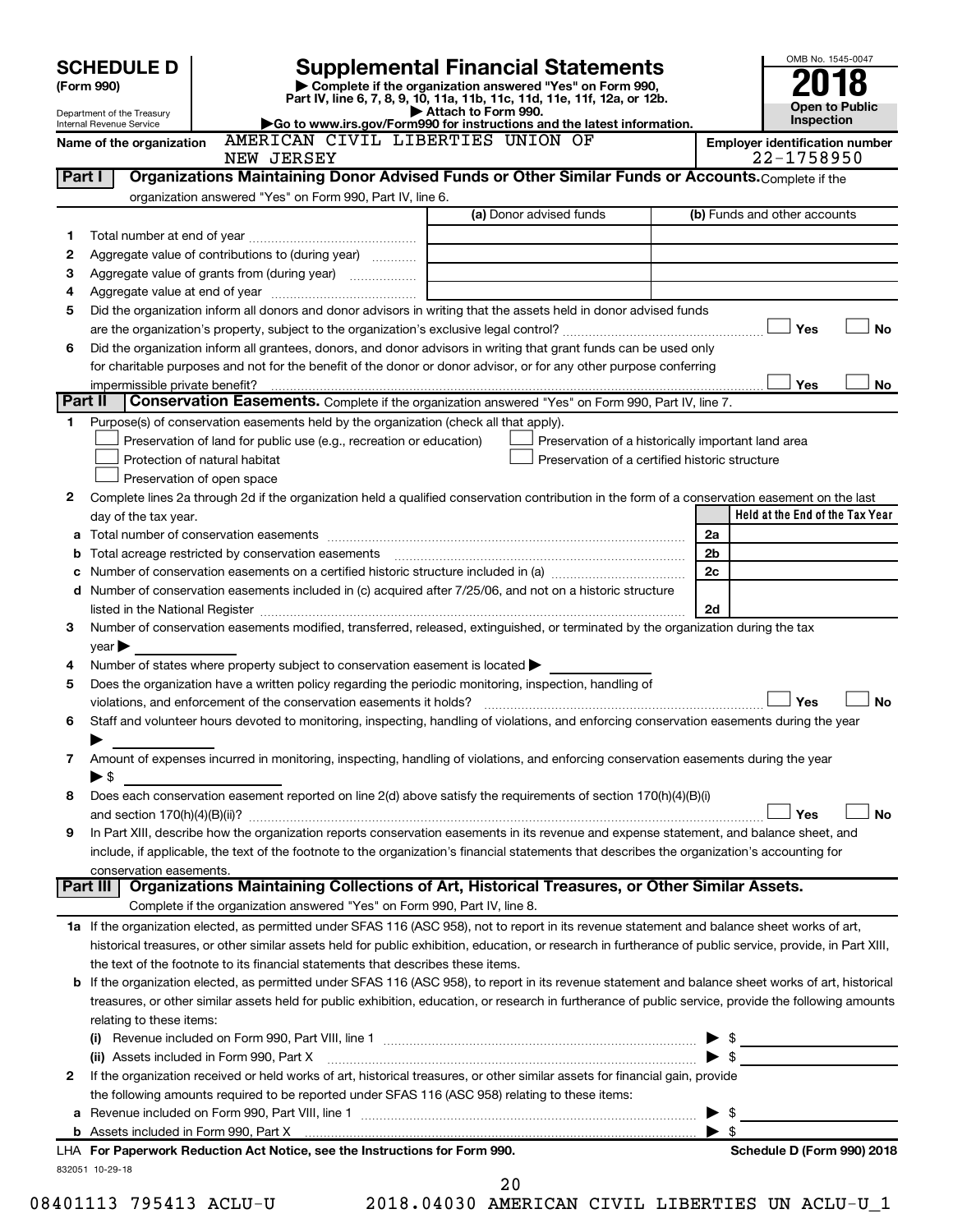| AMERICAN CIVIL LIBERTIES UNION OF |  |  |
|-----------------------------------|--|--|
|-----------------------------------|--|--|

|               |                                                                                                                                                                                                                                | AMERICAN CIVIL LIBERTIES UNION OF |   |                |                                                                                                                                                                                                                               |                                                         |                |                     |
|---------------|--------------------------------------------------------------------------------------------------------------------------------------------------------------------------------------------------------------------------------|-----------------------------------|---|----------------|-------------------------------------------------------------------------------------------------------------------------------------------------------------------------------------------------------------------------------|---------------------------------------------------------|----------------|---------------------|
|               | NEW JERSEY<br>Schedule D (Form 990) 2018                                                                                                                                                                                       |                                   |   |                |                                                                                                                                                                                                                               |                                                         |                | 22-1758950 Page 2   |
|               | Part III<br>Organizations Maintaining Collections of Art, Historical Treasures, or Other Similar Assets (continued)                                                                                                            |                                   |   |                |                                                                                                                                                                                                                               |                                                         |                |                     |
| З             | Using the organization's acquisition, accession, and other records, check any of the following that are a significant use of its collection items                                                                              |                                   |   |                |                                                                                                                                                                                                                               |                                                         |                |                     |
|               | (check all that apply):                                                                                                                                                                                                        |                                   |   |                |                                                                                                                                                                                                                               |                                                         |                |                     |
| a             | Public exhibition                                                                                                                                                                                                              | d                                 |   |                | Loan or exchange programs                                                                                                                                                                                                     |                                                         |                |                     |
| b             | Scholarly research                                                                                                                                                                                                             | e                                 |   |                | Other and the contract of the contract of the contract of the contract of the contract of the contract of the contract of the contract of the contract of the contract of the contract of the contract of the contract of the |                                                         |                |                     |
| c             | Preservation for future generations                                                                                                                                                                                            |                                   |   |                |                                                                                                                                                                                                                               |                                                         |                |                     |
| 4             | Provide a description of the organization's collections and explain how they further the organization's exempt purpose in Part XIII.                                                                                           |                                   |   |                |                                                                                                                                                                                                                               |                                                         |                |                     |
| 5             | During the year, did the organization solicit or receive donations of art, historical treasures, or other similar assets                                                                                                       |                                   |   |                |                                                                                                                                                                                                                               |                                                         |                |                     |
|               |                                                                                                                                                                                                                                |                                   |   |                |                                                                                                                                                                                                                               |                                                         | Yes            | No                  |
|               | Part IV<br>Escrow and Custodial Arrangements. Complete if the organization answered "Yes" on Form 990, Part IV, line 9, or                                                                                                     |                                   |   |                |                                                                                                                                                                                                                               |                                                         |                |                     |
|               | reported an amount on Form 990, Part X, line 21.                                                                                                                                                                               |                                   |   |                |                                                                                                                                                                                                                               |                                                         |                |                     |
|               | 1a Is the organization an agent, trustee, custodian or other intermediary for contributions or other assets not included                                                                                                       |                                   |   |                |                                                                                                                                                                                                                               |                                                         |                |                     |
|               |                                                                                                                                                                                                                                |                                   |   |                |                                                                                                                                                                                                                               |                                                         | Yes            | <b>No</b>           |
|               | on Form 990, Part X? [11] matter contracts and contracts and contracts are contracted as a form 990, Part X?<br>b If "Yes," explain the arrangement in Part XIII and complete the following table:                             |                                   |   |                |                                                                                                                                                                                                                               |                                                         |                |                     |
|               |                                                                                                                                                                                                                                |                                   |   |                |                                                                                                                                                                                                                               |                                                         |                |                     |
|               |                                                                                                                                                                                                                                |                                   |   |                |                                                                                                                                                                                                                               |                                                         | Amount         |                     |
|               | c Beginning balance                                                                                                                                                                                                            |                                   |   |                |                                                                                                                                                                                                                               | 1c                                                      |                |                     |
|               |                                                                                                                                                                                                                                |                                   |   |                |                                                                                                                                                                                                                               | 1d                                                      |                |                     |
|               | e Distributions during the year manufactured and an intervention of the year manufactured by the state of the state of the state of the state of the state of the state of the state of the state of the state of the state of |                                   |   |                |                                                                                                                                                                                                                               | 1е                                                      |                |                     |
| Ť.            |                                                                                                                                                                                                                                |                                   |   |                |                                                                                                                                                                                                                               | 1f                                                      |                |                     |
|               | 2a Did the organization include an amount on Form 990, Part X, line 21, for escrow or custodial account liability?                                                                                                             |                                   |   |                |                                                                                                                                                                                                                               | .                                                       | Yes            | No                  |
|               |                                                                                                                                                                                                                                |                                   |   |                |                                                                                                                                                                                                                               |                                                         |                |                     |
| <b>Part V</b> | Endowment Funds. Complete if the organization answered "Yes" on Form 990, Part IV, line 10.                                                                                                                                    |                                   |   |                |                                                                                                                                                                                                                               |                                                         |                |                     |
|               |                                                                                                                                                                                                                                | (a) Current year                  |   | (b) Prior year |                                                                                                                                                                                                                               | (c) Two years back $\vert$ (d) Three years back $\vert$ |                | (e) Four years back |
|               | 1a Beginning of year balance                                                                                                                                                                                                   |                                   |   |                |                                                                                                                                                                                                                               |                                                         |                |                     |
| b             |                                                                                                                                                                                                                                |                                   |   |                |                                                                                                                                                                                                                               |                                                         |                |                     |
| c             | Net investment earnings, gains, and losses                                                                                                                                                                                     |                                   |   |                |                                                                                                                                                                                                                               |                                                         |                |                     |
|               |                                                                                                                                                                                                                                |                                   |   |                |                                                                                                                                                                                                                               |                                                         |                |                     |
|               | <b>e</b> Other expenditures for facilities                                                                                                                                                                                     |                                   |   |                |                                                                                                                                                                                                                               |                                                         |                |                     |
|               |                                                                                                                                                                                                                                |                                   |   |                |                                                                                                                                                                                                                               |                                                         |                |                     |
|               |                                                                                                                                                                                                                                |                                   |   |                |                                                                                                                                                                                                                               |                                                         |                |                     |
|               |                                                                                                                                                                                                                                |                                   |   |                |                                                                                                                                                                                                                               |                                                         |                |                     |
| g             |                                                                                                                                                                                                                                |                                   |   |                |                                                                                                                                                                                                                               |                                                         |                |                     |
| 2             | Provide the estimated percentage of the current year end balance (line 1g, column (a)) held as:                                                                                                                                |                                   |   |                |                                                                                                                                                                                                                               |                                                         |                |                     |
| а             | Board designated or quasi-endowment >                                                                                                                                                                                          |                                   | % |                |                                                                                                                                                                                                                               |                                                         |                |                     |
| b             | Permanent endowment                                                                                                                                                                                                            | %                                 |   |                |                                                                                                                                                                                                                               |                                                         |                |                     |
|               | <b>c</b> Temporarily restricted endowment $\blacktriangleright$                                                                                                                                                                | %                                 |   |                |                                                                                                                                                                                                                               |                                                         |                |                     |
|               | The percentages on lines 2a, 2b, and 2c should equal 100%.                                                                                                                                                                     |                                   |   |                |                                                                                                                                                                                                                               |                                                         |                |                     |
|               | 3a Are there endowment funds not in the possession of the organization that are held and administered for the organization                                                                                                     |                                   |   |                |                                                                                                                                                                                                                               |                                                         |                |                     |
|               | by:                                                                                                                                                                                                                            |                                   |   |                |                                                                                                                                                                                                                               |                                                         |                | Yes<br>No           |
|               |                                                                                                                                                                                                                                |                                   |   |                |                                                                                                                                                                                                                               |                                                         | 3a(i)          |                     |
|               |                                                                                                                                                                                                                                |                                   |   |                |                                                                                                                                                                                                                               |                                                         | 3a(ii)         |                     |
|               |                                                                                                                                                                                                                                |                                   |   |                |                                                                                                                                                                                                                               |                                                         | 3b             |                     |
| 4             | Describe in Part XIII the intended uses of the organization's endowment funds.                                                                                                                                                 |                                   |   |                |                                                                                                                                                                                                                               |                                                         |                |                     |
|               | Land, Buildings, and Equipment.<br>Part VI                                                                                                                                                                                     |                                   |   |                |                                                                                                                                                                                                                               |                                                         |                |                     |
|               | Complete if the organization answered "Yes" on Form 990, Part IV, line 11a. See Form 990, Part X, line 10.                                                                                                                     |                                   |   |                |                                                                                                                                                                                                                               |                                                         |                |                     |
|               | Description of property                                                                                                                                                                                                        | (a) Cost or other                 |   |                | (b) Cost or other                                                                                                                                                                                                             | (c) Accumulated                                         | (d) Book value |                     |
|               |                                                                                                                                                                                                                                | basis (investment)                |   |                | basis (other)                                                                                                                                                                                                                 | depreciation                                            |                |                     |
|               |                                                                                                                                                                                                                                |                                   |   |                |                                                                                                                                                                                                                               |                                                         |                |                     |
|               |                                                                                                                                                                                                                                |                                   |   |                |                                                                                                                                                                                                                               |                                                         |                |                     |
|               | Leasehold improvements                                                                                                                                                                                                         |                                   |   |                |                                                                                                                                                                                                                               |                                                         |                |                     |
|               |                                                                                                                                                                                                                                |                                   |   |                | 89,922.                                                                                                                                                                                                                       | 64,814.                                                 |                | 25,108.             |
|               |                                                                                                                                                                                                                                |                                   |   |                |                                                                                                                                                                                                                               |                                                         |                |                     |
|               |                                                                                                                                                                                                                                |                                   |   |                |                                                                                                                                                                                                                               |                                                         |                | 25,108.             |
|               | Total. Add lines 1a through 1e. (Column (d) must equal Form 990, Part X, column (B), line 10c.).                                                                                                                               |                                   |   |                |                                                                                                                                                                                                                               |                                                         |                |                     |

**Schedule D (Form 990) 2018**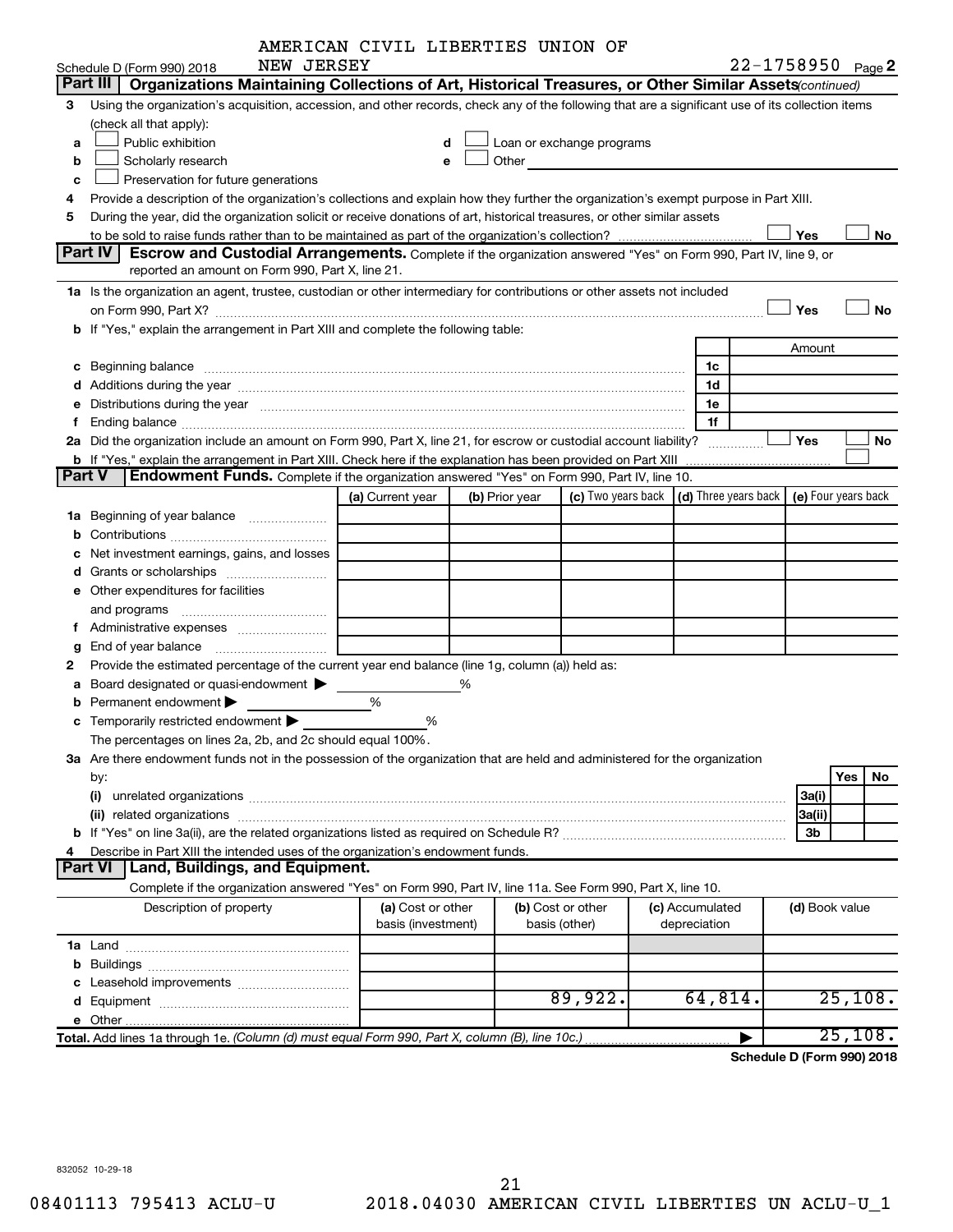|  | AMERICAN CIVIL LIBERTIES UNION OF |  |
|--|-----------------------------------|--|
|  |                                   |  |

| NEW JERSEY<br>Schedule D (Form 990) 2018                                                                                                             |                 |                          | 22-1758950 Page 3                                         |
|------------------------------------------------------------------------------------------------------------------------------------------------------|-----------------|--------------------------|-----------------------------------------------------------|
| <b>Investments - Other Securities.</b><br>Part VII                                                                                                   |                 |                          |                                                           |
| Complete if the organization answered "Yes" on Form 990, Part IV, line 11b. See Form 990, Part X, line 12.                                           |                 |                          |                                                           |
| (a) Description of security or category (including name of security)                                                                                 | (b) Book value  |                          | (c) Method of valuation: Cost or end-of-year market value |
| (1) Financial derivatives                                                                                                                            |                 |                          |                                                           |
|                                                                                                                                                      |                 |                          |                                                           |
| (3) Other                                                                                                                                            |                 |                          |                                                           |
| <b>MUTUAL FUNDS</b><br>(A)                                                                                                                           | 3,168,061.      | END-OF-YEAR MARKET VALUE |                                                           |
| (B)                                                                                                                                                  |                 |                          |                                                           |
| (C)                                                                                                                                                  |                 |                          |                                                           |
| (D)                                                                                                                                                  |                 |                          |                                                           |
| (E)                                                                                                                                                  |                 |                          |                                                           |
| (F)                                                                                                                                                  |                 |                          |                                                           |
| (G)                                                                                                                                                  |                 |                          |                                                           |
| (H)                                                                                                                                                  |                 |                          |                                                           |
| Total. (Col. (b) must equal Form 990, Part X, col. (B) line 12.) $\blacktriangleright$                                                               | 3,168,061.      |                          |                                                           |
| Part VIII Investments - Program Related.                                                                                                             |                 |                          |                                                           |
| Complete if the organization answered "Yes" on Form 990, Part IV, line 11c. See Form 990, Part X, line 13.                                           |                 |                          |                                                           |
| (a) Description of investment                                                                                                                        | (b) Book value  |                          | (c) Method of valuation: Cost or end-of-year market value |
| (1)                                                                                                                                                  |                 |                          |                                                           |
| (2)                                                                                                                                                  |                 |                          |                                                           |
| (3)                                                                                                                                                  |                 |                          |                                                           |
| (4)                                                                                                                                                  |                 |                          |                                                           |
| (5)                                                                                                                                                  |                 |                          |                                                           |
| (6)                                                                                                                                                  |                 |                          |                                                           |
| (7)                                                                                                                                                  |                 |                          |                                                           |
| (8)                                                                                                                                                  |                 |                          |                                                           |
| (9)                                                                                                                                                  |                 |                          |                                                           |
| Total. (Col. (b) must equal Form 990, Part X, col. (B) line $13.$ )                                                                                  |                 |                          |                                                           |
| Part IX<br><b>Other Assets.</b>                                                                                                                      |                 |                          |                                                           |
| Complete if the organization answered "Yes" on Form 990, Part IV, line 11d. See Form 990, Part X, line 15.                                           |                 |                          |                                                           |
|                                                                                                                                                      | (a) Description |                          | (b) Book value                                            |
| (1)                                                                                                                                                  |                 |                          |                                                           |
| (2)                                                                                                                                                  |                 |                          |                                                           |
| (3)                                                                                                                                                  |                 |                          |                                                           |
| (4)                                                                                                                                                  |                 |                          |                                                           |
| (5)                                                                                                                                                  |                 |                          |                                                           |
| (6)                                                                                                                                                  |                 |                          |                                                           |
| (7)                                                                                                                                                  |                 |                          |                                                           |
| (8)                                                                                                                                                  |                 |                          |                                                           |
| (9)                                                                                                                                                  |                 |                          |                                                           |
| Total. (Column (b) must equal Form 990, Part X, col. (B) line 15.)                                                                                   |                 |                          |                                                           |
| <b>Other Liabilities.</b><br>Part X                                                                                                                  |                 |                          |                                                           |
| Complete if the organization answered "Yes" on Form 990, Part IV, line 11e or 11f. See Form 990, Part X, line 25.                                    |                 |                          |                                                           |
| (a) Description of liability<br>1.                                                                                                                   |                 | (b) Book value           |                                                           |
| Federal income taxes<br>(1)                                                                                                                          |                 |                          |                                                           |
| (2)                                                                                                                                                  |                 |                          |                                                           |
| (3)                                                                                                                                                  |                 |                          |                                                           |
| (4)                                                                                                                                                  |                 |                          |                                                           |
| (5)                                                                                                                                                  |                 |                          |                                                           |
| (6)                                                                                                                                                  |                 |                          |                                                           |
| (7)                                                                                                                                                  |                 |                          |                                                           |
| (8)                                                                                                                                                  |                 |                          |                                                           |
| (9)                                                                                                                                                  |                 |                          |                                                           |
| Total. (Column (b) must equal Form 990, Part X, col. (B) line 25.) $\ldots$                                                                          |                 |                          |                                                           |
| 2. Liability for uncertain tax positions. In Part XIII, provide the text of the footnote to the organization's financial statements that reports the |                 |                          |                                                           |

organization's liability for uncertain tax positions under FIN 48 (ASC 740). Check here if the text of the footnote has been provided in Part XIII

**Schedule D (Form 990) 2018**

832053 10-29-18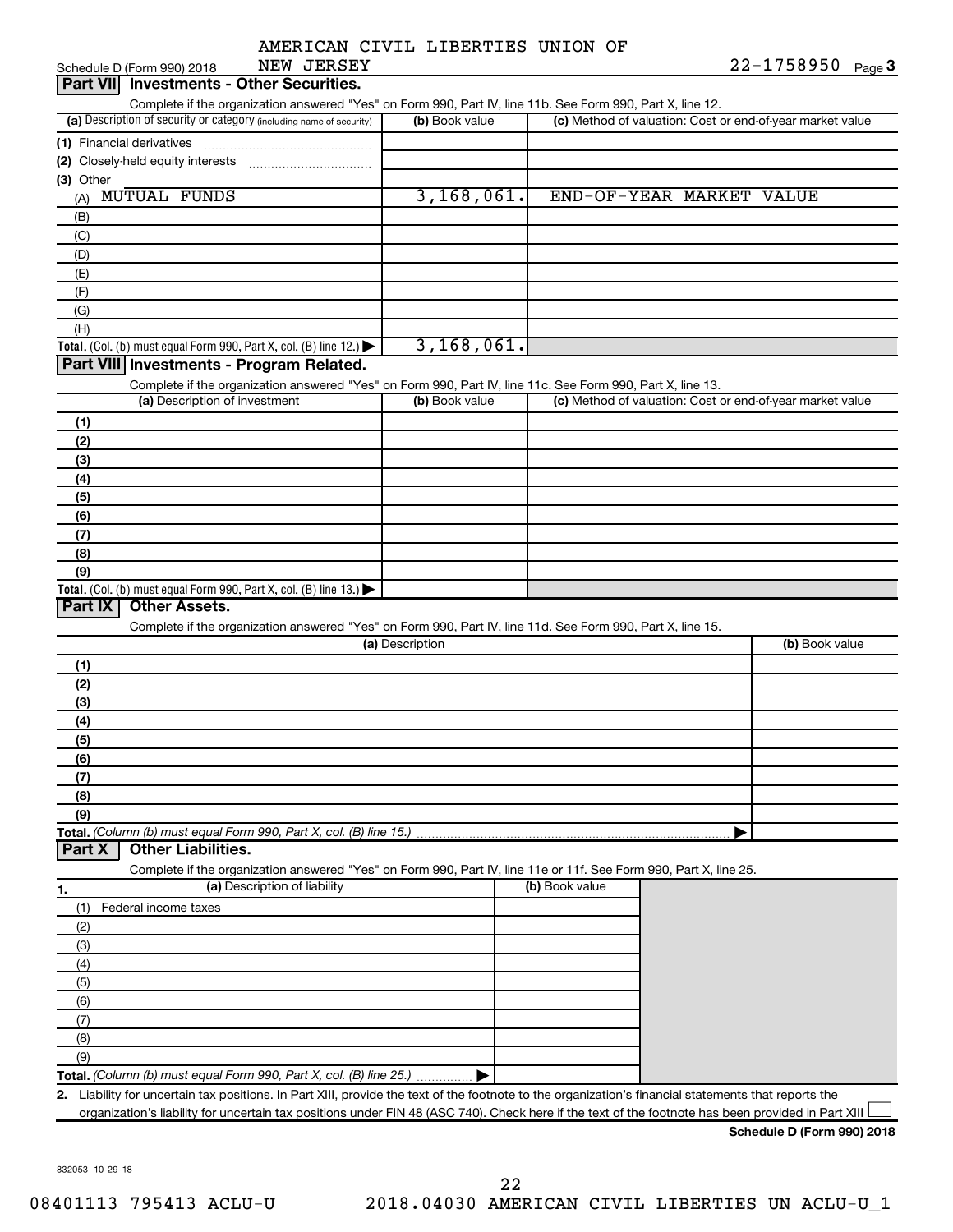|  | AMERICAN CIVIL LIBERTIES UNION OF |  |
|--|-----------------------------------|--|
|  |                                   |  |

|    | NEW JERSEY<br>Schedule D (Form 990) 2018                                                                                                                                                                                             |                |         |                | 22-1758950 Page 4 |
|----|--------------------------------------------------------------------------------------------------------------------------------------------------------------------------------------------------------------------------------------|----------------|---------|----------------|-------------------|
|    | Reconciliation of Revenue per Audited Financial Statements With Revenue per Return.<br><b>Part XI</b>                                                                                                                                |                |         |                |                   |
|    | Complete if the organization answered "Yes" on Form 990, Part IV, line 12a.                                                                                                                                                          |                |         |                |                   |
| 1  | Total revenue, gains, and other support per audited financial statements                                                                                                                                                             |                |         | $\blacksquare$ | 1,781,689.        |
| 2  | Amounts included on line 1 but not on Form 990, Part VIII, line 12:                                                                                                                                                                  |                |         |                |                   |
| a  | Net unrealized gains (losses) on investments [111] Net unrealized gains (losses) on investments [11] Martin Ma                                                                                                                       | 2a             | 43,357. |                |                   |
| b  |                                                                                                                                                                                                                                      | 2 <sub>b</sub> |         |                |                   |
| c  | Recoveries of prior year grants [111] Recoveries of prior year grants [11] Recoveries of prior year grants                                                                                                                           | 2c             |         |                |                   |
| d  | Other (Describe in Part XIII.) <b>Construction Construction</b> Chern Construction Chern Chern Chern Chern Chern Chern                                                                                                               | 2d             |         |                |                   |
| е  | Add lines 2a through 2d <b>continuum continuum contract and all the contract of the contract of the contract of the contract of the contract of the contract of the contract of the contract of the contract of the contract of </b> |                |         | 2e             | 43,357.           |
| 3  |                                                                                                                                                                                                                                      |                |         | 3              | 1,738,332.        |
| 4  | Amounts included on Form 990, Part VIII, line 12, but not on line 1:                                                                                                                                                                 |                |         |                |                   |
| a  | Investment expenses not included on Form 990, Part VIII, line 7b [11, 111, 120]                                                                                                                                                      | 4a             |         |                |                   |
| b  |                                                                                                                                                                                                                                      | 4 <sub>h</sub> |         |                |                   |
| C. | Add lines 4a and 4b                                                                                                                                                                                                                  |                |         | 4c             | υ.                |
| 5  |                                                                                                                                                                                                                                      |                |         | 5              | 1,738,332.        |
|    | Part XII   Reconciliation of Expenses per Audited Financial Statements With Expenses per Return.                                                                                                                                     |                |         |                |                   |
|    | Complete if the organization answered "Yes" on Form 990, Part IV, line 12a.                                                                                                                                                          |                |         |                |                   |
| 1  |                                                                                                                                                                                                                                      |                |         | $\blacksquare$ | 522, 344.         |
| 2  | Amounts included on line 1 but not on Form 990, Part IX, line 25:                                                                                                                                                                    |                |         |                |                   |
| a  |                                                                                                                                                                                                                                      | 2a             |         |                |                   |
| b  |                                                                                                                                                                                                                                      | 2 <sub>b</sub> |         |                |                   |
| c  |                                                                                                                                                                                                                                      | 2 <sub>c</sub> |         |                |                   |
| d  |                                                                                                                                                                                                                                      | 2d             |         |                |                   |
| e  | Add lines 2a through 2d <b>must be a constructed as the constant of the construction of the construction</b> and the construction of the construction of the construction of the construction of the construction of the constructi  |                |         | 2e             | ο.                |
| 3  |                                                                                                                                                                                                                                      |                |         | 3              | 522, 344          |
| 4  | Amounts included on Form 990, Part IX, line 25, but not on line 1:                                                                                                                                                                   |                |         |                |                   |
| a  |                                                                                                                                                                                                                                      | 4a l           |         |                |                   |
| b  |                                                                                                                                                                                                                                      | 4 <sub>h</sub> |         |                |                   |
|    | c Add lines 4a and 4b                                                                                                                                                                                                                |                |         | 4с             | υ.                |
|    |                                                                                                                                                                                                                                      |                |         | 5              | 522,344           |
|    | Part XIII Supplemental Information.                                                                                                                                                                                                  |                |         |                |                   |
|    |                                                                                                                                                                                                                                      |                |         |                |                   |

Provide the descriptions required for Part II, lines 3, 5, and 9; Part III, lines 1a and 4; Part IV, lines 1b and 2b; Part V, line 4; Part X, line 2; Part XI, lines 2d and 4b; and Part XII, lines 2d and 4b. Also complete this part to provide any additional information.

23

832054 10-29-18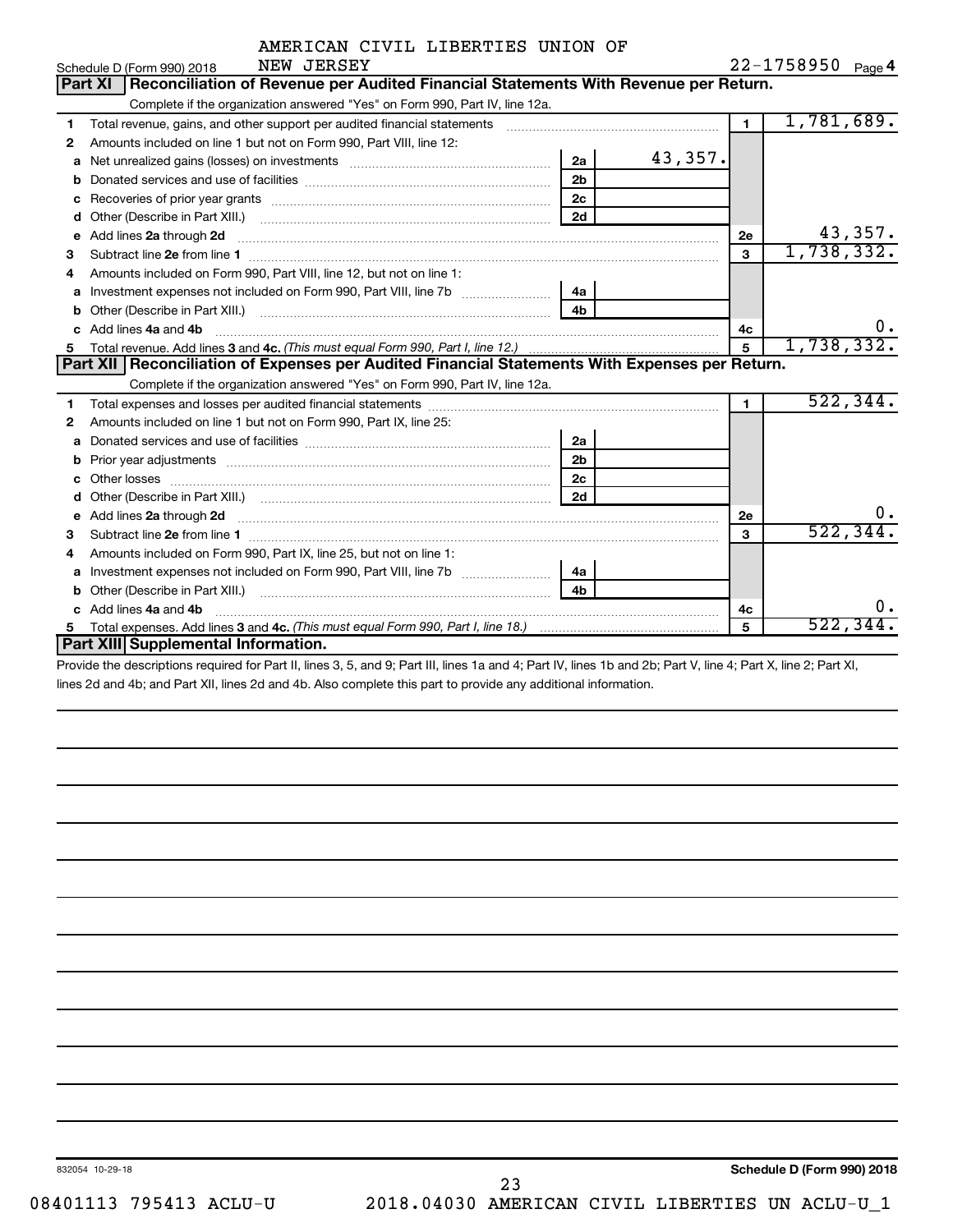**(Form 990 or 990-EZ)**

Department of the Treasury Internal Revenue Service Name of the organization

# SCHEDULE O **Supplemental Information to Form 990 or 990-EZ 2018**<br>(Form 990 or 990-EZ) **2018**

**Complete to provide information for responses to specific questions on Form 990 or 990-EZ or to provide any additional information. | Attach to Form 990 or 990-EZ. | Go to www.irs.gov/Form990 for the latest information.** AMERICAN CIVIL LIBERTIES UNION OF



**Employer identification number** NEW JERSEY 22-1758950

FORM 990, PART VI, SECTION A, LINE 6:

THE ORGANIZATION HAS MEMBERS.

FORM 990, PART VI, SECTION A, LINE 7A:

CERTAIN MATTERS ARE PUT BEFORE THE MEMBERSHIP FOR A VOTE.

FORM 990, PART VI, SECTION A, LINE 7B:

CERTAIN MATTERS ARE PUT BEFORE THE MEMBERSHIP FOR A VOTE.

FORM 990, PART VI, SECTION B, LINE 11B:

AN ELECTRONIC VERSION OF THE 990 IS PROVIDED TO ALL BOARD MEMBERS FOR A

7-DAY REVIEW PERIOD. THEREAFTER, THE 990 IS SIGNED BY THE BOARD PRESIDENT

AND EXECUTIVE DIRECTOR AND IS FILED WITH THE IRS.

FORM 990, PART VI, SECTION B, LINE 15:

SALARY BANDS FOR EACH CLASS OF EMPLOYEE ARE REVIEWED. SALARIES IN

COMPARABLE ORGANIZATIONS ARE REVIEWED BY THE PERSONNEL COMMITTEE FOR KEY

EMPLOYEES.

FORM 990, PART VI, SECTION C, LINE 19:

AVAILABLE UPON REQUEST.

FORM 990, PART XII, LINE 2C:

SAME AS LAST YEAR

832211 10-10-18 LHA For Paperwork Reduction Act Notice, see the Instructions for Form 990 or 990-EZ. Schedule O (Form 990 or 990-EZ) (2018)

08401113 795413 ACLU-U 2018.04030 AMERICAN CIVIL LIBERTIES UN ACLU-U\_1 24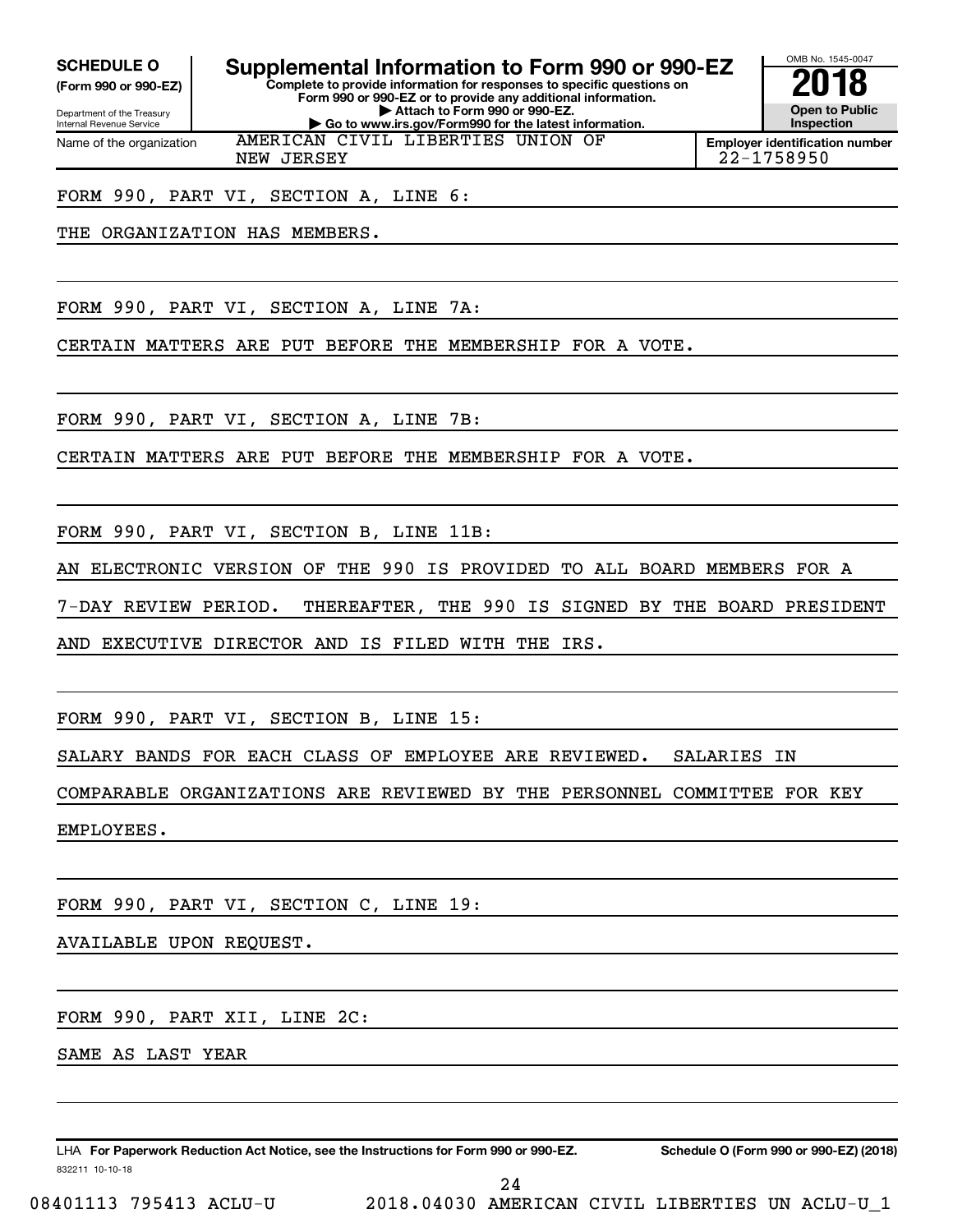| <b>SCHEDULE R</b>                                                                                                                                                                       |                                                                                                                                                             |                          |                               |                    |  |                                                     | OMB No. 1545-0047  |                             |  |
|-----------------------------------------------------------------------------------------------------------------------------------------------------------------------------------------|-------------------------------------------------------------------------------------------------------------------------------------------------------------|--------------------------|-------------------------------|--------------------|--|-----------------------------------------------------|--------------------|-----------------------------|--|
| (Form 990)                                                                                                                                                                              | <b>Related Organizations and Unrelated Partnerships</b><br>> Complete if the organization answered "Yes" on Form 990, Part IV, line 33, 34, 35b, 36, or 37. |                          |                               |                    |  |                                                     |                    |                             |  |
| Department of the Treasury                                                                                                                                                              |                                                                                                                                                             |                          | 2018<br><b>Open to Public</b> |                    |  |                                                     |                    |                             |  |
| Internal Revenue Service                                                                                                                                                                | Go to www.irs.gov/Form990 for instructions and the latest information.<br>AMERICAN CIVIL LIBERTIES UNION OF                                                 |                          |                               |                    |  |                                                     | Inspection         |                             |  |
| Name of the organization<br>NEW JERSEY                                                                                                                                                  |                                                                                                                                                             |                          |                               |                    |  | <b>Employer identification number</b><br>22-1758950 |                    |                             |  |
|                                                                                                                                                                                         |                                                                                                                                                             |                          |                               |                    |  |                                                     |                    |                             |  |
| Identification of Disregarded Entities. Complete if the organization answered "Yes" on Form 990, Part IV, line 33.<br>Part I                                                            |                                                                                                                                                             |                          |                               |                    |  |                                                     |                    |                             |  |
| (a)                                                                                                                                                                                     | (b)                                                                                                                                                         | (c)                      | (d)                           | (e)                |  |                                                     | (f)                |                             |  |
| Name, address, and EIN (if applicable)                                                                                                                                                  | Primary activity                                                                                                                                            | Legal domicile (state or | Total income                  | End-of-year assets |  |                                                     | Direct controlling |                             |  |
| of disregarded entity                                                                                                                                                                   |                                                                                                                                                             | foreign country)         |                               |                    |  |                                                     | entity             |                             |  |
|                                                                                                                                                                                         |                                                                                                                                                             |                          |                               |                    |  |                                                     |                    |                             |  |
|                                                                                                                                                                                         |                                                                                                                                                             |                          |                               |                    |  |                                                     |                    |                             |  |
|                                                                                                                                                                                         |                                                                                                                                                             |                          |                               |                    |  |                                                     |                    |                             |  |
|                                                                                                                                                                                         |                                                                                                                                                             |                          |                               |                    |  |                                                     |                    |                             |  |
|                                                                                                                                                                                         |                                                                                                                                                             |                          |                               |                    |  |                                                     |                    |                             |  |
|                                                                                                                                                                                         |                                                                                                                                                             |                          |                               |                    |  |                                                     |                    |                             |  |
|                                                                                                                                                                                         |                                                                                                                                                             |                          |                               |                    |  |                                                     |                    |                             |  |
|                                                                                                                                                                                         |                                                                                                                                                             |                          |                               |                    |  |                                                     |                    |                             |  |
|                                                                                                                                                                                         |                                                                                                                                                             |                          |                               |                    |  |                                                     |                    |                             |  |
|                                                                                                                                                                                         |                                                                                                                                                             |                          |                               |                    |  |                                                     |                    |                             |  |
|                                                                                                                                                                                         |                                                                                                                                                             |                          |                               |                    |  |                                                     |                    |                             |  |
|                                                                                                                                                                                         |                                                                                                                                                             |                          |                               |                    |  |                                                     |                    |                             |  |
| Identification of Related Tax-Exempt Organizations. Complete if the organization answered "Yes" on Form 990, Part IV, line 34, because it had one or more related tax-exempt<br>Part II |                                                                                                                                                             |                          |                               |                    |  |                                                     |                    |                             |  |
| organizations during the tax year.                                                                                                                                                      |                                                                                                                                                             |                          |                               |                    |  |                                                     |                    |                             |  |
| (a)                                                                                                                                                                                     | (b)                                                                                                                                                         | (c)                      | (d)                           | (e)                |  | (f)                                                 |                    | $(g)$<br>Section 512(b)(13) |  |
| Name, address, and EIN                                                                                                                                                                  | Primary activity                                                                                                                                            | Legal domicile (state or | <b>Exempt Code</b>            | Public charity     |  | Direct controlling                                  |                    | controlled                  |  |
| of related organization                                                                                                                                                                 |                                                                                                                                                             | foreign country)         | section                       | status (if section |  | entity                                              |                    | entity?                     |  |
|                                                                                                                                                                                         |                                                                                                                                                             |                          |                               | 501(c)(3)          |  |                                                     | <b>Yes</b>         | No                          |  |
| ACLU<br>$-$ NJ FOUNDATION $-$ 22-2010593                                                                                                                                                | PROVIDE ASSISTANCE TO                                                                                                                                       |                          |                               |                    |  |                                                     |                    |                             |  |
| PO BOX 32159                                                                                                                                                                            | THOSE DENIED THEIR CIVIL                                                                                                                                    |                          |                               |                    |  |                                                     |                    | $\mathbf X$                 |  |
| NEWARK, NJ 07102<br>AMERICAN CIVIL LIBERTIES UNION - 13-3871360                                                                                                                         | LIBERTIES.<br>PROVIDE ASSISTANCE TO                                                                                                                         | NEW JERSEY               | 501(C)(3)                     | LINE 7             |  |                                                     |                    |                             |  |
| 125 BROAD STREET                                                                                                                                                                        | THOSE DENIED THEIR CIVIL                                                                                                                                    |                          |                               |                    |  |                                                     |                    |                             |  |
| NEW YORK, NY 10004                                                                                                                                                                      | LIBERTIES.                                                                                                                                                  | NEW YORK                 | 501(C)(4)                     |                    |  |                                                     |                    | x                           |  |
|                                                                                                                                                                                         |                                                                                                                                                             |                          |                               |                    |  |                                                     |                    |                             |  |
|                                                                                                                                                                                         |                                                                                                                                                             |                          |                               |                    |  |                                                     |                    |                             |  |
|                                                                                                                                                                                         |                                                                                                                                                             |                          |                               |                    |  |                                                     |                    |                             |  |
|                                                                                                                                                                                         |                                                                                                                                                             |                          |                               |                    |  |                                                     |                    |                             |  |
|                                                                                                                                                                                         |                                                                                                                                                             |                          |                               |                    |  |                                                     |                    |                             |  |
|                                                                                                                                                                                         |                                                                                                                                                             |                          |                               |                    |  |                                                     |                    |                             |  |

**For Paperwork Reduction Act Notice, see the Instructions for Form 990. Schedule R (Form 990) 2018**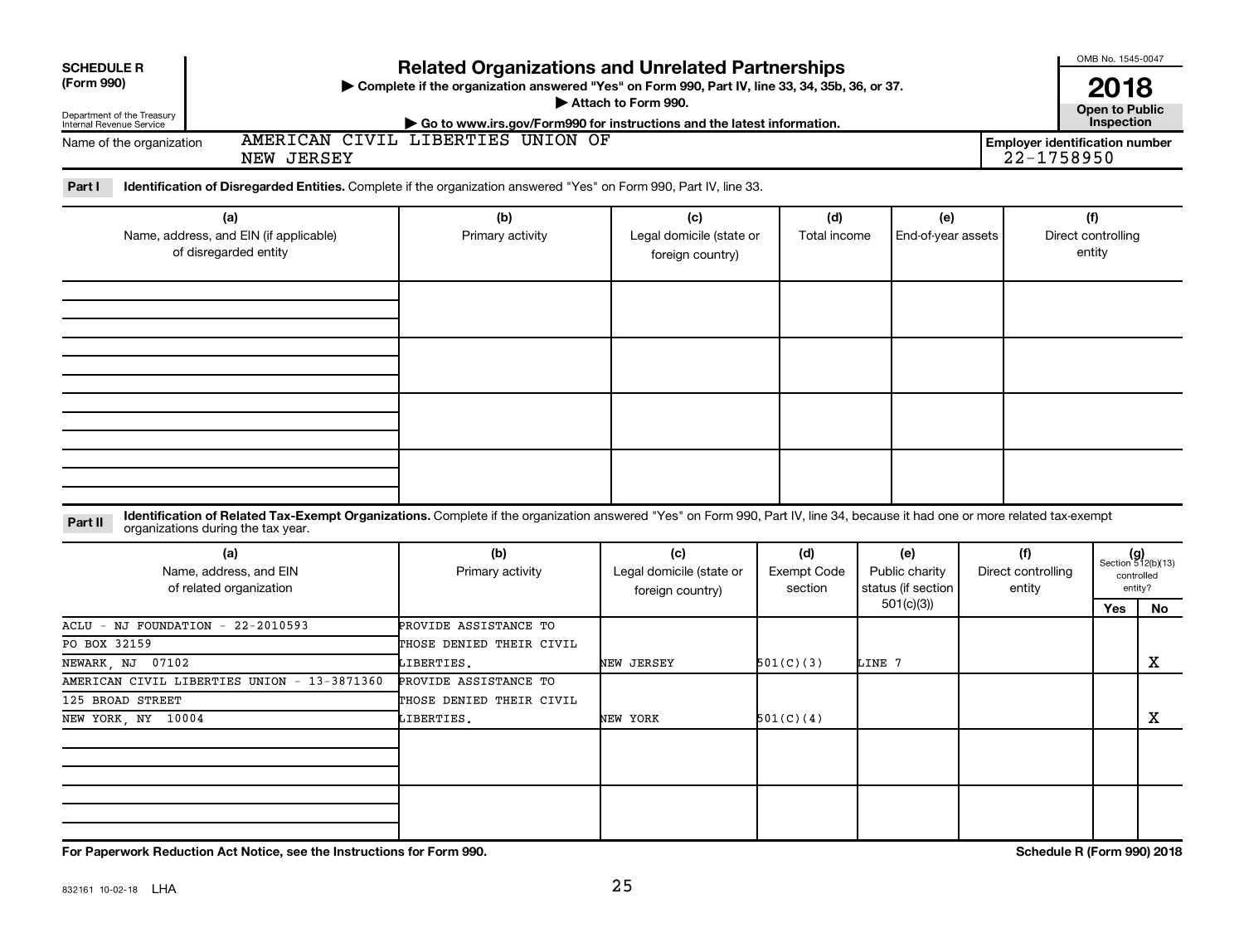country)

Schedule R (Form 990) 2018 NEW JERSEY Page 22-1758950 Page

#### **2**

**Yes No Yes No** K-1 (Form 1065)

Disproportionate allocations? Legal domicile (state or foreign General or Percentage managing partner? Part III Identification of Related Organizations Taxable as a Partnership. Complete if the organization answered "Yes" on Form 990, Part IV, line 34, because it had one or more related<br>Read to the organizations tracted as **(a) (b) (c) (d) (e) (f) (g) (h) (i) (j) (k)** Predominant income (related, unrelated, excluded from tax under organizations treated as a partnership during the tax year. Name, address, and EIN of related organization Primary activity  $\left| \begin{array}{c} \text{Legal} \\ \text{domicile} \end{array} \right|$  Direct controlling entity Share of total income Share of end-of-year assets Code V-UBI amount in box 20 of Schedule ownership

sections 512-514)

| Identification of Related Organizations Taxable as a Corporation or Trust. Complete if the organization answered "Yes" on Form 990, Part IV, line 34, because it had one or more related<br>Part IV<br>organizations treated as a corporation or trust during the tax year. |  |  |  |  |  |  |  |  |  |  |  |
|-----------------------------------------------------------------------------------------------------------------------------------------------------------------------------------------------------------------------------------------------------------------------------|--|--|--|--|--|--|--|--|--|--|--|
|                                                                                                                                                                                                                                                                             |  |  |  |  |  |  |  |  |  |  |  |

| (a)<br>Name, address, and EIN<br>of related organization | (b)<br>Primary activity | (c)<br>Legal domicile<br>(state or<br>foreign | (d)<br>Direct controlling<br>entity | (e)<br>Type of entity<br>(C corp, S corp,<br>or trust) | (f)<br>Share of total<br>income | (g)<br>Share of<br>end-of-year<br>assets | (h)<br>Percentage<br>ownership | $\begin{array}{c} \textbf{(i)}\\ \text{Section}\\ 512 \text{(b)} \text{(13)}\\ \text{controlled}\end{array}$ | entity?  |
|----------------------------------------------------------|-------------------------|-----------------------------------------------|-------------------------------------|--------------------------------------------------------|---------------------------------|------------------------------------------|--------------------------------|--------------------------------------------------------------------------------------------------------------|----------|
|                                                          |                         | country)                                      |                                     |                                                        |                                 |                                          |                                |                                                                                                              | Yes   No |
|                                                          |                         |                                               |                                     |                                                        |                                 |                                          |                                |                                                                                                              |          |
|                                                          |                         |                                               |                                     |                                                        |                                 |                                          |                                |                                                                                                              |          |
|                                                          |                         |                                               |                                     |                                                        |                                 |                                          |                                |                                                                                                              |          |
|                                                          |                         |                                               |                                     |                                                        |                                 |                                          |                                |                                                                                                              |          |
|                                                          |                         |                                               |                                     |                                                        |                                 |                                          |                                |                                                                                                              |          |
|                                                          |                         |                                               |                                     |                                                        |                                 |                                          |                                |                                                                                                              |          |
|                                                          |                         |                                               |                                     |                                                        |                                 |                                          |                                |                                                                                                              |          |
|                                                          |                         |                                               |                                     |                                                        |                                 |                                          |                                |                                                                                                              |          |
|                                                          |                         |                                               |                                     |                                                        |                                 |                                          |                                |                                                                                                              |          |
|                                                          |                         |                                               |                                     |                                                        |                                 |                                          |                                |                                                                                                              |          |
|                                                          |                         |                                               |                                     |                                                        |                                 |                                          |                                |                                                                                                              |          |
|                                                          |                         |                                               |                                     |                                                        |                                 |                                          |                                |                                                                                                              |          |
|                                                          |                         |                                               |                                     |                                                        |                                 |                                          |                                |                                                                                                              |          |
|                                                          |                         |                                               |                                     |                                                        |                                 |                                          |                                |                                                                                                              |          |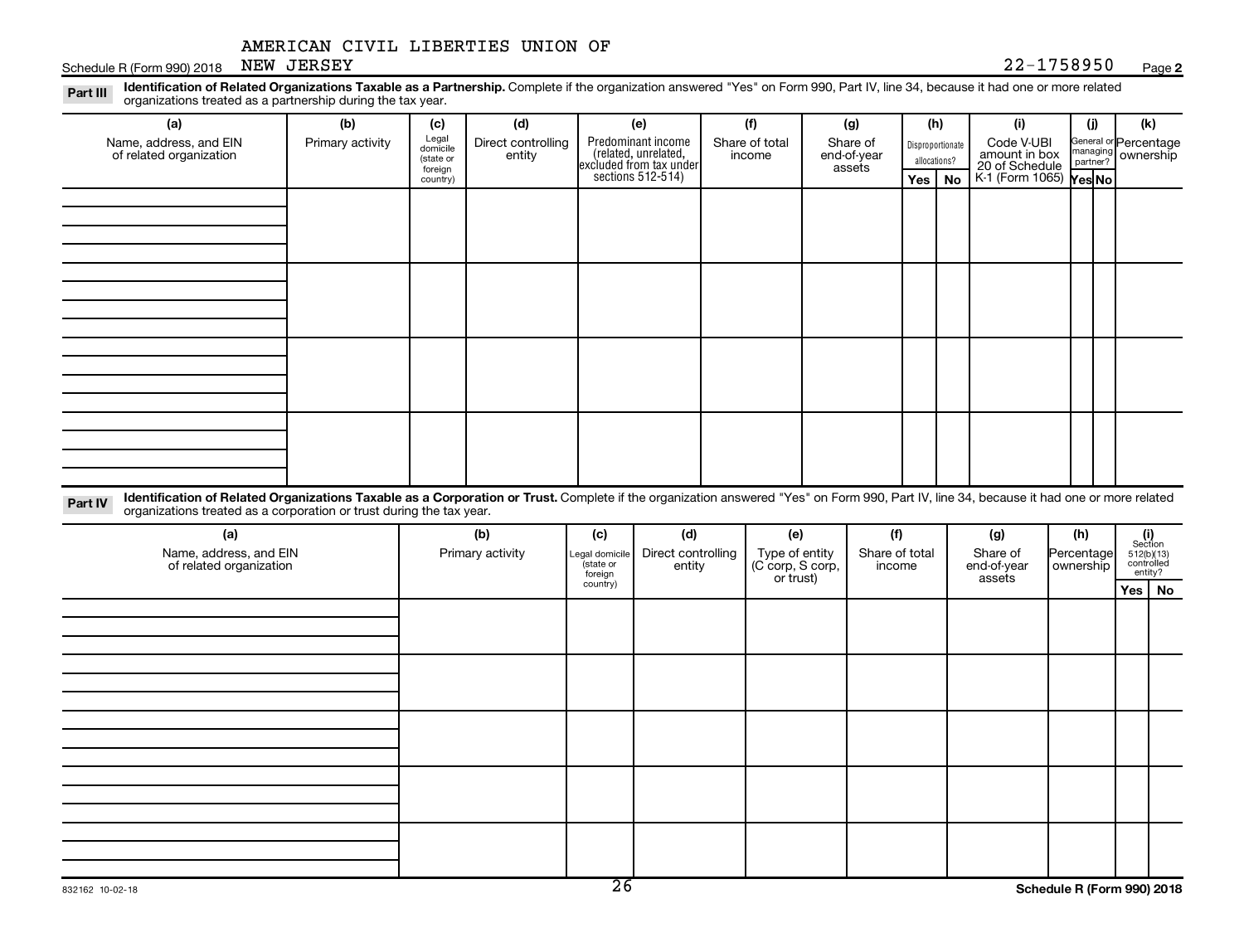| Schedule R (Form 990) 2018 NEW JERSEY                                                                                                                                                                                          | 22-1758950      | Page 3                  |                         |
|--------------------------------------------------------------------------------------------------------------------------------------------------------------------------------------------------------------------------------|-----------------|-------------------------|-------------------------|
| Transactions With Related Organizations. Complete if the organization answered "Yes" on Form 990, Part IV, line 34, 35b, or 36.<br>Part V                                                                                      |                 |                         |                         |
| <b>Note:</b> Complete line 1 if any entity is listed in Parts II, III, or IV of this schedule.                                                                                                                                 |                 | Yes<br>No               |                         |
| During the tax year, did the organization engage in any of the following transactions with one or more related organizations listed in Parts II-IV?                                                                            |                 |                         |                         |
|                                                                                                                                                                                                                                | 1a              | $\overline{\mathbf{x}}$ |                         |
|                                                                                                                                                                                                                                | 1 <sub>b</sub>  |                         | $\overline{\mathbf{x}}$ |
| c Gift, grant, or capital contribution from related organization(s) manufaction content to content the content of the contribution from related organization(s) manufaction content to content the content of the content of t | 1c              | $\overline{\textbf{X}}$ |                         |
| d Loans or loan guarantees to or for related organization(s) www.communically.com/www.communically.com/www.communically.com/www.communically.com/www.communically.com/www.communically.com/www.communically.com/www.communical | 1 <sub>d</sub>  |                         | X                       |
|                                                                                                                                                                                                                                | 1e              | $\overline{\mathbf{x}}$ |                         |
|                                                                                                                                                                                                                                |                 |                         |                         |
| f Dividends from related organization(s) machinesis and contract the contract of the contract of the contract of the contract of the contract of the contract of the contract of the contract of the contract of the contract  | 1f              | х                       |                         |
| g Sale of assets to related organization(s) manufactured assemblance contract to the contract of the contract or contract of the contract or contract or Sale of assets to related organization(s) manufactured assets to rela | 1 <sub>g</sub>  | $\overline{\texttt{x}}$ |                         |
| h Purchase of assets from related organization(s) manufactured and content to content the content of assets from related organization(s)                                                                                       | 1 <sub>h</sub>  |                         | X                       |
|                                                                                                                                                                                                                                | 11              | $\overline{\texttt{x}}$ |                         |
|                                                                                                                                                                                                                                | 1j.             |                         | $\overline{\mathbf{x}}$ |
|                                                                                                                                                                                                                                | 1k              | х                       |                         |
|                                                                                                                                                                                                                                | 11              |                         | $\overline{\mathbf{x}}$ |
|                                                                                                                                                                                                                                | 1 <sub>m</sub>  | X                       |                         |
|                                                                                                                                                                                                                                | 1n              | $\overline{\textbf{X}}$ |                         |
|                                                                                                                                                                                                                                | 10 <sub>o</sub> | х                       |                         |
|                                                                                                                                                                                                                                |                 |                         |                         |
|                                                                                                                                                                                                                                | 1p              | Х                       |                         |
|                                                                                                                                                                                                                                | 1q              | X                       |                         |
|                                                                                                                                                                                                                                |                 |                         |                         |
|                                                                                                                                                                                                                                | 1r              | х                       |                         |
| s Other transfer of cash or property from related organization(s)                                                                                                                                                              | 1s              | $\overline{\texttt{x}}$ |                         |

**s** Other transfer of cash or property from related organization(s)

2 If the answer to any of the above is "Yes," see the instructions for information on who must complete this line, including covered relationships and transaction thresholds.

| (a)<br>Name of related organization | (b)<br>Transaction<br>type (a-s) | (c)<br>Amount involved | (d)<br>Method of determining amount involved |
|-------------------------------------|----------------------------------|------------------------|----------------------------------------------|
| (1) ACLU - NJ FOUNDATION            | N                                | 0.                     |                                              |
| - NJ FOUNDATION<br>(2) ACLU         | ∩                                | 0.                     |                                              |
| (3)                                 |                                  |                        |                                              |
| (4)                                 |                                  |                        |                                              |
| (5)                                 |                                  |                        |                                              |
| (6)                                 | $\overline{\phantom{a}}$         |                        |                                              |

**1s**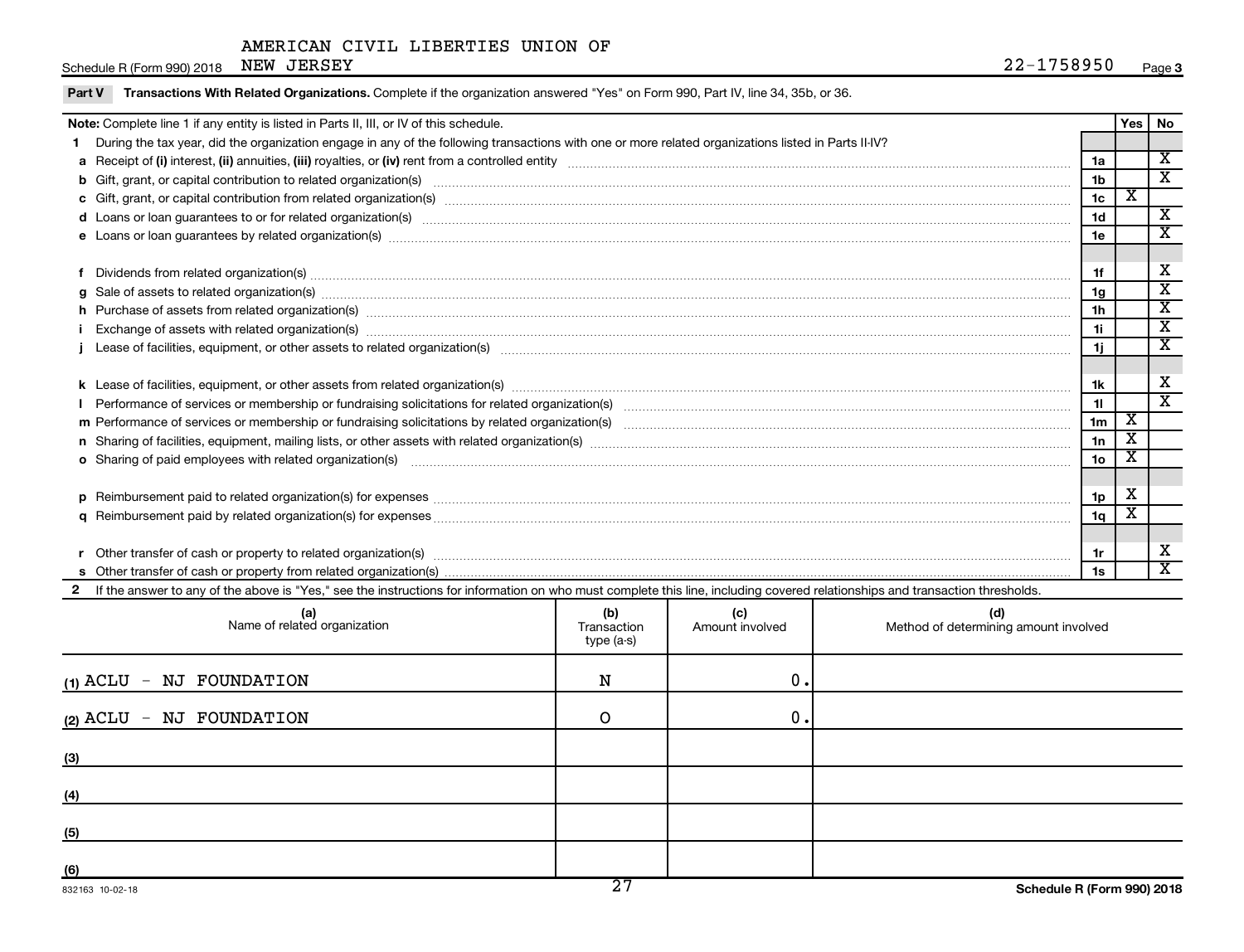Schedule R (Form 990) 2018 NEW JERSEY Page 22-1758950 Page

#### Part VI Unrelated Organizations Taxable as a Partnership. Complete if the organization answered "Yes" on Form 990, Part IV, line 37.

Provide the following information for each entity taxed as a partnership through which the organization conducted more than five percent of its activities (measured by total assets or gross revenue) that was not a related organization. See instructions regarding exclusion for certain investment partnerships.

| mat mac not a rolated organization. Oce included by regarding exercision for contain invectment partneremper<br>(a)<br>Name, address, and EIN<br>of entity | (b)<br>Primary activity | (c)<br>Legal domicile<br>(state or foreign<br>country) | (d)<br>Predominant income<br>(related, unrelated,<br>excluded from tax under<br>sections 512-514) | (e)<br>Are all<br>partners sec.<br>$501(c)(3)$<br>orgs.?<br>Yes No | (f)<br>Share of<br>total<br>income | (g)<br>Share of<br>end-of-year<br>assets | (h)<br>$\fbox{\parbox{0.5cm}{\begin{tabular}{ l l } \hline Disproportion} \\ \hline \text{tion} \\ \hline allocations? \\ \hline \end{tabular}}$<br>Yes No | (i)<br>Code V-UBI<br>amount in box 20 managing<br>of Schedule K-1<br>(Form 1065)<br>$\overline{Y_{\text{res}}}\overline{NQ}$ | (i)<br>Yes NO | (k) |
|------------------------------------------------------------------------------------------------------------------------------------------------------------|-------------------------|--------------------------------------------------------|---------------------------------------------------------------------------------------------------|--------------------------------------------------------------------|------------------------------------|------------------------------------------|------------------------------------------------------------------------------------------------------------------------------------------------------------|------------------------------------------------------------------------------------------------------------------------------|---------------|-----|
|                                                                                                                                                            |                         |                                                        |                                                                                                   |                                                                    |                                    |                                          |                                                                                                                                                            |                                                                                                                              |               |     |
|                                                                                                                                                            |                         |                                                        |                                                                                                   |                                                                    |                                    |                                          |                                                                                                                                                            |                                                                                                                              |               |     |
|                                                                                                                                                            |                         |                                                        |                                                                                                   |                                                                    |                                    |                                          |                                                                                                                                                            |                                                                                                                              |               |     |
|                                                                                                                                                            |                         |                                                        |                                                                                                   |                                                                    |                                    |                                          |                                                                                                                                                            |                                                                                                                              |               |     |
|                                                                                                                                                            |                         |                                                        |                                                                                                   |                                                                    |                                    |                                          |                                                                                                                                                            |                                                                                                                              |               |     |
|                                                                                                                                                            |                         |                                                        |                                                                                                   |                                                                    |                                    |                                          |                                                                                                                                                            |                                                                                                                              |               |     |
|                                                                                                                                                            |                         |                                                        |                                                                                                   |                                                                    |                                    |                                          |                                                                                                                                                            |                                                                                                                              |               |     |
|                                                                                                                                                            |                         |                                                        |                                                                                                   |                                                                    |                                    |                                          |                                                                                                                                                            |                                                                                                                              |               |     |

**Schedule R (Form 990) 2018**